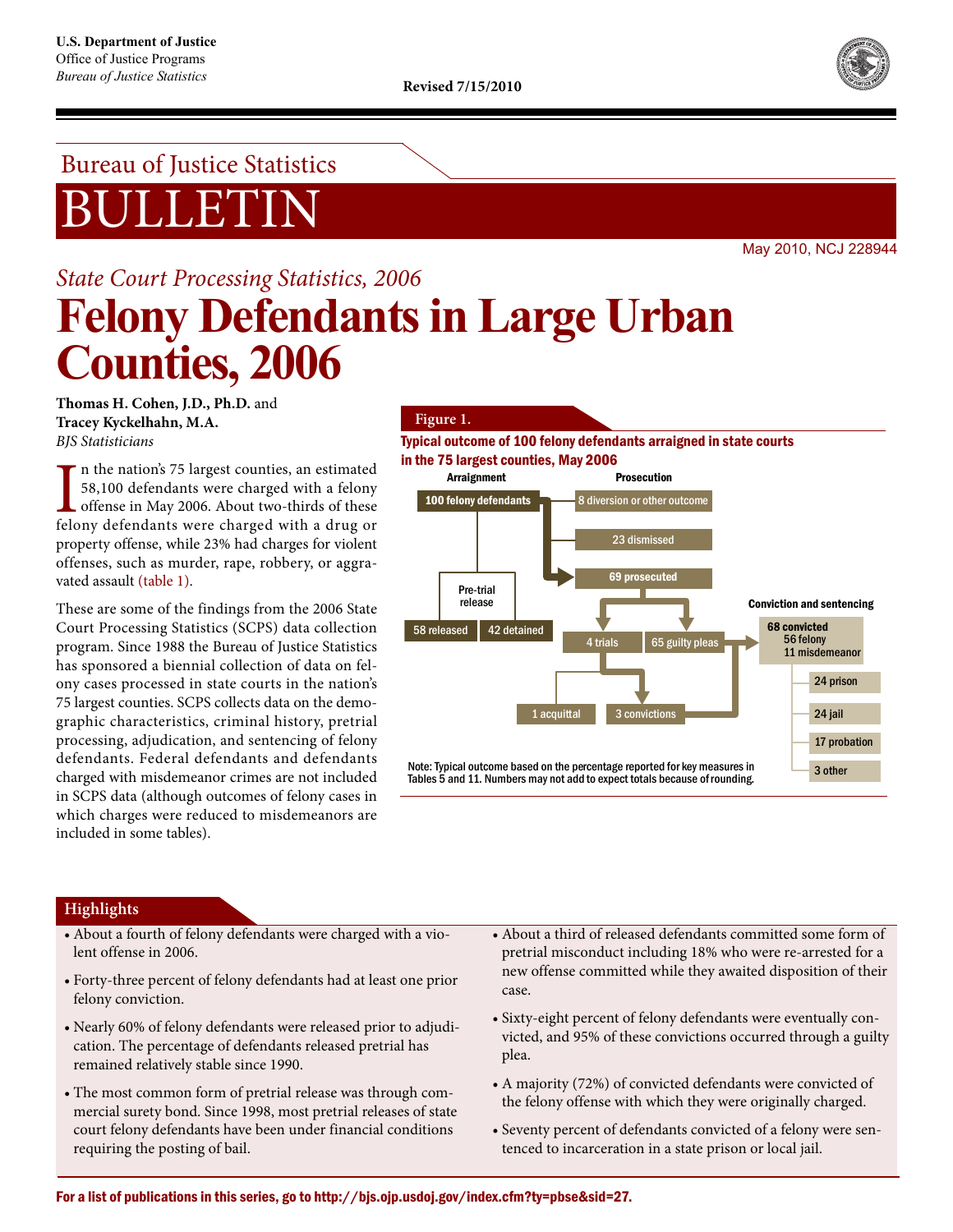## **Trends 1990-2006**

### **Two-thirds of felony defendants were charged with drug or property crimes**

Between 1994 and 2006, drug defendants comprised the largest group of felony cases in the 75 largest counties, ranging from 34% to 37% (figure 2). Property defendants accounted for 29% to 31% of felony cases during this period. From 1990 to 2006, the percentage of felony defendants charged with a violent offense declined from 27% to 23%, while those charged with a public-order offense increased from 7% to 11%.

### **The proportion of felony defendants over age 40 rose from 1990 through 2006**

The proportion of defendants age 40 or older rose from 10% in 1990 to 26% in 2006 (figure 3). After 1996 about a third of defendants were under age 25, a smaller proportion than from 1990 to 1994, when about two-fifths of defendants were this young.

#### **More felony defendants have prior felony arrest or conviction records**

The percentage of defendants with one or more prior felony arrests rose to 64% in 2006, continuing an upward trend that began after 1992 when 55% had a felony arrest record (not shown). The percentage with a felony conviction record also increased from 36% in 1990 to 43% in 2006.

## **Surety bond surpassed release on recognizance in 1998 as the most common type of pretrial release**

From 1990 to 2002 the percentage of felony defendants released prior to case disposition remained fairly consistent, ranging from 62% to 64% (not shown). After 2002 there was a slight decline to 58% of defendants released before case disposition. A more pronounced trend was observed in the type of release used (figure 4). From 1990 through 1994, release on recognizance (ROR) accounted for 42% of releases, compared to 24% released on surety bond. From 2002 through 2006, surety bonds were used for 42% of releases, compared to 26% for ROR.

### **Overall conviction rates remained relatively stable at 68% from 2002 to 2006**

The overall proportion of felony defendants convicted of a felony or convicted of charges reduced to a misdemeanor remained at approximately twothirds of all felony defendants (not shown). Similarly, the incarceration rate for defendants convicted of a felony remained relatively stable, ranging from 70% in 1994 to 77% in 1998.

#### **Figure 2.**

Most serious arrest charge of felony defendants in the 75 largest counties, 1990 to 2006

Percent of defendants



### **Figure 3.**

#### Age at arrest of felony defendants in the 75 largest counties, 1990 to 2006

Percent of defendants



#### **Figure 4.**

Type of pretrial release of felony defendants in the 75 largest counties, 1990 to 2006

Percent of defendants

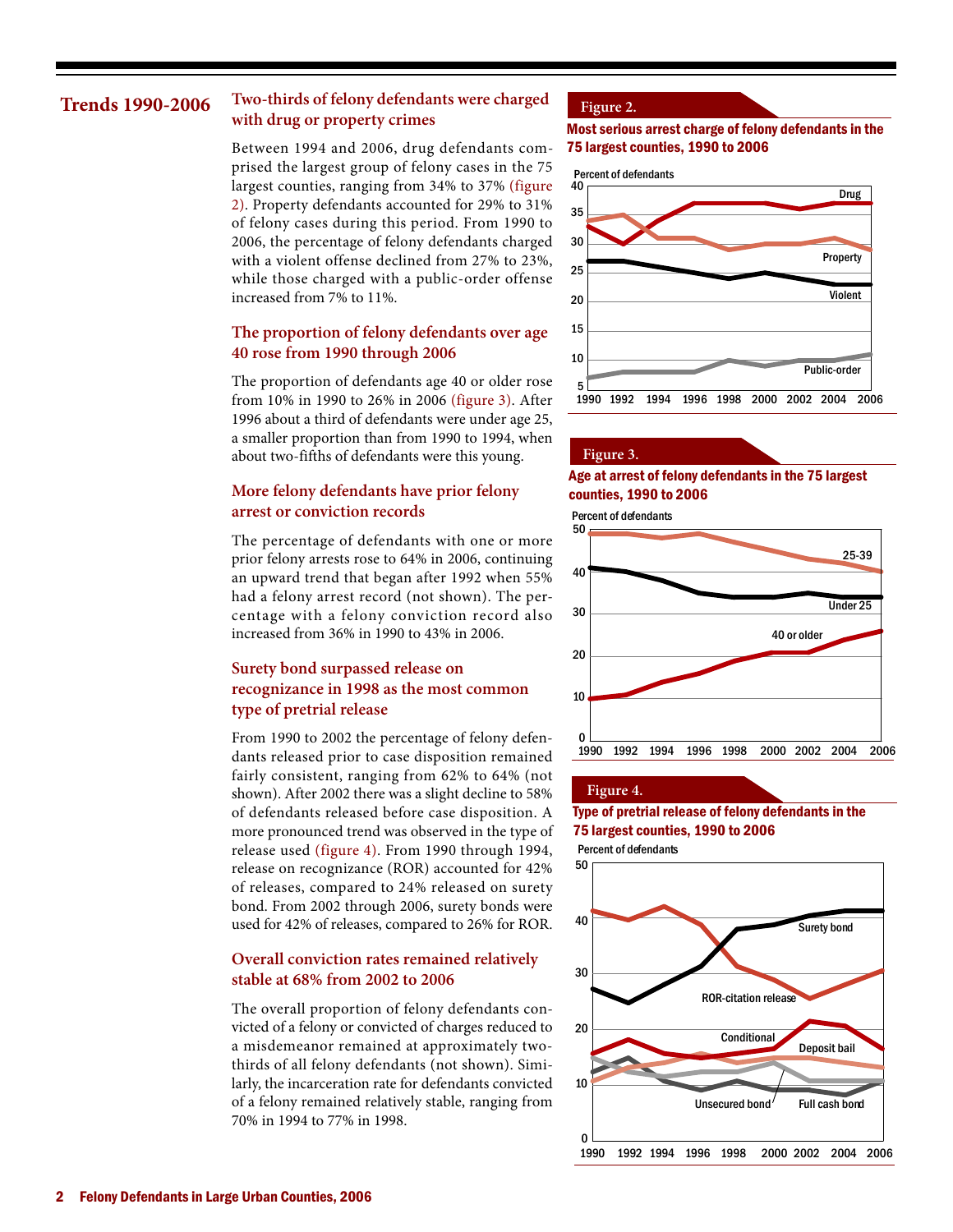## **Felony case processing, 2006**

## **Nearly a fourth of felony defendants were charged with violent offenses in 2006**

The 2006 SCPS collected case processing data for 16,211 defendants charged with a felony during May 2006 in 39 counties. These cases were part of a two-stage sample that was representative of the estimated 58,100 felony defendants whose cases were processed in the 75 largest counties during that month. In 2006, 37% of the U.S. population resided in these counties. According to the Federal Bureau of Investigation's Uniform Crime Report, these same counties also accounted for 49% of all serious violent crimes and 41% of all serious property crimes reported in the United States.

During May 2006 an estimated 13,295 felony defendants were charged with a violent offense in the nation's 75 largest counties (23% of all felony defendants) (table 1). About half of those faced assault charges, and about a fourth were charged with robbery. Murder defendants comprised 3% of the defendants charged with a violent felony, while rape defendants accounted for 5%. (See *Methodology* for the specific crimes included in each offense category.)

Nearly two-thirds of felony defendants were charged with property or drug offenses. Among property defendants, approximately a third were charged with larceny or theft, and about a fourth were charged with burglary. Less than half of drug defendants were charged with drug trafficking. Public-order offenses were the most serious charge of the remaining 11% of defendants. At least 52% of felony defendants charged with a violent, property, or drug crime were charged with additional crimes as well (see Appendix table 1).

### **Table 1.**

Felony defendants, by most serious arrest charge, 2006

|                            |               |         | Felony defendants in the 75 largest counties |                         |
|----------------------------|---------------|---------|----------------------------------------------|-------------------------|
|                            |               |         |                                              | 95% Confidence interval |
| Most serious arrest charge | <b>Number</b> | Percent | Lower bound                                  | Upper bound             |
| All offenses               | 58,100        | 100.0%  |                                              |                         |
| <b>Violent offenses</b>    | 13,295        | 22.9%   | 21.6%                                        | 24.2%                   |
| Murder                     | 370           | 0.6     | 0.5                                          | 0.8                     |
| Rape                       | 669           | 1.2     | 1.0                                          | 1.4                     |
| Robbery                    | 3,451         | 5.9     | 5.2                                          | 6.8                     |
| Assault                    | 6,386         | 11.0    | 10.1                                         | 12.0                    |
| Other violent              | 2,419         | 4.2     | 3.5                                          | 4.9                     |
| <b>Property offenses</b>   | 16,948        | 29.2%   | 27.7%                                        | 30.7%                   |
| <b>Burglary</b>            | 4,495         | 7.7     | 7.0                                          | 8.5                     |
| Larceny/theft              | 5,268         | 9.1     | 8.1                                          | 10.1                    |
| Motor vehicle theft        | 1,661         | 2.9     | 2.5                                          | 3.3                     |
| Forgery                    | 1,416         | 2.4     | 2.1                                          | 2.9                     |
| Fraud                      | 2,128         | 3.7     | 3.0                                          | 4.4                     |
| Other property             | 1.980         | 3.4     | 2.9                                          | 4.0                     |
| Drug offenses              | 21,232        | 36.5%   | 34.8%                                        | 38.3%                   |
| <b>Trafficking</b>         | 8,487         | 14.6    | 13.0                                         | 16.4                    |
| Other drug                 | 12,745        | 21.9    | 19.9                                         | 24.1                    |
| Public-order offenses      | 6,624         | 11.4%   | 10.4%                                        | 12.5%                   |
| Weapons                    | 1,958         | 3.4     | 2.9                                          | 3.9                     |
| Driving-related            | 1,837         | 3.2     | 2.5                                          | 3.9                     |
| Other public-order         | 2,830         | 4.9     | 4.3                                          | 5.6                     |
|                            |               |         |                                              |                         |

Note: Data for the specific arrest charge were available for all cases. Detail may not add to total because of rounding.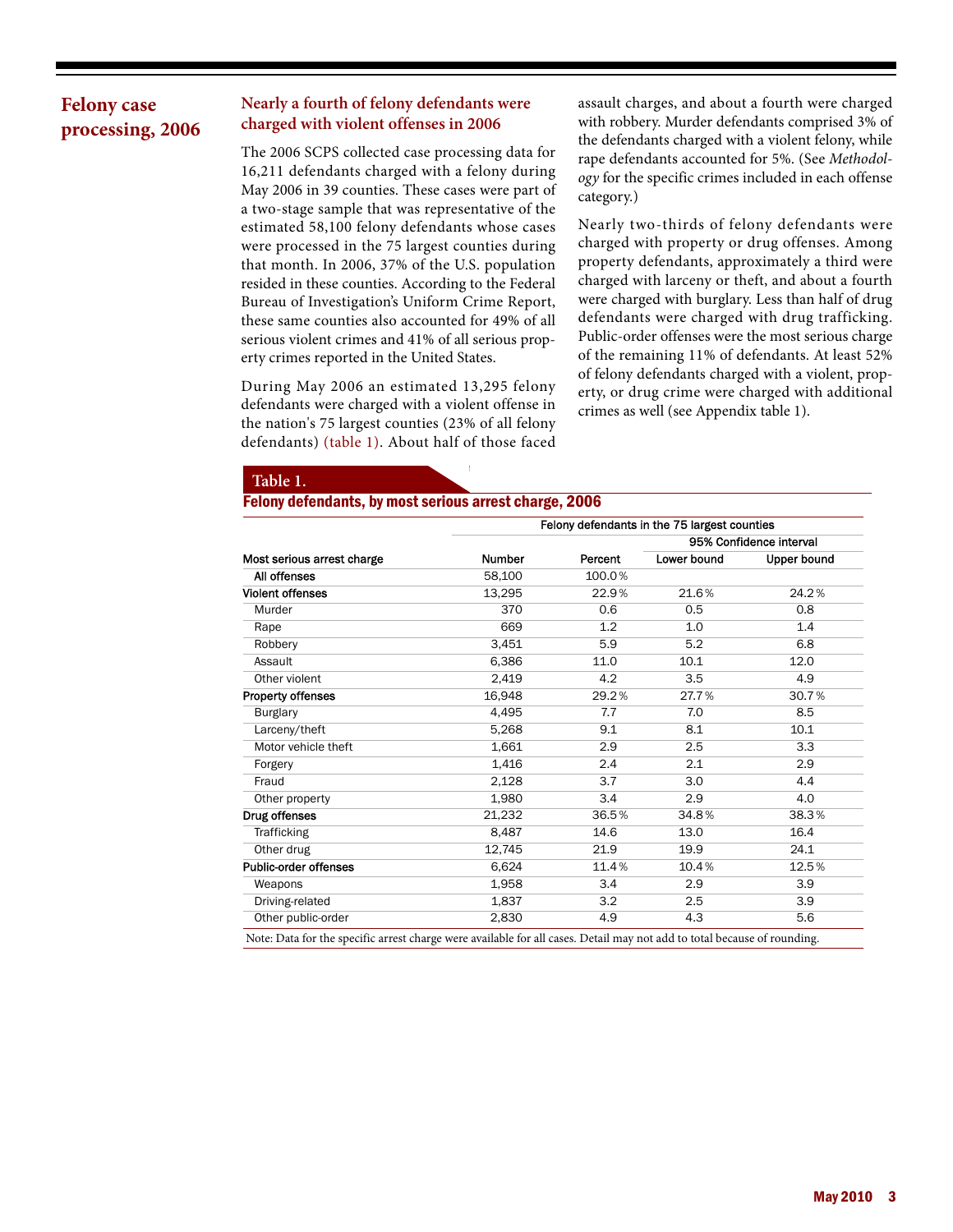### **Felony defendants charged with robbery and weapons offenses were on average age 27 at arrest**

The average age of defendants at the time of arrest was 32 years (table 2). By specific offense, the average age ranged from 27 years for robbery and weapons offense defendants to 36 years for those charged with a driving-related offense. Thirteen percent of robbery defendants were under 18 years old, although the age group represented only 3% of all felony defendants. Thirty-nine percent of defendants charged with a driving-related offense were age 40 or older, although this age group represented only 26% of all felony defendants.

Forty-five percent of the felony defendants in the 75 largest counties were non-Hispanic blacks, and 82% of felony defendants were male (see Appendix tables 2 and 3).

### **About a third of felony defendants had an active criminal justice status at the time of arrest**

Thirty-one percent of felony defendants were in custody, awaiting trial, or on probation or parole when arrested on the current felony charge (table 3). When just the most serious criminal justice status is considered, 12% of felony defendants had been released pending disposition of a previous case, 9% were on probation, and 4% were on parole.

## **Approximately 40% of felony defendants had previously been convicted of a felony**

The majority of felony defendants had at least one prior arrest (77%), and 69% had multiple prior arrests (table 4). Felony defendants charged with a public-order (81%) or drug (81%) offense were more likely to have been previously arrested than those charged with a property (74%) or violent (71%) offense. Felony public-order defendants (66%) and felony drug defendants (66%) were slightly more likely to have a conviction record compared to felony defendants overall (61%). Nearly half of felony drug defendants (49%) and public-order defendants (47%) had a prior felony conviction, compared to 43% of all felony defendants. Nearly 3 in 4 defendants with a conviction record had at least one prior felony conviction, and about half had multiple prior felony convictions. Appendix tables 4 through 7 offer more statistics on felony defendants' criminal history.

#### **Table 2.**

#### Age at arrest of felony defendants, by most serious arrest charge, 2006

|                                            | Percent of felony defendants who were- |       |                               |       |                                        |                                                                                 |       |            |              |                            |
|--------------------------------------------|----------------------------------------|-------|-------------------------------|-------|----------------------------------------|---------------------------------------------------------------------------------|-------|------------|--------------|----------------------------|
| Most serious arrest                        | Number of                              |       |                               |       |                                        |                                                                                 |       |            |              | Average age at             |
| charge                                     | defendants                             | Total | Under 18                      | 18-20 | 21-24                                  | 25-29                                                                           | 30-34 | 35-39      |              | 40 or older arrest (years) |
| All offenses                               | 57,948                                 | 100%  | 3                             | 14    | 17                                     | 16                                                                              | 13    | 12         | 26           | 32                         |
| <b>Violent offenses</b>                    | 13,246                                 | 100%  | 6                             | 16    | 17                                     | 16                                                                              | 12    | 10         | 23           | 31                         |
| Murder                                     | 370                                    | 100%  | $\overline{7}$                | 19    | 18                                     | 24                                                                              | 13    | 7          | 11           | 28                         |
| Rape                                       | 665                                    | 100%  | 4                             | 15    | 15                                     | 16                                                                              | 16    | 15         | 18           | 30                         |
| Robbery                                    | 3,451                                  | 100%  | 13                            | 27    | 17                                     | 12                                                                              | 8     | 8          | 15           | 27                         |
| Assault                                    | 6,376                                  | 100%  | 3                             | 13    | 17                                     | 17                                                                              | 14    | 11         | 25           | 32                         |
| Other violent                              | 2,385                                  | 100%  | $\overline{2}$                | 11    | 15                                     | 15                                                                              | 14    | 12         | 31           | 34                         |
| <b>Property offenses</b>                   | 16,882                                 | 100%  | $\overline{2}$                | 15    | 15                                     | 17                                                                              | 13    | 13         | 25           | 32                         |
| <b>Burglary</b>                            | 4.486                                  | 100%  | 3                             | 19    | 16                                     | 15                                                                              | 11    | 13         | 23           | 31                         |
| Larceny/theft                              | 5,259                                  | 100%  | $\overline{2}$                | 14    | 13                                     | 16                                                                              | 12    | 14         | 29           | 33                         |
| Motor vehicle theft                        | 1,653                                  | 100%  | 4                             | 23    | 17                                     | 16                                                                              | 14    | 11         | 16           | 29                         |
| Forgery                                    | 1,416                                  | 100%  | $\mathbf{1}$                  | 9     | 18                                     | 19                                                                              | 14    | 11         | 28           | 32                         |
| Fraud                                      | 2,091                                  | 100%  | $\mathbf{1}$                  | 8     | 12                                     | 19                                                                              | 16    | 16         | 29           | 34                         |
| Other property                             | 1,977                                  | 100%  | $\overline{2}$                | 16    | 20                                     | 18                                                                              | 14    | 10         | 20           | 30                         |
| Drug offenses                              | 21,223                                 | 100%  | $\overline{2}$                | 13    | 17                                     | 15                                                                              | 13    | 12         | 28           | 32                         |
| Trafficking                                | 8,482                                  | 100%  | 3                             | 17    | 22                                     | 17                                                                              | 11    | 10         | 21           | 30                         |
| Other drug                                 | 12,741                                 | 100%  | $\overline{2}$                | 10    | 14                                     | 14                                                                              | 13    | 13         | 33           | 34                         |
| Public-order offenses                      | 6,597                                  | 100%  | $\overline{2}$                | 12    | 17                                     | 16                                                                              | 14    | 11         | 28           | 32                         |
| Weapons                                    | 1,958                                  | 100%  | 3                             | 25    | 27                                     | 20                                                                              | 10    | 4          | 12           | 27                         |
| Driving-related                            | 1,836                                  | 100%  | $\Omega$                      | 3     | 12                                     | 18                                                                              | 16    | 12         | 39           | 36                         |
| Other public-order                         | 2,805                                  | 100%  | $\overline{2}$                | 9     | 13                                     | 13                                                                              | 16    | 16         | 31           | 34                         |
| $\mathbf{v}$ . $\mathbf{v}$ . $\mathbf{v}$ | $c_1 c_1$                              |       | $(1,1,1)$ $(2,0,0,0)$ $(3,1)$ |       | $\mathbf{r}$ $\mathbf{r}$ $\mathbf{r}$ | the contract of the contract of the contract of the contract of the contract of |       | $\epsilon$ | $\mathbf{1}$ |                            |

Note: Data on age of defendants were available for 99.7% of all cases. Detail may not sum to total because of rounding.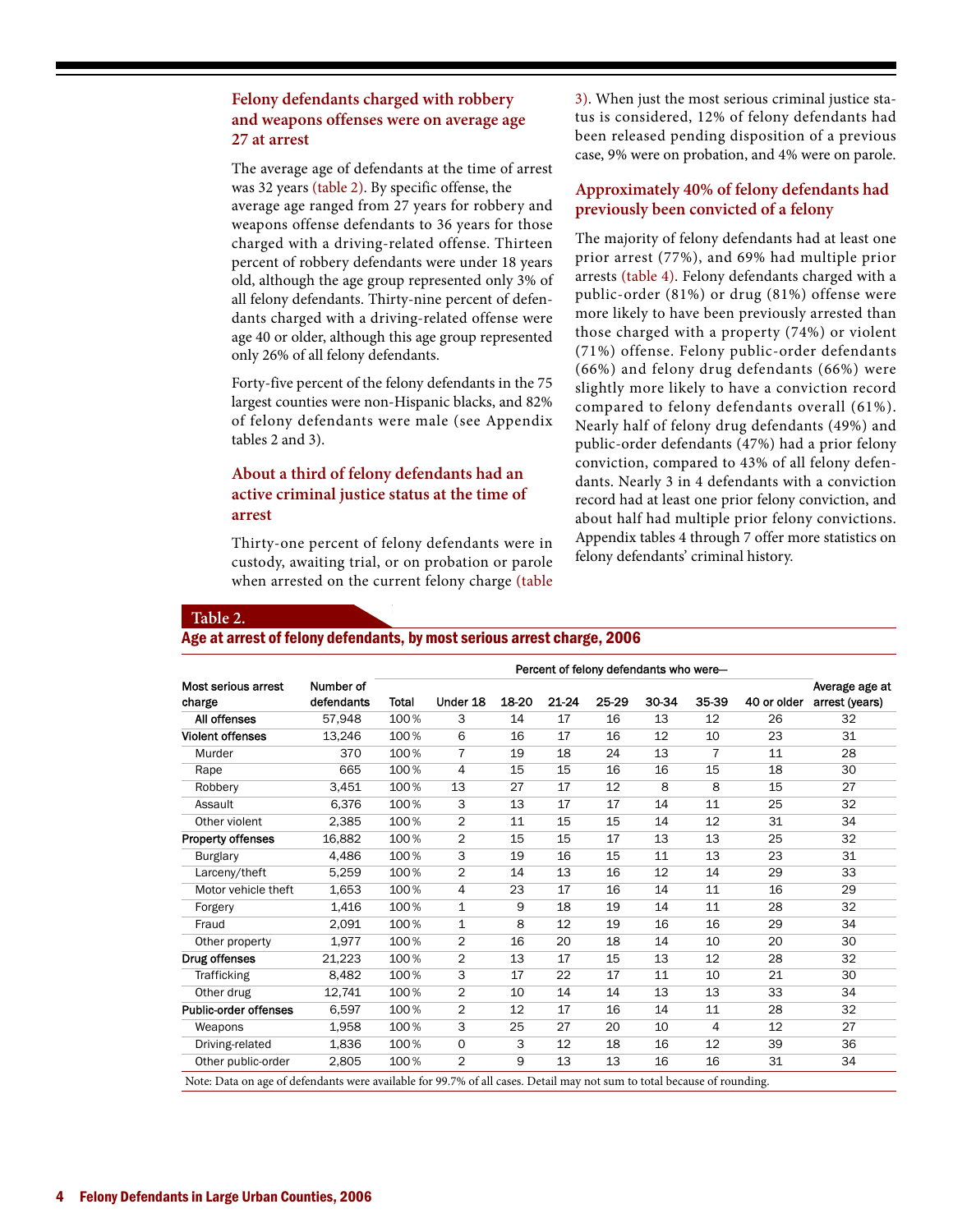## **Table 3.**  Criminal justice status of felony defendants at time of arrest, by most serious arrest charge, 2006

|                              | Number of  |       | Percent of felony defendants who were on- |                         |                |                    |  |  |  |  |
|------------------------------|------------|-------|-------------------------------------------|-------------------------|----------------|--------------------|--|--|--|--|
| Most serious arrest charge   | defendants | Total | Probation                                 | <b>Pretrial release</b> | Parole         | Other <sup>7</sup> |  |  |  |  |
| All offenses                 | 56,583     | 31%   | 9                                         | 12                      | 4              | 5                  |  |  |  |  |
| <b>Violent offenses</b>      | 12,881     | 27%   | 8                                         | 11                      | 3              | 6                  |  |  |  |  |
| Murder                       | 362        | 31%   | 11                                        | 13                      | $\overline{2}$ | 4                  |  |  |  |  |
| Rape                         | 650        | 20%   | 4                                         | 8                       | 1              | $\overline{7}$     |  |  |  |  |
| Robbery                      | 3,378      | 31%   | 9                                         | 12                      | 4              | 6                  |  |  |  |  |
| Assault                      | 6,118      | 27%   | 7                                         | 11                      | $\overline{2}$ | 6                  |  |  |  |  |
| Other violent                | 2,372      | 22%   | 8                                         | 8                       | 1              | $\overline{4}$     |  |  |  |  |
| <b>Property offenses</b>     | 16,330     | 33%   | 11                                        | 13                      | 4              | 5                  |  |  |  |  |
| <b>Burglary</b>              | 4,374      | 37%   | 13                                        | 13                      | 5              | 5                  |  |  |  |  |
| Larceny/theft                | 4,902      | 32%   | 8                                         | 14                      | 4              | 6                  |  |  |  |  |
| Motor vehicle theft          | 1,638      | 40%   | 16                                        | 13                      | 5              | 6                  |  |  |  |  |
| Forgery                      | 1,375      | 32%   | 10                                        | 13                      | $\overline{2}$ | $\overline{7}$     |  |  |  |  |
| Fraud                        | 2,073      | 25%   | 8                                         | 11                      | $\overline{2}$ | $\overline{4}$     |  |  |  |  |
| Other property               | 1,964      | 32%   | 12                                        | 12                      | 4              | 4                  |  |  |  |  |
| Drug offenses                | 20,800     | 30%   | 9                                         | 13                      | 5              | 3                  |  |  |  |  |
| Trafficking                  | 8,147      | 30%   | 8                                         | 16                      | 4              | 3                  |  |  |  |  |
| Other drug                   | 12,651     | 29%   | 10                                        | 11                      | 5              | $\overline{4}$     |  |  |  |  |
| <b>Public-order offenses</b> | 6,572      | 35%   | 9                                         | 14                      | 4              | 7                  |  |  |  |  |
| Weapons                      | 1,930      | 38%   | 13                                        | 14                      | 8              | 3                  |  |  |  |  |
| Driving-related              | 1,833      | 27%   | 8                                         | 11                      | 1              | $\overline{7}$     |  |  |  |  |
| Other public-order           | 2,810      | 39%   | $\overline{7}$                            | 17                      | 4              | 11                 |  |  |  |  |

Note: Data on criminal justice status at time of arrest were available for 97% of all cases. Some defendants with a criminal justice status had more than one type of status. For those cases, the status indicated is the most serious. Detail may not sum to total because of rounding.

\* Includes defendants in custody at the time of arrest.

## **Table 4.**

### Prior arrests and convictions of felony defendants at time of arrest, by most serious arrest charge, 2006

|                          |            |              |                             | Percent of defendants with- |             |                                   |
|--------------------------|------------|--------------|-----------------------------|-----------------------------|-------------|-----------------------------------|
| Most serious arrest      | Number of  | At least one | Multiple prior At least one |                             |             | Multiple prior At least one prior |
| charge                   | defendants | prior arrest | arrests                     | prior conviction            | convictions | felony conviction                 |
| All offenses             | 56,583     | 77%          | 69%                         | 61%                         | 49%         | 43%                               |
| <b>Violent offenses</b>  | 12,881     | 71%          | 62%                         | 53%                         | 41%         | 35%                               |
| Murder                   | 362        | 81           | 69                          | 56                          | 43          | 42                                |
| Rape                     | 650        | 56           | 43                          | 31                          | 23          | 18                                |
| Robbery                  | 3,378      | 73           | 64                          | 54                          | 42          | 38                                |
| Assault                  | 6,118      | 74           | 66                          | 56                          | 45          | 36                                |
| Other violent            | 2,372      | 62           | 52                          | 48                          | 35          | 30                                |
| <b>Property offenses</b> | 16,330     | 74%          | 66%                         | 58%                         | 47%         | 42%                               |
| <b>Burglary</b>          | 4.374      | 81           | 73                          | 66                          | 54          | 49                                |
| Larceny/theft            | 4,902      | 69           | 62                          | 54                          | 44          | 39                                |
| Motor vehicle theft      | 1,638      | 85           | 77                          | 69                          | 57          | 51                                |
| Forgery                  | 1,375      | 71           | 61                          | 56                          | 41          | 37                                |
| Fraud                    | 2,073      | 62           | 53                          | 45                          | 36          | 30                                |
| Other property           | 1,964      | 77           | 69                          | 60                          | 47          | 39                                |
| Drug offenses            | 20,800     | 81%          | 74%                         | 66%                         | 53%         | 49%                               |
| <b>Trafficking</b>       | 8,147      | 78           | 72                          | 61                          | 50          | 46                                |
| Other drug               | 12.651     | 83           | 75                          | 68                          | 56          | 50                                |
| Public-order offenses    | 6,572      | 81%          | 74%                         | 66%                         | 54%         | 47%                               |
| Weapons                  | 1,930      | 80           | 71                          | 65                          | 52          | 52                                |
| Driving-related          | 1,833      | 88           | 82                          | 72                          | 58          | 38                                |
| Other public-order       | 2,810      | 78           | 71                          | 62                          | 53          | 48                                |

Note: Data on whether a defendant had any prior arrests and the number of prior arrest charges were available for 99% of all current arrest cases. Data on the number of prior convictions were available for 99% of all cases.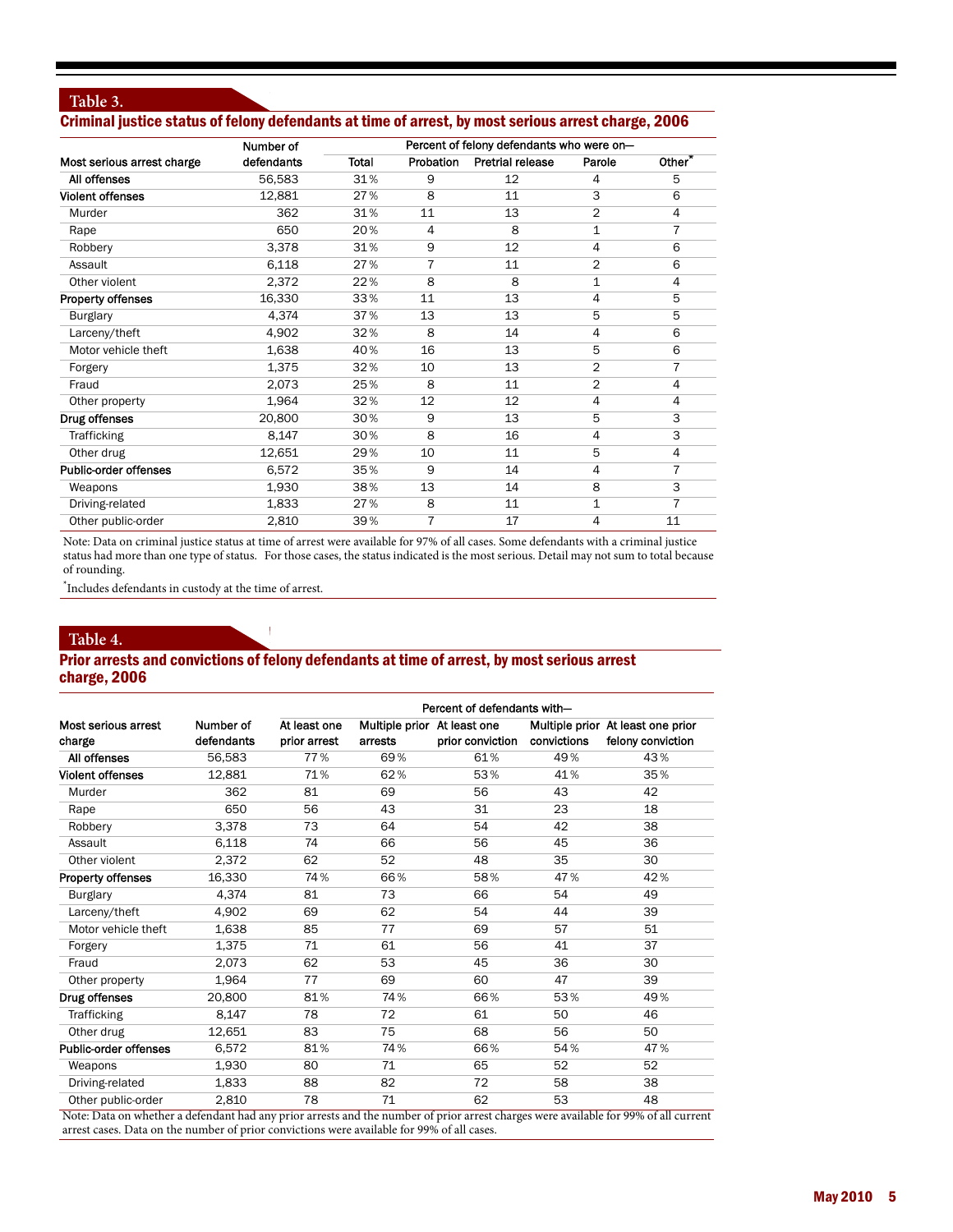### **Nearly 6 out of 10 felony defendants were released before final case disposition**

An estimated 58% of felony defendants in the 75 largest counties were released before final disposition of their cases (table 5). Defendants charged with a violent offense (52%) were less likely to be released than those whose most serious arrest charge was a public-order (62%) or drug (60%) offense.

Within the violent offense category, release rates varied greatly. Just 8% of murder defendants were released, compared to 59% of those charged with assault. Among defendants charged with a property offense, less than half of those charged with burglary (44%) or motor vehicle theft (44%) were released prior to case disposition. Higher proportions of those charged with fraud (74%) or larceny or theft (66%) were released.

### **The most common form of pretrial release was through commercial surety bond**

Overall, 70% of felony defendants had a bail amount set by the court, and were required to post all or part of that amount to secure release while their case was pending (table 6). The remainder

#### **Table 5.**

#### Felony defendants released before or detained until case disposition, by most serious arrest charge, 2006

|                          |            |       | Percent of defendants who were- |                  |
|--------------------------|------------|-------|---------------------------------|------------------|
| Most serious arrest      | Number of  |       | <b>Released before</b>          | Detained until   |
| charge                   | defendants | Total | case disposition                | case disposition |
| All offenses             | 57,560     | 100%  | 58                              | 42               |
| <b>Violent offenses</b>  | 13,187     | 100%  | 52                              | 48               |
| Murder                   | 365        | 100%  | 8                               | 92               |
| Rape                     | 666        | 100%  | 57                              | 43               |
| Robbery                  | 3,431      | 100%  | 39                              | 61               |
| Assault                  | 6,322      | 100%  | 59                              | 41               |
| Other violent            | 2,402      | 100%  | 59                              | 41               |
| <b>Property offenses</b> | 16,738     | 100%  | 59                              | 41               |
| <b>Burglary</b>          | 4,469      | 100%  | 44                              | 56               |
| Larceny/theft            | 5,197      | 100%  | 66                              | 34               |
| Motor vehicle theft      | 1,625      | 100%  | 44                              | 56               |
| Forgery                  | 1,401      | 100%  | 65                              | 35               |
| Fraud                    | 2,093      | 100%  | 74                              | 26               |
| Other property           | 1,952      | 100%  | 61                              | 39               |
| Drug offenses            | 21,050     | 100%  | 60                              | 40               |
| Trafficking              | 8,462      | 100%  | 63                              | 37               |
| Other drug               | 12,588     | 100%  |                                 |                  |
| Public-order offenses    | 6,585      | 100%  | 62                              | 38               |
| Weapons                  | 1,958      | 100%  | 56                              | 44               |
| Driving-related          | 1,833      | 100%  | 72                              | 28               |
| Other public-order       | 2,794      | 100%  | 60                              | 40               |

Note: Data on detention or release outcome were available for 99% of all cases. Detail may not sum to total because of rounding.

/Data not reported. See *Methodology* section for discussion of pretrial release for other drug crime defendants.

were granted non-financial release (25%), were ordered held without bail (5%), or were part of an emergency release (less than 0.5%).

The most common type of release was surety bond (42% of released defendants), which involves the services of a commercial bail bond agent (figure 5). In 2006 an estimated 6% of felony defendants released through surety bond also had conditions attached to that release, including pretrial monitoring. Other types of financial release were deposit bond (8% of released defendants) and full cash bond (5%.) (See *Methodology* for definitions related to pretrial release.)

Less than half of released defendants were released under non-financial conditions (not requiring the posting of bail). The most common types of nonfinancial release were release on personal recognizance (28% of released defendants) and conditional release (12% of released defendants). See Appendix table 8 for more statistics about pretrial release.

## **Median bail amounts were 5 times higher for detained defendants than for released defendants**

Bail was set at \$10,000 for more than half of defendants who had bail set (table 7). The overall median bail amount set for defendants charged with a violent offense was about twice that amount (\$22,000). Defendants detained until disposition of their cases had a median bail amount set at \$25,000 compared to defendants who were released on bail, for whom bail was set at a median of \$5,000.

#### **Figure 5.**

#### Pretrial release of felony defendants in the 75 largest counties, 2006

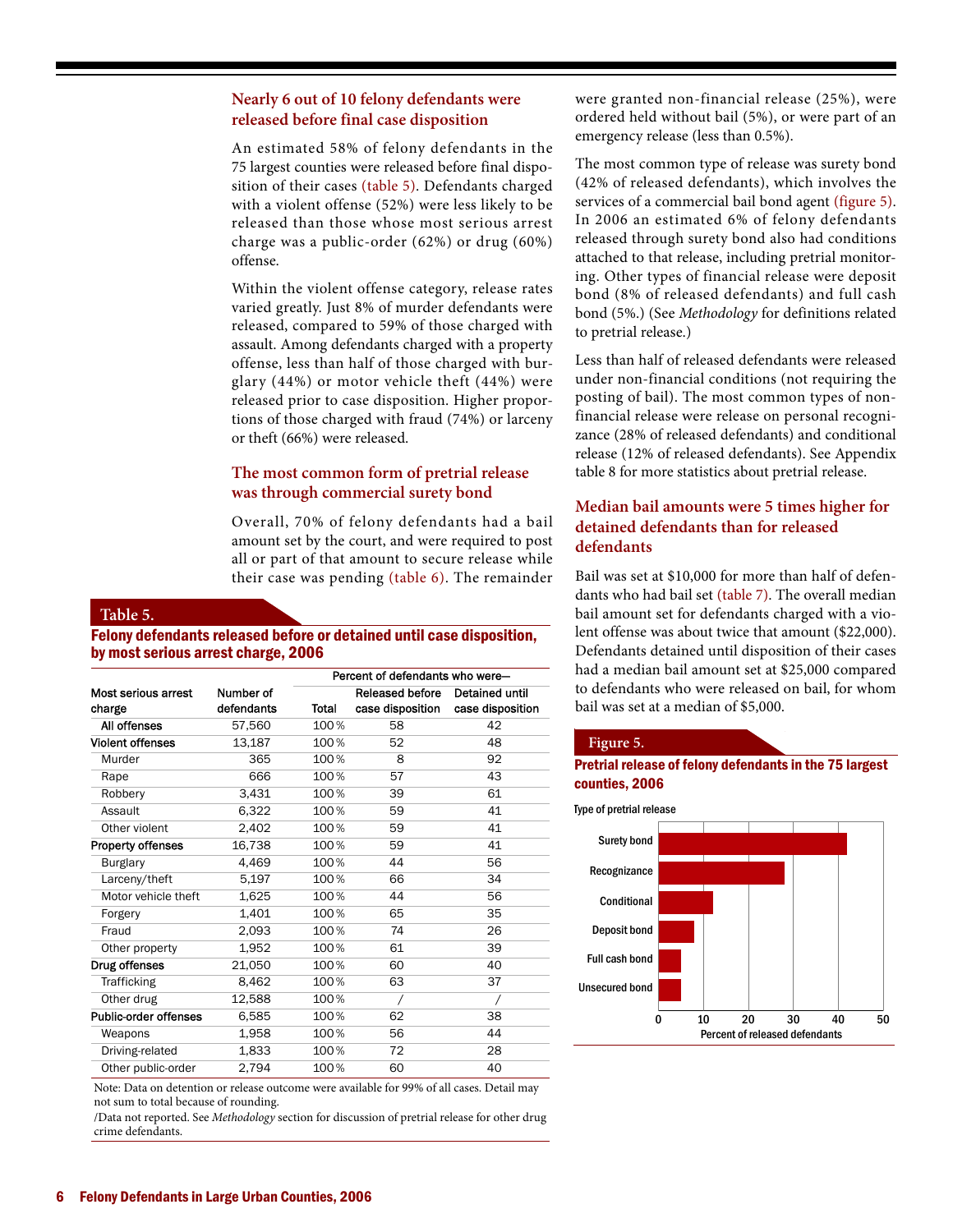## Type of pretrial release or detention of felony defendants, by most serious arrest charge, 2006

|                            |            | Percent of felony defendants who were- |                                  |             |              |                                 |  |  |  |  |
|----------------------------|------------|----------------------------------------|----------------------------------|-------------|--------------|---------------------------------|--|--|--|--|
|                            | Number of  |                                        | Released before case disposition |             |              | Detained until case disposition |  |  |  |  |
| Most serious arrest charge | defendants | Financial                              | Non-financial                    | Emergency   | Held on bail | <b>Denied bail</b>              |  |  |  |  |
| All offenses               | 57,558     | 33%                                    | 25%                              | $-$ %       | 37%          | 5%                              |  |  |  |  |
| <b>Violent offenses</b>    | 13,186     | 33%                                    | 19%                              | $-$ %       | 40%          | 8%                              |  |  |  |  |
| Murder                     | 365        | 5                                      | $\overline{2}$                   | $\Omega$    | 45           | 47                              |  |  |  |  |
| Rape                       | 666        | 36                                     | 21                               | $\Omega$    | 34           | 9                               |  |  |  |  |
| Robbery                    | 3,430      | 21                                     | 18                               | $\Omega$    | 51           | 10                              |  |  |  |  |
| Assault                    | 6,322      | 40                                     | 19                               | $\Omega$    | 35           | 5                               |  |  |  |  |
| Other violent              | 2,401      | 37                                     | 22                               |             | 38           | 3                               |  |  |  |  |
| Property offenses          | 16,736     | 30%                                    | 29%                              | $-$ %       | 38%          | 4%                              |  |  |  |  |
| <b>Burglary</b>            | 4,469      | 25                                     | 19                               | $\mathbf 0$ | 51           | 5                               |  |  |  |  |
| Larceny/theft              | 5,198      | 34                                     | 32                               |             | 31           | 3                               |  |  |  |  |
| Motor vehicle theft        | 1,623      | 24                                     | 21                               | $\mathbf 0$ | 49           | 6                               |  |  |  |  |
| Forgery                    | 1,401      | 29                                     | 36                               | --          | 29           | 6                               |  |  |  |  |
| Fraud                      | 2,093      | 34                                     | 40                               | --          | 24           | $\overline{2}$                  |  |  |  |  |
| Other property             | 1,950      | 27                                     | 34                               | 0           | 36           | 3                               |  |  |  |  |
| Drug offenses              | 21,049     | 32%                                    | 27%                              | 0%          | 37%          | 4%                              |  |  |  |  |
| Trafficking                | 8,462      | 39                                     | 24                               | $\mathbf 0$ | 33           | 3                               |  |  |  |  |
| Other drug                 | 12,586     | 28                                     | 29                               | $\Omega$    | 39           | 4                               |  |  |  |  |
| Public-order offenses      | 6.587      | 39%                                    | 23%                              | $-$ %       | 33%          | 5%                              |  |  |  |  |
| Weapons                    | 1,959      | 36                                     | 20                               | $\mathbf 0$ | 40           | 4                               |  |  |  |  |
| Driving-related            | 1.833      | 49                                     | 22                               |             | 23           | 5                               |  |  |  |  |
| Other public-order         | 2,794      | 35                                     | 25                               |             | 33           | 7                               |  |  |  |  |

Note: Data on specific type of pretrial release or detention were available for 96% of all cases.

--Less than 0.5%.

### **Table 7.**

#### Median and mean bail amounts set for felony defendants, by pretrial release/detention outcome and most serious arrest charge, 2006

|                            |           | Median bail amount |           | Mean bail amount |          |           |  |  |
|----------------------------|-----------|--------------------|-----------|------------------|----------|-----------|--|--|
| Most serious arrest charge | Total     | Released           | Detained  | Total            | Released | Detained  |  |  |
| All offenses               | \$10,000  | \$5,000            | \$25,000  | \$55,500         | \$17,100 | \$89,900  |  |  |
| <b>Violent offenses</b>    | \$22,000  | \$9,500            | \$50,000  | \$112,000        | \$23,400 | \$185,500 |  |  |
| Murder                     | 1,000,000 | 100,000            | 1,000,000 | 1,001,700        | 231,300  | 1,096,400 |  |  |
| Rape                       | 50,000    | 20,000             | 100,000   | 150,600          | 35,200   | 271,100   |  |  |
| Robbery                    | 45,000    | 10,000             | 50,000    | 96,300           | 24,900   | 125,700   |  |  |
| Assault                    | 10,000    | 7,500              | 39,500    | 87,400           | 19,500   | 164,400   |  |  |
| Other violent              | 20,000    | 10,000             | 75,000    | 94,800           | 25,300   | 162,900   |  |  |
| <b>Property offenses</b>   | \$8,500   | \$5,000            | \$15,000  | \$29,300         | \$12,400 | \$42,800  |  |  |
| <b>Burglary</b>            | 14,500    | 7,500              | 20,000    | 36,200           | 12,900   | 47,600    |  |  |
| Larceny/theft              | 5,000     | 4,000              | 15,000    | 26,700           | 10,000   | 46,100    |  |  |
| Motor vehicle theft        | 5,500     | 2,600              | 15,000    | 29,300           | 17,800   | 34,900    |  |  |
| Forgery                    | 6,000     | 5,000              | 20,000    | 25,500           | 9,300    | 42,100    |  |  |
| Fraud                      | 5,000     | 3,000              | 10,000    | 24,800           | 18,800   | 34,000    |  |  |
| Other property             | 10,000    | 4,000              | 20,000    | 23,600           | 9,500    | 34,300    |  |  |
| Drug offenses              | \$10,000  | \$5,000            | \$20,000  | \$43,100         | \$18,600 | \$66,000  |  |  |
| Trafficking                | 15,000    | 10,000             | 30,000    | 64,700           | 29,800   | 105,700   |  |  |
| Other drug                 | 8,000     | 5,000              | 15,000    | 26,600           | 8,000    | 41,200    |  |  |
| Public-order offenses      | \$7,500   | \$5,000            | \$20,000  | \$37,600         | \$11,000 | \$69,800  |  |  |
| Weapons                    | 15,000    | 5,000              | 35,000    | 53,700           | 15,000   | 88,900    |  |  |
| Driving-related            | 5,000     | 5,000              | 15,500    | 27,800           | 9,400    | 68,000    |  |  |
| Other public-order         | 5,000     | 5,000              | 10,000    | 31,800           | 9,600    | 54,700    |  |  |

Note: Data on bail amounts were available for 98% of all defendants for whom a bail amount was set. Bail amounts have been rounded to the nearest hundred dollars. Table excludes defendants given nonfinancial release.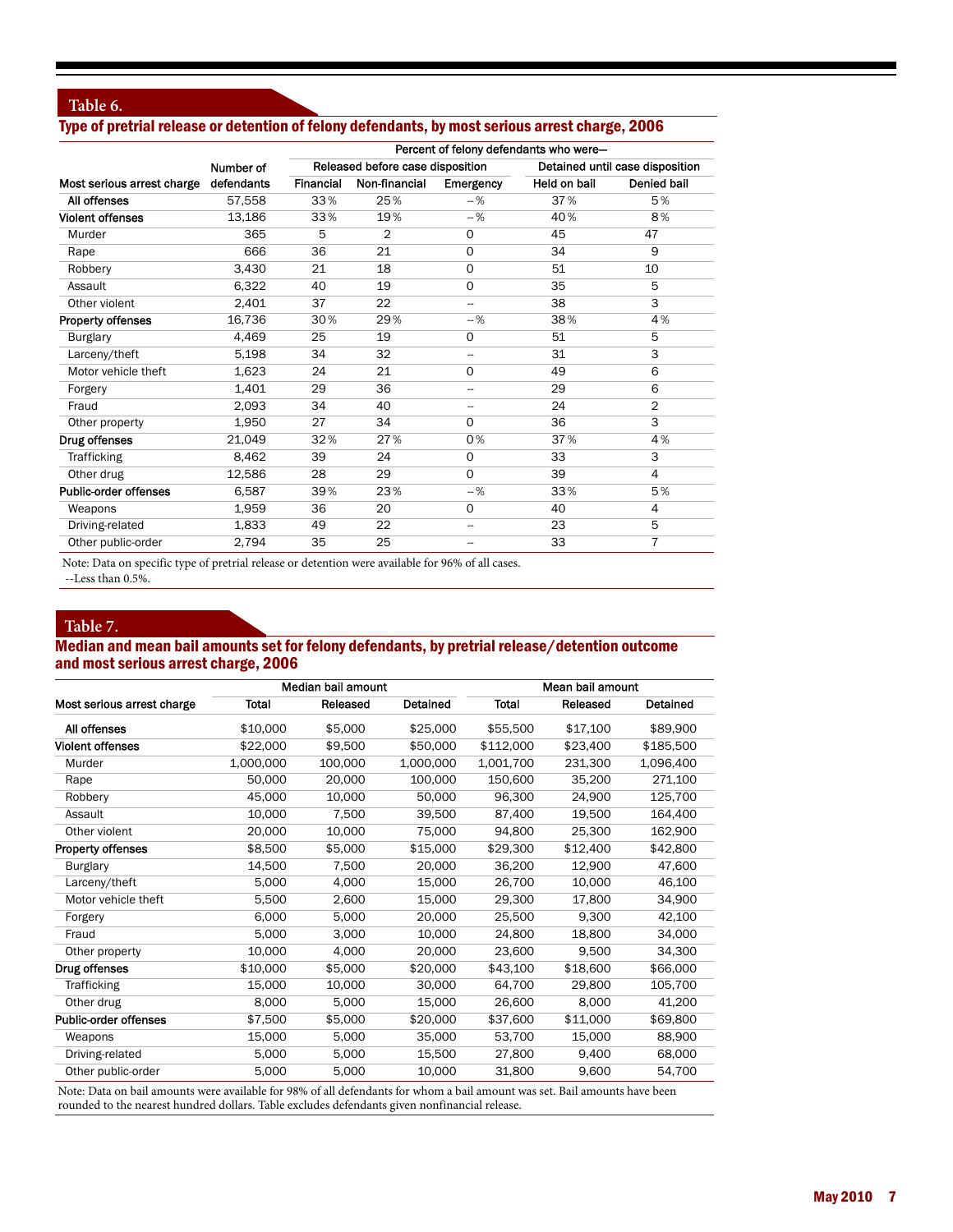## **Criminal histories associated with lower probability of pretrial release**

Many states have established specific criteria for courts to consider when setting release conditions, including the defendant's criminal history and criminal justice system status at time of arrest. The SCPS data illustrate how release rates vary with some of these factors. For example, 65% of the defendants without an active criminal justice status when arrested for the current offense were released prior to case disposition, compared to 41% of the defendants with an active criminal justice status who were detained (table 8).

Other criteria considered include prior arrests and previous failures to appear in court. Seventy-five percent of the defendants with no prior arrests were released, compared to 53% of those who had been previously arrested. Among defendants with an arrest record, those who had never missed a court appearance (61%) had a higher probability of being released than those who had failed to appear at least once during a previous case (51%).

About three-fourths of defendants without a prior conviction (74%) were released prior to disposition of the current case, compared to about half of those with a conviction record (48%).

### **Table 8.**

| <u>FUNILY AUTOMATING INTERVENTION OF AUTOMOTIC PROGRAMMIC CONTINUITY OF CHILD AND THE FUNITION OF LIGHT AND THE </u><br>Any criminal history<br>On parole<br>In custody<br>On probation<br>On pretrial release<br>Other<br>None<br>With prior arrest(s)<br>With prior failure to appear<br>No prior arrests<br>With prior conviction(s)<br>5 or more<br>$2 - 4$<br>$\mathbf{1}$ |            |              |                | Percent of defendants who were-    |       |                                 |                |
|---------------------------------------------------------------------------------------------------------------------------------------------------------------------------------------------------------------------------------------------------------------------------------------------------------------------------------------------------------------------------------|------------|--------------|----------------|------------------------------------|-------|---------------------------------|----------------|
|                                                                                                                                                                                                                                                                                                                                                                                 |            |              |                | Released prior to case disposition |       | Detained until case disposition |                |
|                                                                                                                                                                                                                                                                                                                                                                                 | Number of  | <b>Total</b> |                | <b>Financial Non-financial</b>     |       |                                 |                |
| <b>Criminal history</b>                                                                                                                                                                                                                                                                                                                                                         | defendants | released     | release        | release                            | Total | Held on bail                    | Denied bail    |
|                                                                                                                                                                                                                                                                                                                                                                                 | 17,204     | 41%          | 23             | 18                                 | 59%   | 49                              | 10             |
|                                                                                                                                                                                                                                                                                                                                                                                 | 2,239      | 14%          | $\overline{7}$ | 7                                  | 86%   | 76                              | 10             |
|                                                                                                                                                                                                                                                                                                                                                                                 | 991        | 27%          | 18             | 9                                  | 73%   | 50                              | 23             |
|                                                                                                                                                                                                                                                                                                                                                                                 | 5,191      | 34%          | 20             | 15                                 | 66%   | 57                              | 9              |
|                                                                                                                                                                                                                                                                                                                                                                                 | 6,997      | 53%          | 29             | 24                                 | 47%   | 38                              | 9              |
|                                                                                                                                                                                                                                                                                                                                                                                 | 1.787      | 55%          | 32             | 23                                 | 45%   | 35                              | 10             |
|                                                                                                                                                                                                                                                                                                                                                                                 | 38,879     | 65%          | 36             | 29                                 | 35%   | 32                              | $\overline{2}$ |
| Court appearance history                                                                                                                                                                                                                                                                                                                                                        |            |              |                |                                    |       |                                 |                |
|                                                                                                                                                                                                                                                                                                                                                                                 | 43.896     | 53%          | 30             | 23                                 | 47%   | 42                              | 5              |
|                                                                                                                                                                                                                                                                                                                                                                                 | 13.822     | 51%          | 24             | 26                                 | 49%   | 43                              | $\overline{7}$ |
| Made all prior appearances                                                                                                                                                                                                                                                                                                                                                      | 21,147     | 61%          | 37             | 24                                 | 39%   | 33                              | 6              |
|                                                                                                                                                                                                                                                                                                                                                                                 | 13,291     | 75%          | 41             | 34                                 | 25%   | 22                              | 3              |
| Number of prior convictions                                                                                                                                                                                                                                                                                                                                                     |            |              |                |                                    |       |                                 |                |
|                                                                                                                                                                                                                                                                                                                                                                                 | 34.554     | 48%          | 27             | 21                                 | 52%   | 46                              | 6              |
|                                                                                                                                                                                                                                                                                                                                                                                 | 16,228     | 39%          | 22             | 17                                 | 61%   | 55                              | 6              |
|                                                                                                                                                                                                                                                                                                                                                                                 | 11,616     | 52%          | 30             | 22                                 | 48%   | 42                              | 6              |
|                                                                                                                                                                                                                                                                                                                                                                                 | 6.710      | 61%          | 34             | 27                                 | 39%   | 34                              | 5              |
| With no prior convictions                                                                                                                                                                                                                                                                                                                                                       | 22,471     | 74%          | 41             | 32                                 | 26%   | 23                              | 3              |
| Most serious prior conviction                                                                                                                                                                                                                                                                                                                                                   |            |              |                |                                    |       |                                 |                |
| Any type of felony                                                                                                                                                                                                                                                                                                                                                              | 24,656     | 42%          | 24             | 18                                 | 58%   | 51                              | $\overline{7}$ |
| Violent felony                                                                                                                                                                                                                                                                                                                                                                  | 7,216      | 41%          | 24             | 17                                 | 59%   | 50                              | 9              |
| Nonviolent felony                                                                                                                                                                                                                                                                                                                                                               | 15,175     | 45%          | 26             | 19                                 | 55%   | 49                              | $\overline{7}$ |
| Misdemeanor                                                                                                                                                                                                                                                                                                                                                                     | 9,897      | 61%          | 33             | 28                                 | 39%   | 36                              | 3              |

## Felony defendants released or detained prior to case disposition, by criminal history, 2006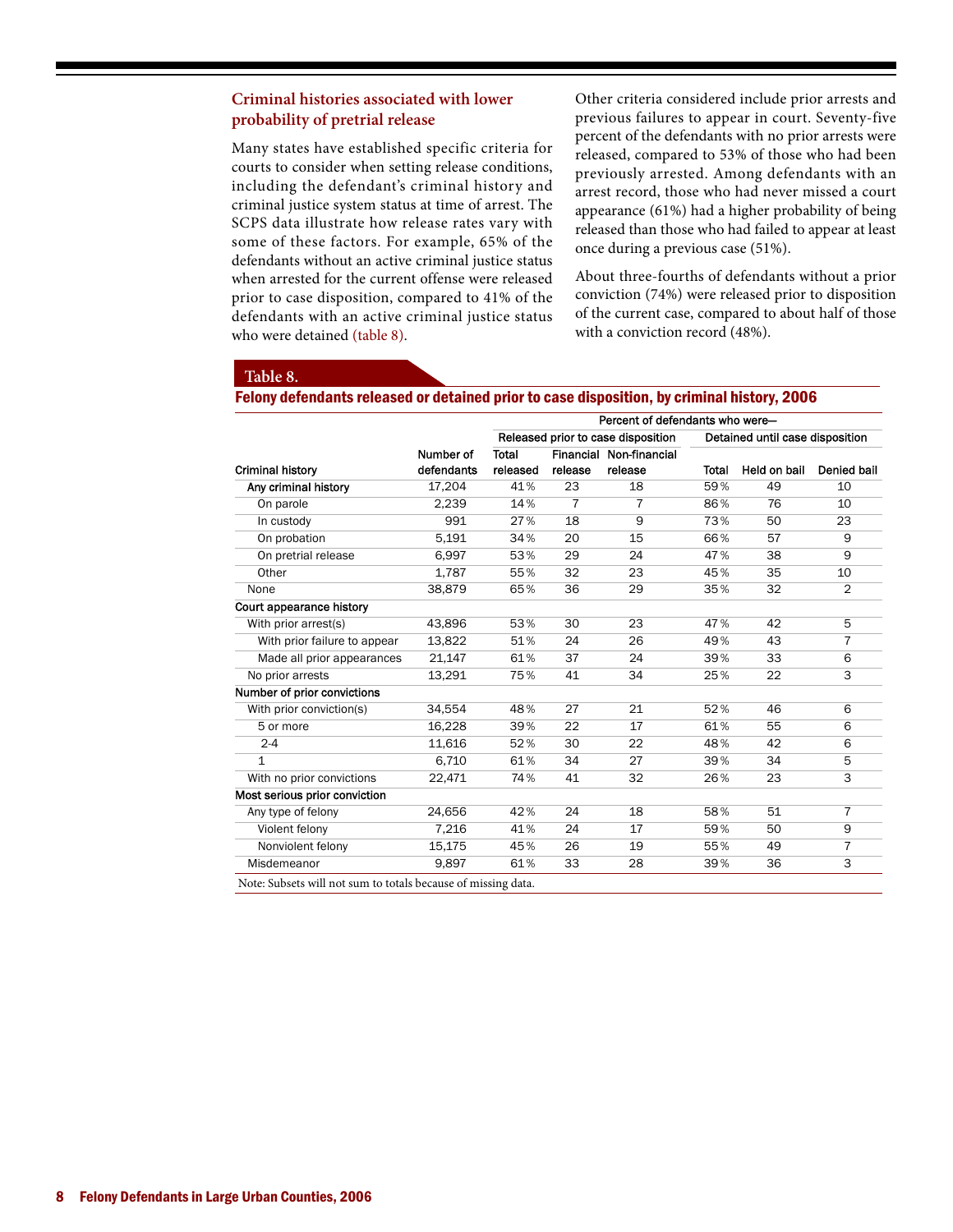## **A third of released defendants committed some form of pretrial misconduct**

Among defendants who were released prior to case disposition, 33% committed some type of misconduct while on pretrial release (table 9). Misconduct included failure to appear in court, an arrest for a new offense, or some other violation of release conditions that resulted in the revocation of that release by the court. The proportion of defendants charged with pretrial misconduct was highest for drug defendants (37%) and lowest for those released after being charged with a violent offense (26%).

Overall, 18% of released defendants were rearrested for a new offense allegedly committed while they awaited disposition of their original case. Sixty-three percent of these defendants, or 11% of all released defendants, were charged with a new felony.

Eighty-two percent of defendants who were released prior to case disposition made all scheduled court appearances. Courts issued bench warrants for the remaining 18% for failing to appear. Nearly a fourth of the defendants who failed to appear in court, or 4% of all released defendants, were still fugitives at the end of the 1-year study period. The remainder returned to the court (either voluntarily or not) before the end of the study.

#### **Table 9.**

Released felony defendants committing misconduct, by most serious arrest charge, 2006

|                            |               | Percentage of defendants with- |                   |                              |                       |                       |  |  |  |  |
|----------------------------|---------------|--------------------------------|-------------------|------------------------------|-----------------------|-----------------------|--|--|--|--|
|                            |               | Any pretrial                   | <b>Failure to</b> |                              |                       | <b>Rearrest for</b>   |  |  |  |  |
| Most serious arrest charge | <b>Number</b> | misconduct <sup>a</sup>        | appearb           | Fugitive status <sup>b</sup> | Rearrest <sup>c</sup> | a felony <sup>c</sup> |  |  |  |  |
| All offenses               | 33,279        | 33%                            | 18%               | 4%                           | 18%                   | 11%                   |  |  |  |  |
| <b>Violent offenses</b>    | 6,890         | 26%                            | 11%               | 2%                           | 16%                   | 9%                    |  |  |  |  |
| Murder                     | 28            | $\mathbf 0$                    | $\circ$           | $\circ$                      | $\mathbf 0$           | 0                     |  |  |  |  |
| Rape                       | 376           | 20                             | 6                 | 3                            | 9                     | $\overline{4}$        |  |  |  |  |
| Robbery                    | 1,323         | 39                             | 16                | $\overline{2}$               | 27                    | 15                    |  |  |  |  |
| Assault                    | 3,747         | 25                             | 10                | $\overline{2}$               | 15                    | 8                     |  |  |  |  |
| Other violent              | 1,416         | 20                             | 8                 | 3                            | 10                    | 5                     |  |  |  |  |
| <b>Property offenses</b>   | 9,770         | 35%                            | 20%               | 5%                           | 18%                   | 11%                   |  |  |  |  |
| <b>Burglary</b>            | 1,963         | 37                             | 21                | 5                            | 19                    | 12                    |  |  |  |  |
| Larceny/theft              | 3,452         | 31                             | 20                | 4                            | 17                    | 10                    |  |  |  |  |
| Motor vehicle theft        | 721           | 53                             | 24                | $\overline{4}$               | 30                    | 21                    |  |  |  |  |
| Forgery                    | 903           | 34                             | 21                | 6                            | 14                    | 8                     |  |  |  |  |
| Fraud                      | 1,550         | 27                             | 18                | 6                            | 11                    | 8                     |  |  |  |  |
| Other property             | 1,182         | 38                             | 20                | $\overline{4}$               | 22                    | 16                    |  |  |  |  |
| Drug offenses              | 12,534        | 37%                            | 21%               | 5%                           | 20%                   | 13%                   |  |  |  |  |
| Trafficking                | 5,356         | 38                             | 19                | 4                            | 24                    | 15                    |  |  |  |  |
| Other drug                 | 7,178         | 36                             | 23                | 5                            | 16                    | 12                    |  |  |  |  |
| Public-order offenses      | 4,085         | 31%                            | 16%               | 4%                           | 15%                   | 9%                    |  |  |  |  |
| Weapons                    | 1,098         | 28                             | 11                | 3                            | 17                    | 10                    |  |  |  |  |
| Driving-related            | 1,318         | 34                             | 19                | 5                            | 14                    | 9                     |  |  |  |  |
| Other public-order         | 1,669         | 30                             | 18                | 4                            | 15                    | 9                     |  |  |  |  |

<sup>a</sup>Types of misconduct include failure to appear in court, rearrest for a new offense, or a technical violation of release conditions that resulted in the revocation of pretrial release. Data were collected for up to 1 year.

 $b$ Data on the court appearance record for the current case were available for 99% of cases involving a defendant released prior to disposition. Defendants who failed to appear in court and were not returned to the court during the 1-year study period are counted as fugitives. Some of these defendants may have been returned to the court at a later date.

c Rearrest data were available for 97% of released defendants. Rearrest data were collected for 1 year. Rearrests occurring after the end of this 1-year study period are not included in the table. Information on rearrests occurring in jurisdictions other than the one granting the pretrial release were not always available.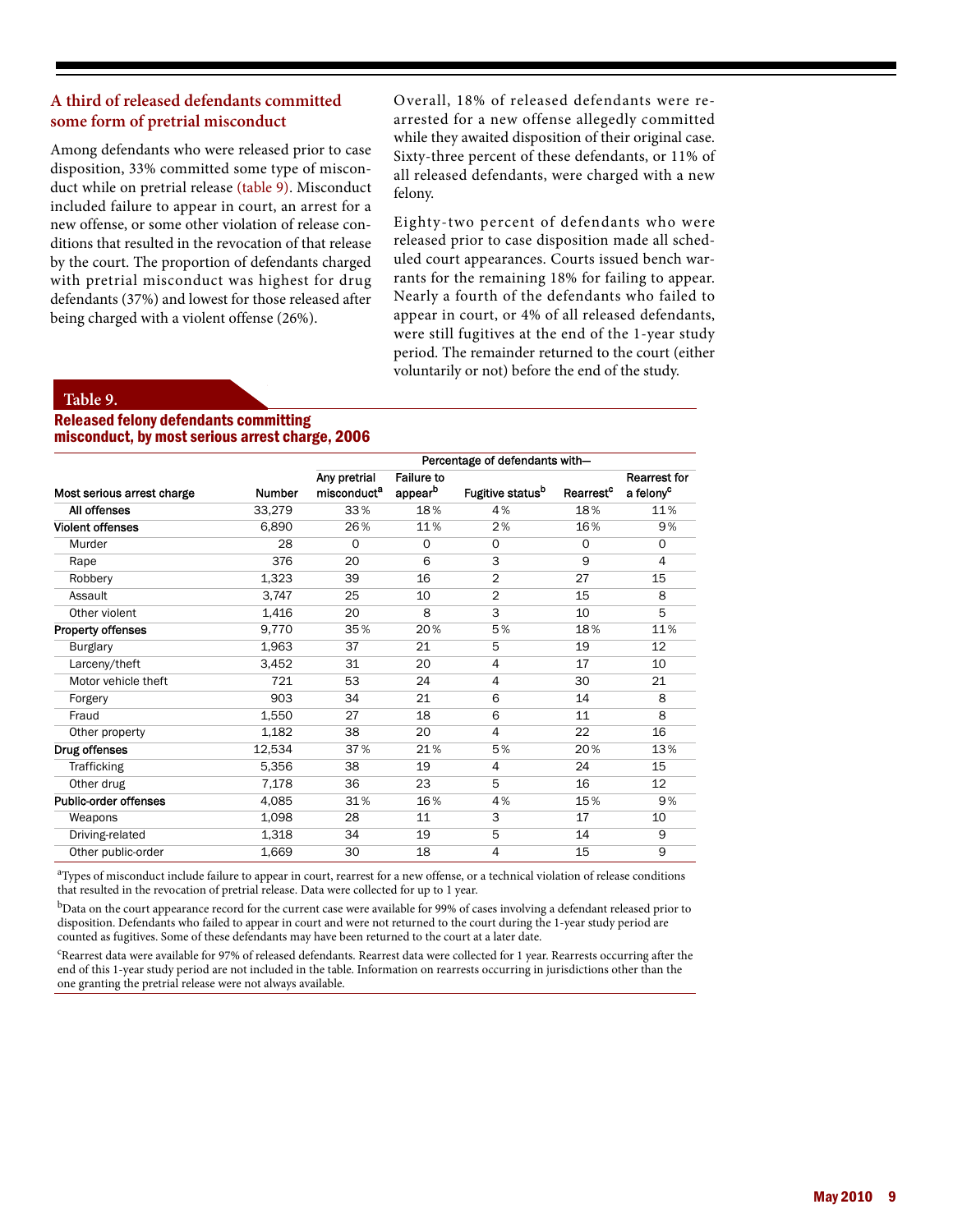## **Almost 9 out of 10 felony defendants' cases were adjudicated within 1 year**

The median time from arrest to adjudication for all felony defendants was 92 days, yet nearly 4 times longer for murder defendants (364 days) and about 2.5 times longer for rape defendants (228 days) (table 10). Defendants charged with a non-trafficking drug offense had the shortest median time from arrest to adjudication (50 days). Nearly 90% of all felony cases were adjudicated within 1 year of arrest.

### **Approximately two-thirds of felony defendants were convicted**

Sixty-eight percent of the defendants whose cases were adjudicated within 1 year of arrest (or 2 years for felony murder defendants) were convicted (table 11). Overall, nearly two-thirds of defendants entered a guilty plea, with 55% pleading guilty to a felony and 10% pleading guilty to a misdemeanor.

In most cases where the defendants were not convicted it was because the charges against the defendants were dismissed. About a quarter of all cases ended in this way. Defendants charged with assault (39%) were 3 times or more likely to have their case dismissed as those charged with a driving-related offense (11%) or murder (13%).

#### **Guilty pleas accounted for 95% of convictions**

Guilty pleas accounted for 95% of the estimated 32,876 convictions obtained within 1 year of arrest. This included about 26,000 felony pleas and about 5,000 misdemeanor pleas (not shown). Defendants charged with a driving-related offense had the highest plea rate (81%) and the highest felony plea rate (72%) (not shown). More than 6 out of 10 defendants in each offense category except assault (54%) eventually pleaded guilty to either a felony or a misdemeanor (figure 6).

Regardless of adjudication method, a majority (72%) of convicted defendants were convicted of the felony offense with which they were originally charged (figure 7). More than three-fourths of defendants convicted of driving-related, weapons, or murder offenses were convicted of their original arrest charges. In comparison, about half of convicted rape defendants were convicted of their original arrest charges.

#### **Table 10.**

| Cumulative percent of cases adjudicated within-<br>Number of |            |             |                |         |          |          |        |
|--------------------------------------------------------------|------------|-------------|----------------|---------|----------|----------|--------|
| Most serious arrest charge                                   | defendants | Median time | 1 week         | 1 month | 3 months | 6 months | 1 year |
| All offenses                                                 | 58,017     | 92 days     | 7%             | 26%     | 49%      | 71%      | 88%    |
| <b>Violent offenses</b>                                      | 13,266     | 139 days    | 4%             | 16%     | 37%      | 60%      | 83%    |
| Murder                                                       | 370        | 364         | $\overline{2}$ | 5       | 7        | 20       | 50     |
| Rape                                                         | 663        | 228         | 7              | 11      | 23       | 44       | 69     |
| Robbery                                                      | 3,449      | 144         | 3              | 14      | 34       | 60       | 86     |
| Assault                                                      | 6,369      | 121         | 4              | 19      | 42       | 64       | 86     |
| Other violent                                                | 2,416      | 141         | 6              | 16      | 36       | 60       | 81     |
| <b>Property offenses</b>                                     | 16,931     | 85 days     | 6%             | 26%     | 52%      | 74%      | 90%    |
| <b>Burglary</b>                                              | 4,496      | 86          | 4              | 25      | 52       | 76       | 91     |
| Larceny/theft                                                | 5,264      | 92          | 6              | 22      | 49       | 72       | 89     |
| Motor vehicle theft                                          | 1,650      | 61          | 8              | 32      | 59       | 79       | 90     |
| Forgery                                                      | 1,418      | 80          | 8              | 28      | 55       | 77       | 91     |
| Fraud                                                        | 2,126      | 92          | 8              | 24      | 49       | 68       | 86     |
| Other property                                               | 1,980      | 74          | 6              | 29      | 56       | 78       | 93     |
| Drug offenses                                                | 21,205     | 75 days     | 10%            | 32%     | 55%      | 75%      | 90%    |
| Trafficking                                                  | 8,487      | 112         | 5              | 20      | 43       | 67       | 88     |
| Other drug                                                   | 12,719     | 50          | 13             | 40      | 62       | 80       | 91     |
| Public-order offenses                                        | 6,615      | 92 days     | 7%             | 24%     | 49%      | 72%      | 89%    |
| Weapons                                                      | 1,958      | 88          | 6              | 25      | 52       | 74       | 90     |
| Driving-related                                              | 1,837      | 114         | 4              | 19      | 41       | 69       | 89     |
| Other public-order                                           | 2,821      | 80          | 10             | 27      | 54       | 74       | 90     |

#### Time from arrest to adjudication for felony defendants, by most serious arrest charge, 2006

Note: Data on time from arrest to adjudication were available for 99.9% of all cases. The median time from arrest to adjudication includes cases still pending at the end of the study. Knowing the exact times for these cases would not change the medians reported. Murder cases were tracked for 2 years. All other cases were tracked for 1 year.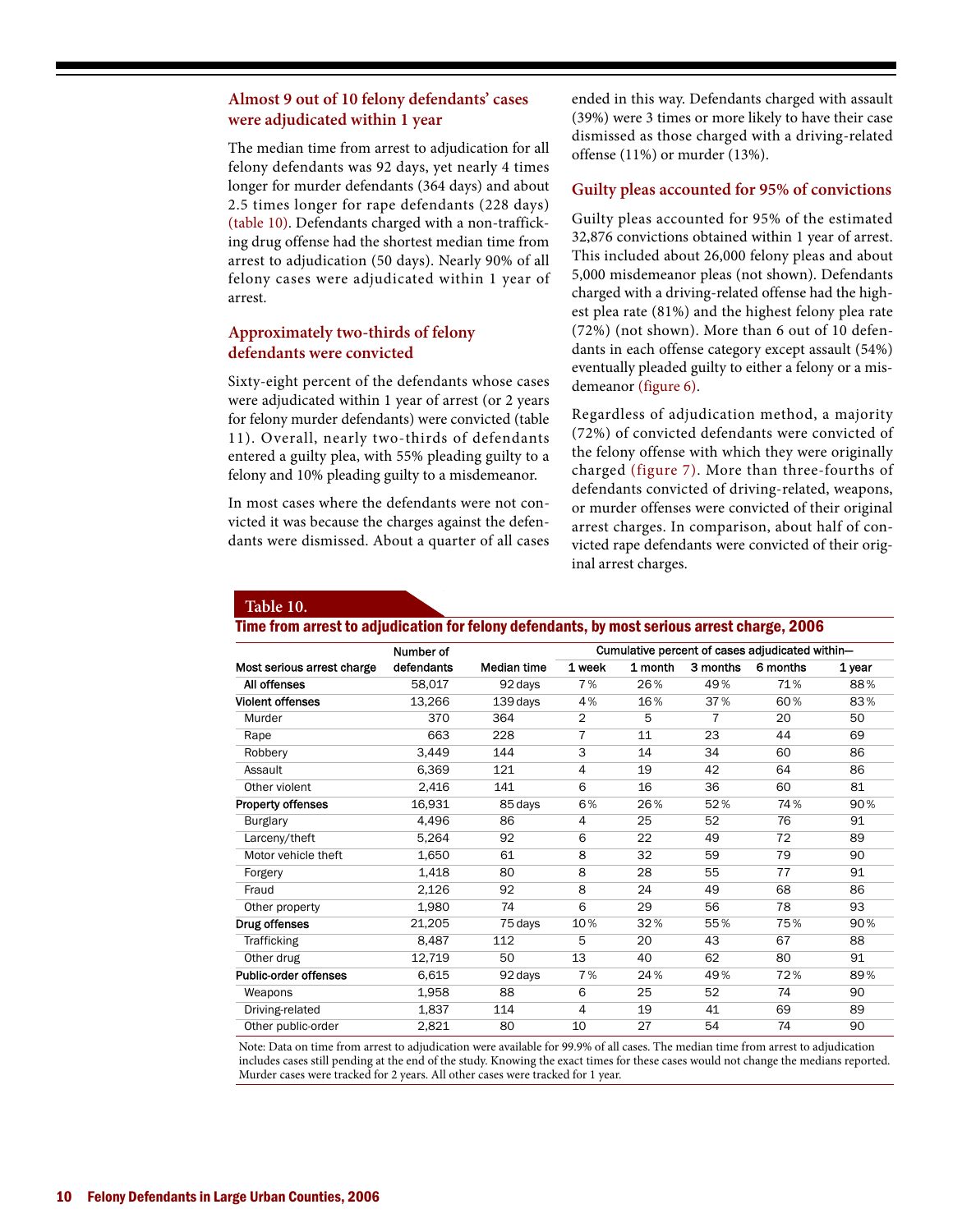## **Table 11.**

## Adjudication outcome for felony defendants, by most serious arrest charge, 2006

|                         |            |           |       |        |                |              |                | Percent of defendants who were- |       |                  |                          |                    |
|-------------------------|------------|-----------|-------|--------|----------------|--------------|----------------|---------------------------------|-------|------------------|--------------------------|--------------------|
|                         |            |           |       |        | Convicted of-  |              |                |                                 |       |                  |                          |                    |
| Most serious arrest     | Number of  | Total     |       | Felony |                |              | Misdemeanor    |                                 |       | Not convicted    |                          | Other              |
| charge                  | defendants | convicted | Total | Plea   | <b>Trial</b>   | <b>Total</b> | Plea           | Trial                           | Total | <b>Dismissed</b> |                          | Acquitted outcome* |
| All offenses            | 51,922     | 68%       | 56%   | 55     | $\overline{2}$ | 11%          | 10             | 1                               | 24%   | 23               | 1                        | 8%                 |
| <b>Violent offenses</b> | 11,303     | 61%       | 50%   | 45     | 4              | 11%          | 10             | 1                               | 34%   | 33               | 1                        | 5%                 |
| Murder                  | 266        | 81%       | 81%   | 42     | 39             | 0%           | 0              | $\mathbf 0$                     | 18%   | 13               | 5                        | 2                  |
| Rape                    | 466        | 62%       | 50%   | 46     | 4              | 12%          | 11             | $\mathbf{1}$                    | 34%   | 32               | $\overline{2}$           | 4                  |
| Robbery                 | 2,988      | 71%       | 64%   | 60     | 5              | 7%           | $\overline{7}$ | $\overline{\phantom{a}}$        | 25%   | 24               | 1                        | 4                  |
| Assault                 | 5,582      | 54%       | 40%   | 37     | 3              | 14%          | 13             | $\mathbf{1}$                    | 41%   | 39               | $\overline{2}$           | 6                  |
| Other violent           | 2,001      | 62%       | 52%   | 49     | 3              | 11%          | 10             | 1                               | 32%   | 31               | 1                        | 6                  |
| Property offenses       | 15,351     | 70%       | 57%   | 56     | 1              | 13%          | 12             | 1                               | 22%   | 22               | 1                        | 8%                 |
| <b>Burglary</b>         | 4,132      | 77%       | 67%   | 66     | 1              | 10%          | 9              | 1                               | 17%   | 16               | 1                        | 6                  |
| Larceny/theft           | 4,722      | 67%       | 53%   | 52     | $\mathbf{1}$   | 14%          | 13             | $\mathbf{1}$                    | 24%   | 23               | 1                        | 9                  |
| Motor vehicle theft     | 1,501      | 72%       | 65%   | 65     | $\overline{a}$ | 7%           | $\overline{7}$ | $\mathbf 0$                     | 24%   | 23               | 1                        | 4                  |
| Forgery                 | 1,301      | 70%       | 55%   | 54     | $\mathbf{1}$   | 16%          | 15             | 1                               | 20%   | 19               | 1                        | 10                 |
| Fraud                   | 1,835      | 64%       | 49%   | 49     | Ξ.             | 15%          | 13             | 2                               | 26%   | 26               | 0                        | 11                 |
| Other property          | 1,860      | 69%       | 49%   | 48     | 1              | 20%          | 18             | 2                               | 26%   | 26               | $\overline{\phantom{a}}$ | 5                  |
| Drug offenses           | 19,295     | 68%       | 59%   | 56     | 1              | 10%          | 9              | 1                               | 20%   | 20               | $\overline{\phantom{a}}$ | 12%                |
| Trafficking             | 7,574      | 74%       | 63%   | 61     | 1              | 11%          | 11             | $\overline{\phantom{a}}$        | 20%   | 19               | 1                        | 6                  |
| Other drug              | 11,720     | 64%       | 56%   | 55     | 1              | 8%           | 8              | 1                               | 21%   | 20               | $\overline{\phantom{a}}$ | 15                 |
| Public-order offenses   | 5,973      | 72%       | 60%   | 58     | 1              | 12%          | 11             | 1                               | 21%   | 21               | 1                        | 6%                 |
| Weapons                 | 1,775      | 68%       | 59%   | 58     | $\overline{2}$ | 9%           | 8              | 1                               | 28%   | 26               | 2                        | 4                  |
| Driving-related         | 1,642      | 85%       | 75%   | 73     | $\overline{2}$ | 10%          | 9              | 1                               | 11%   | 11               | 0                        | 5                  |
| Other public-order      | 2,557      | 67%       | 51%   | 50     | 1              | 16%          | 15             | $\mathbf{1}$                    | 24%   | 24               | $\overline{\phantom{a}}$ | 9                  |

Note: Eleven percent of all cases were still pending adjudication at the end of the 1-year study period and are excluded from the table. Murder defendants were followed for an additional year. Data on adjudication outcome were available for over 99.9% of those cases that had been adjudicated. Detail may not sum to total because of rounding.

--Less than 0.5%.

\*Includes diversion and deferred adjudication.

#### **Figure 6.**

Probability of conviction for felony defendants in the 75 largest counties by most serious arrest charge, 2006



### **Figure 7.**

Conviction charge probability for felony defendants in the 75 largest counties by most serious arrest charge, 2006

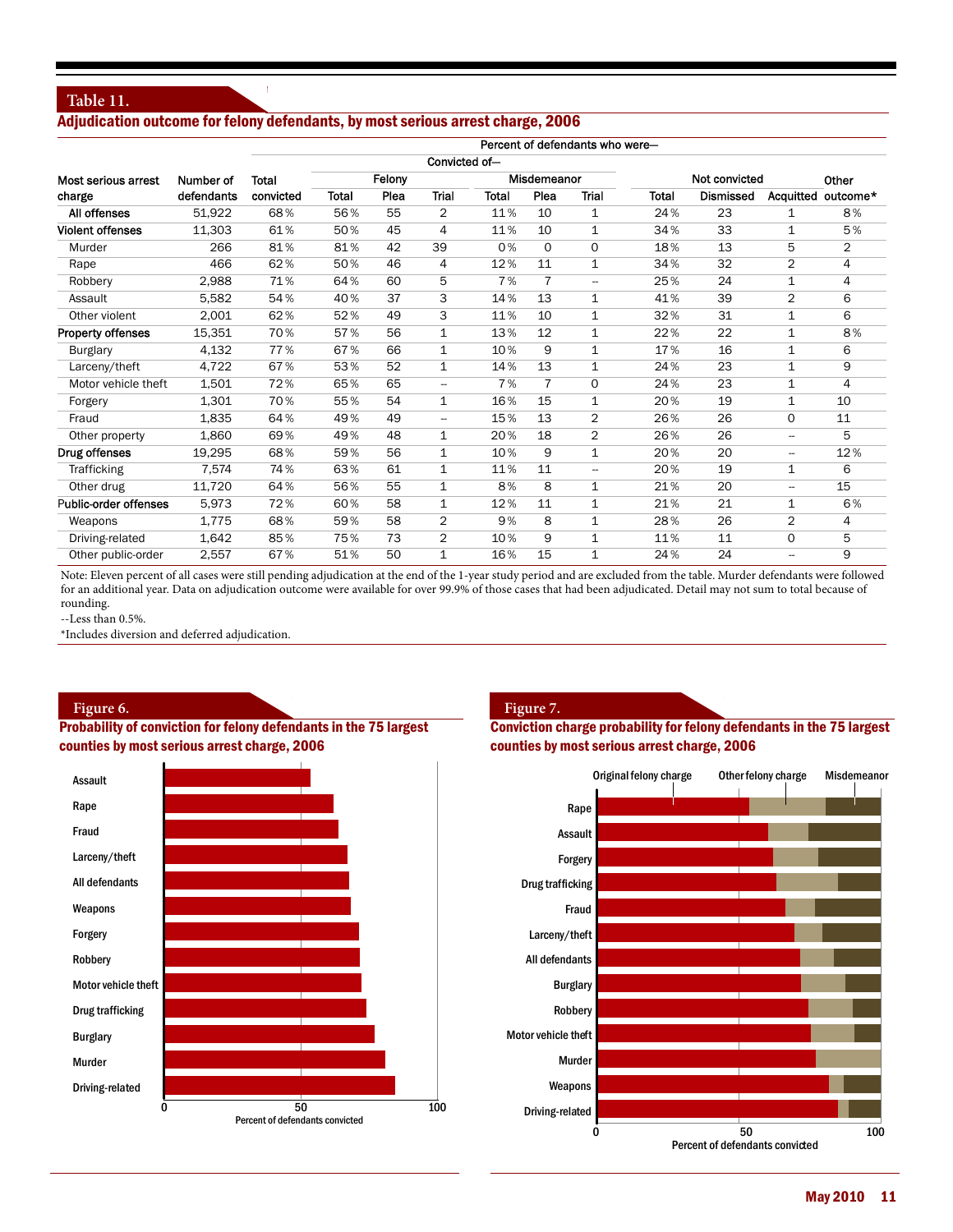## **Almost three-quarters of convicted offenders were sentenced to incarceration**

Seventy-three percent of offenders convicted of a felony were sentenced to incarceration in a state prison or local jail (table 12), compared to 57% of those convicted of a misdemeanor.

Almost all (98%) sentences for a murder conviction resulted in a prison sentence, as did a majority of robbery (72%), rape (67%), and weapons offense (53%) convictions. About a third of offenders convicted of forgery (38%) or larceny or theft (32%) were sentenced to prison. Of all misdemeanors, 54% went to jail and 22% were sentenced to probation. Nearly all incarceration sentences for misdemeanor convictions were to jail.

## **Table 12.**

#### Most severe sentence received by convicted offenders, by most serious conviction offense, 2006

|                          |           |       | Percent of convicted offenders sentenced to- |               |                |              |                   |                |  |
|--------------------------|-----------|-------|----------------------------------------------|---------------|----------------|--------------|-------------------|----------------|--|
| Most serious conviction  | Number of |       |                                              | Incarceration |                |              | Non-incarceration |                |  |
| offense                  | offenders | Total | <b>Total</b>                                 | Prison        | Jail           | <b>Total</b> | Probation         | Other          |  |
| All offenses             | 33,025    | 100%  | 70%                                          | 35            | 36             | 30%          | 25                | 5              |  |
| <b>Felonies</b>          | 27.810    | 100%  | 73%                                          | 40            | 32             | 27%          | 25                | $\overline{2}$ |  |
| <b>Violent offenses</b>  | 4,713     | 100%  | 80%                                          | 55            | 26             | 20%          | 18                | 1              |  |
| Murder                   | 147       | 100%  | 100%                                         | 98            | $\overline{2}$ | 0%           | $\mathbf 0$       | $\mathsf{O}$   |  |
| Rape                     | 146       | 100%  | 80%                                          | 67            | 12             | 21%          | 21                | $\mathsf{O}$   |  |
| Robbery                  | 1,515     | 100%  | 86%                                          | 72            | 14             | 14%          | 13                | 1              |  |
| Assault                  | 1.893     | 100%  | 76%                                          | 43            | 33             | 24%          | 23                | 1              |  |
| Other violent            | 1.014     | 100%  | 76%                                          | 42            | 34             | 24%          | 20                | 4              |  |
| <b>Property offenses</b> | 8.573     | 100%  | 75%                                          | 38            | 37             | 25%          | 23                | 2              |  |
| <b>Burglary</b>          | 2,307     | 100%  | 82%                                          | 47            | 35             | 18%          | 16                | 1              |  |
| Larceny/theft            | 2,685     | 100%  | 71%                                          | 32            | 39             | 29%          | 27                | $\overline{2}$ |  |
| Motor vehicle theft      | 997       | 100%  | 87%                                          | 50            | 37             | 13%          | 12                | 1              |  |
| Forgery                  | 662       | 100%  | 72%                                          | 38            | 34             | 28%          | 27                | 1              |  |
| Fraud                    | 964       | 100%  | 55%                                          | 24            | 31             | 45%          | 40                | 5              |  |
| Other property           | 957       | 100%  | 78%                                          | 34            | 43             | 22%          | 20                | $\overline{2}$ |  |
| Drug offenses            | 10.710    | 100%  | 67%                                          | 36            | 32             | 33%          | 31                | 2              |  |
| Trafficking              | 3.370     | 100%  | 77%                                          | 47            | 30             | 23%          | 22                | 1              |  |
| Other drug               | 7,339     | 100%  | 63%                                          | 30            | 32             | 37%          | 35                | 3              |  |
| Public-order offenses    | 3,749     | 100%  | 73%                                          | 41            | 32             | 27%          | 25                | 2              |  |
| Weapons                  | 1,100     | 100%  | 80%                                          | 53            | 27             | 20%          | 19                | 1              |  |
| Driving-related          | 1,197     | 100%  | 65%                                          | 35            | 30             | 35%          | 31                | 4              |  |
| Other public-order       | 1,451     | 100%  | 74%                                          | 37            | 37             | 26%          | 24                | $\overline{2}$ |  |
| <b>Misdemeanors</b>      | 5,212     | 100%  | 57%                                          | 3             | 54             | 43%          | 22                | 21             |  |

Note: Data on type of sentence were available for 94% of convicted defendants. Sentences to incarceration that were wholly suspended are included under probation. Nine percent of prison sentences and 68% of jail sentences included a probation term. Sentences to incarceration or probation may have included a fine, restitution, community service, treatment, or other court-ordered conditions. Other sentences may include fines, community service, restitution, and treatment. Total for all felonies includes cases that could not be classified into one of the four major offense categories.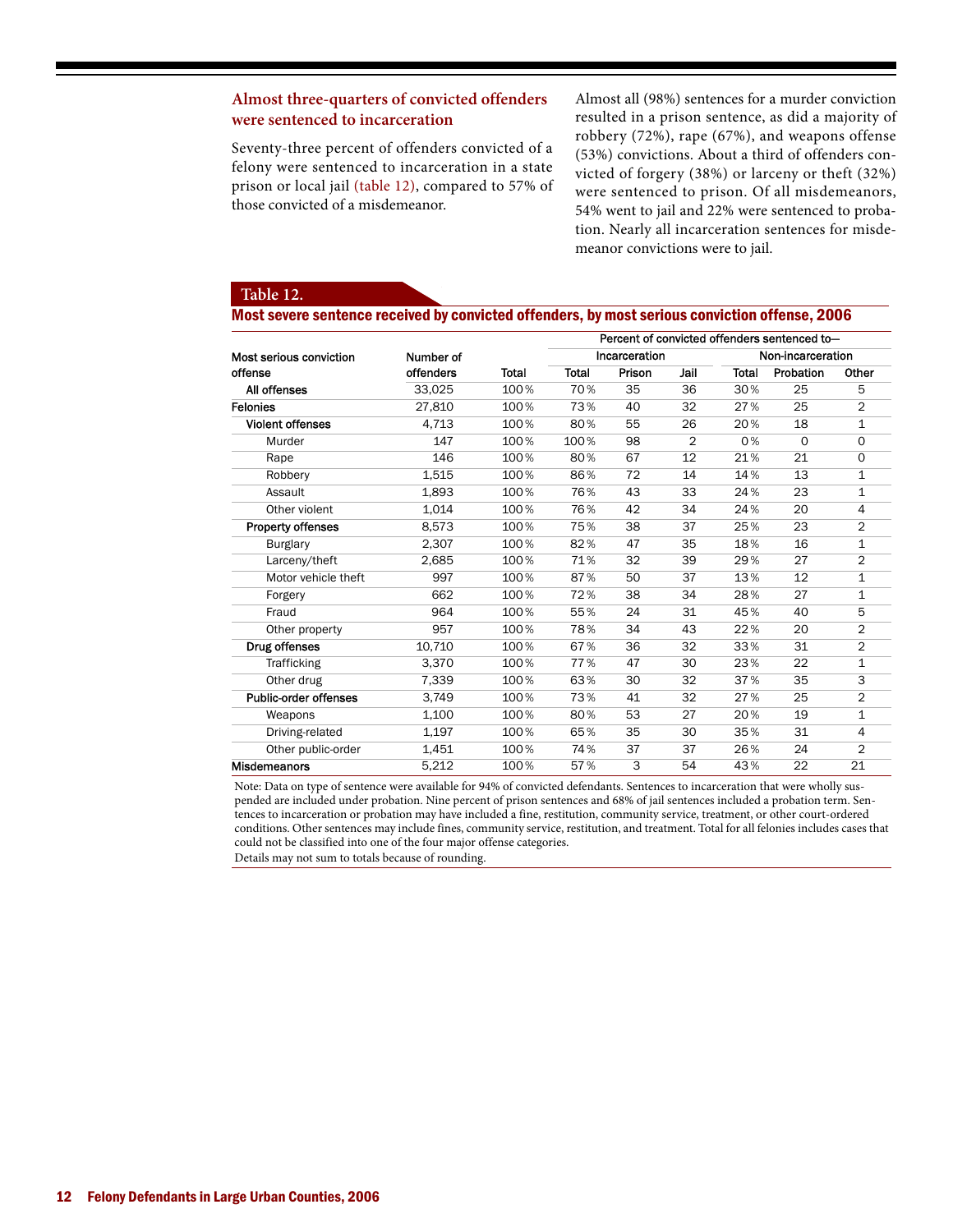### **Average prison sentences were more than 4 years**

Among offenders convicted of a felony and sentenced to prison, the mean sentence was 49 months and the median was 24 months (table 13). By general conviction offense category, offenders convicted of a violent felony received the longest prison sentences (mean of 94 months and median of 48 months), and those convicted of a public-order felony received the shortest (mean of 33 months and median of 24 months).

For offenders sentenced to probation without incarceration for a felony, the median sentence length was 33 months, compared to 19 months for a misdemeanor. Three percent of offenders convicted of a felony were given a probation term of greater than 5 years (not shown).

More than a quarter of felony offenders sentenced to probation were required to enter a treatment program, including 41% convicted for felony drug crimes. Nineteen percent of the offenders who received a probation sentence were required to perform community service (table 14).

#### **Table 13.**

#### Length of sentence received by convicted offenders, by most serious conviction offense and sentence type, 2006

|                                    |                                     | Most severe type of sentence received <sup>a</sup> |                 |                                     |                 |                 |                                     |                  |                 |  |
|------------------------------------|-------------------------------------|----------------------------------------------------|-----------------|-------------------------------------|-----------------|-----------------|-------------------------------------|------------------|-----------------|--|
|                                    | Prison                              |                                                    |                 |                                     | Jail            |                 |                                     | Probation        |                 |  |
|                                    |                                     | Sentence length                                    |                 |                                     | Sentence length |                 |                                     | Sentence length  |                 |  |
| Most serious conviction<br>offense | Number of<br>offenders <sup>b</sup> | Mean                                               | Median          | Number of<br>offenders <sup>c</sup> | Mean            | Median          | Number of<br>offenders <sup>a</sup> | Mean             | Median          |  |
| All offenses                       | 11.359                              | 49 mo                                              | $24 \text{ mo}$ | 11.181                              | 6 <sub>mo</sub> | 4 <sub>mo</sub> | 8.124                               | 31 mo            | 24 mo           |  |
| <b>Felonies<sup>e</sup></b>        | 11.359                              | 49 mo                                              | $24 \text{ mo}$ | 8.609                               | 6 mo            | 5 mo            | 6.997                               | $33 \text{ mo}$  | 24 mo           |  |
| Violent offenses                   | 2.550                               | 94                                                 | 48              | 1.162                               | 9               | 6               | 853                                 | 38               | 24              |  |
| Property offenses                  | 3.273                               | 38                                                 | 24              | 2.977                               | 7               | 6               | 1.974                               | 32               | 24              |  |
| Drug offenses                      | 3.801                               | 34                                                 | 24              | 3.290                               | 5               | 3               | 3.247                               | 32               | 36              |  |
| Public-order offenses              | 1,545                               | 33                                                 | 24              | 1.145                               | 6               | 5               | 915                                 | 34               | 24              |  |
| <b>Misdemeanors</b>                | 0                                   | $~\sim$ mo                                         | $~\sim$ mo      | 2,572                               | 5 <sub>mo</sub> | 4 <sub>mo</sub> | 1.127                               | 19 <sub>mo</sub> | $12 \text{ mo}$ |  |

~Not applicable.

<sup>a</sup>Seven percent of prison sentences included a probation term, and 9% included a fine. Fifty percent of jail sentences included a probation term, and 13% included a fine.

 $b$ Data on length of prison sentence were available for over 99.9% of all cases in which a defendant received a prison sentence.

c Data on length of jail sentence were available for 95% of all cases in which a defendant received a jail sentence. Table excludes portions of sentences that were suspended.

dData on length of probation sentence were available for 99% of all cases in which the most severe type of sentence a defendant received was probation.

eTotal for felony offenses includes cases that could not be classified into one of the four major offense categories.

#### **Table 14.**

#### Conditions of probation sentence received most often by offenders, by most serious conviction offense, 2006

| Most serious conviction |                     | Percent whose sentence to probation included— |                    |                  |  |  |  |
|-------------------------|---------------------|-----------------------------------------------|--------------------|------------------|--|--|--|
| offense                 | Number of offenders | <b>Community service</b>                      | <b>Restitution</b> | <b>Treatment</b> |  |  |  |
| All offenses            | 8.207               | 19%                                           | 9%                 | 28%              |  |  |  |
| <b>Felonies</b>         | 7.070               | 17%                                           | 9%                 | 28%              |  |  |  |
| Violent offenses        | 964                 | 16                                            | 9                  | 23               |  |  |  |
| Property offenses       | 1.996               | 18                                            | 24                 | 14               |  |  |  |
| Drug offenses           | 3.270               | 16                                            | 1                  | 41               |  |  |  |
| Public-order offenses   | 931                 | 20                                            | 5                  | 15               |  |  |  |
| <b>Misdemeanors</b>     | 1.137               | 27%                                           | 12%                | 26%              |  |  |  |

Note: Total for felonies includes cases that could not be classified into one of the four felony offense categories. A defendant may have received more than one type of probation condition. Not all offenders sentenced to probation received probation conditions.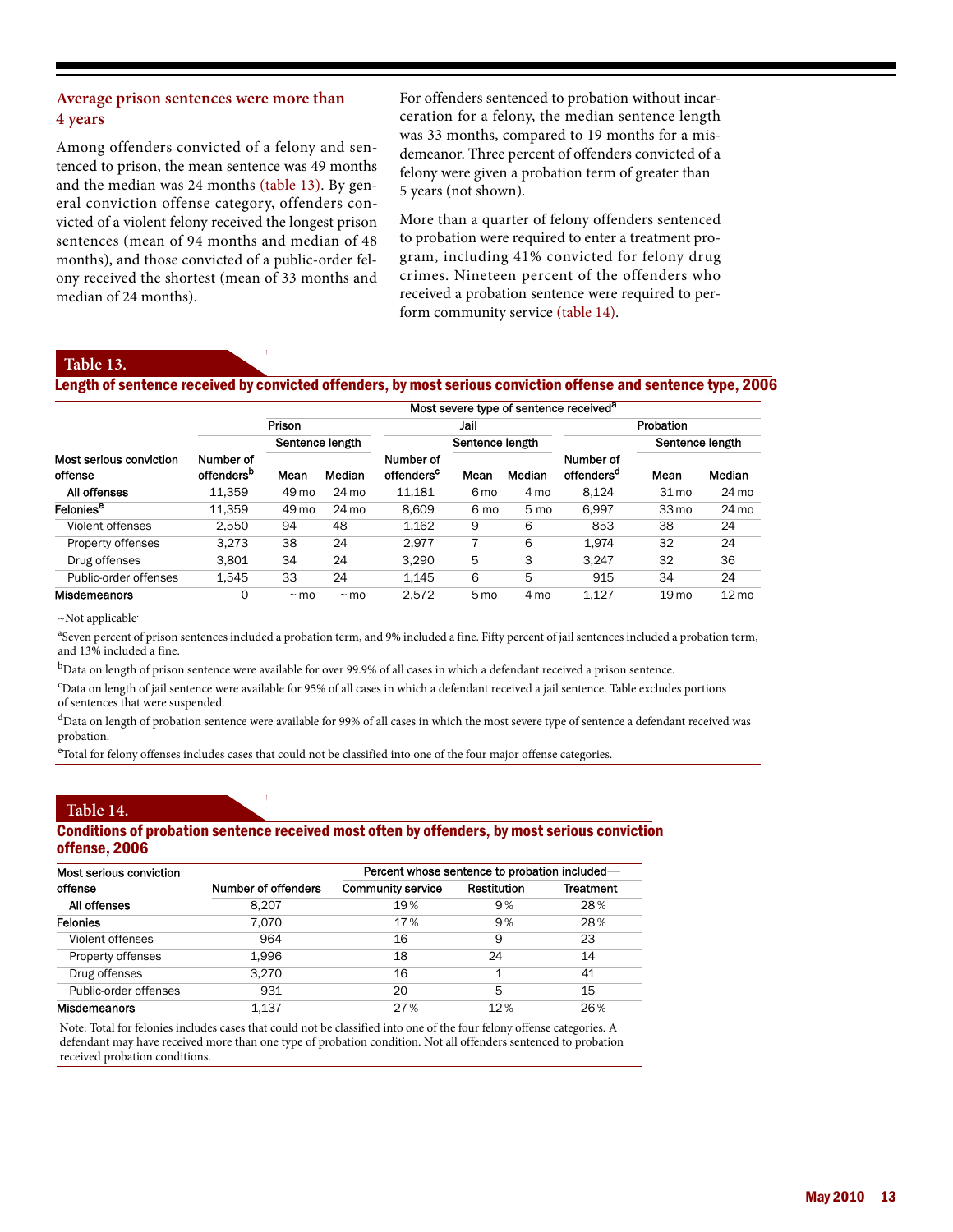## **Convicted offenders with multiple prior felony convictions were the most likely to be incarcerated**

For offenders convicted of a felony on their current charge, the probability of receiving a sentence to incarceration was highest if they had multiple prior felony convictions (83%) (table 15). Seventy-six percent of offenders with just one prior felony conviction and 70% of those with only prior misdemeanor convictions were also sentenced to incarceration following a felony conviction in their current case.

Offenders with no prior convictions of any type (60%) were generally the least likely to receive a sentence to incarceration for a felony conviction, although 74% of them received such a sentence when the conviction was for a violent felony.

Fifty-four percent of the offenders with more than one prior felony conviction were sentenced to prison for a new felony conviction. This included 67% of those whose current conviction was for a violent felony.

Twenty-six percent of defendants with prior misdemeanor convictions received a prison sentence for a felony conviction in the current case only. However, more than two-fifths of such defendants (44%) received a prison sentence when the current conviction was for a violent felony. Appendix tables 9 through 12 provide more statistics about sentencing.

#### **Table 15.**

#### Most severe type of sentence received by offenders convicted of a felony, by prior conviction record, 2006

|                                          |           | Percent of offenders convicted of a felony and sentenced to- |       |               |      |                   |           |                |  |
|------------------------------------------|-----------|--------------------------------------------------------------|-------|---------------|------|-------------------|-----------|----------------|--|
| Prior conviction record and most serious | Number of |                                                              |       | Incarceration |      | Non-incarceration |           |                |  |
| current felony conviction                | offenders | Total                                                        | Total | Prison        | Jail | <b>Total</b>      | Probation | Other*         |  |
| More than 1 prior felony conviction      |           |                                                              |       |               |      |                   |           |                |  |
| All offenses                             | 10,196    | 100%                                                         | 83%   | 54            | 29   | 17%               | 16        | 1              |  |
| Violent offenses                         | 1.101     | 100%                                                         | 88%   | 67            | 22   | 12%               | 11        | $\mathbf{1}$   |  |
| Property offenses                        | 3,176     | 100%                                                         | 88%   | 60            | 28   | 12%               | 11        | $\mathbf{1}$   |  |
| Drug offenses                            | 4,630     | 100%                                                         | 77%   | 46            | 32   | 23%               | 21        | $\overline{2}$ |  |
| Public-order offenses                    | 1,265     | 100%                                                         | 86%   | 59            | 27   | 14%               | 13        | 1              |  |
| 1 prior felony conviction                |           |                                                              |       |               |      |                   |           |                |  |
| All offenses                             | 4,695     | 100%                                                         | 76%   | 45            | 31   | 24%               | 22        | 1              |  |
| Violent offenses                         | 654       | 100%                                                         | 82%   | 62            | 20   | 18%               | 17        | $\mathbf{1}$   |  |
| Property offenses                        | 1,323     | 100%                                                         | 80%   | 41            | 39   | 20%               | 19        | $\mathbf{1}$   |  |
| Drug offenses                            | 1,921     | 100%                                                         | 69%   | 39            | 30   | 31%               | 29        | $\overline{2}$ |  |
| Public-order offenses                    | 793       | 100%                                                         | 83%   | 52            | 31   | 18%               | 16        | $\mathbf{1}$   |  |
| Prior misdemeanor convictions only       |           |                                                              |       |               |      |                   |           |                |  |
| All offenses                             | 4,535     | 100%                                                         | 70%   | 26            | 44   | 30%               | 28        | $\overline{2}$ |  |
| Violent offenses                         | 875       | 100%                                                         | 83%   | 44            | 39   | 17%               | 16        | $\mathbf{1}$   |  |
| Property offenses                        | 1,509     | 100%                                                         | 74%   | 19            | 55   | 26%               | 24        | $\overline{2}$ |  |
| Drug offenses                            | 1,429     | 100%                                                         | 58%   | 20            | 38   | 43%               | 41        | $\overline{2}$ |  |
| Public-order offenses                    | 722       | 100%                                                         | 69%   | 32            | 38   | 31%               | 26        | 5              |  |
| No prior convictions                     |           |                                                              |       |               |      |                   |           |                |  |
| All offenses                             | 8,102     | 100%                                                         | 60%   | 29            | 31   | 40%               | 38        | 3              |  |
| Violent offenses                         | 2,027     | 100%                                                         | 74%   | 50            | 24   | 26%               | 24        | $\overline{2}$ |  |
| Property offenses                        | 2,486     | 100%                                                         | 56%   | 21            | 36   | 44%               | 40        | 3              |  |
| Drug offenses                            | 2,622     | 100%                                                         | 54%   | 25            | 30   | 46%               | 43        | 3              |  |
| Public-order offenses                    | 930       | 100%                                                         | 52%   | 17            | 35   | 49%               | 46        | 3              |  |

Note: Data on prior conviction record and type of sentence were available for 96% of all convicted felony offenders. Sentences to incarceration may have also included a probation term, and probation sentences may have included additional court ordered conditions. Detail may not sum to total because of rounding. \*Other sentences may include fines, community service, restitution, and treatment.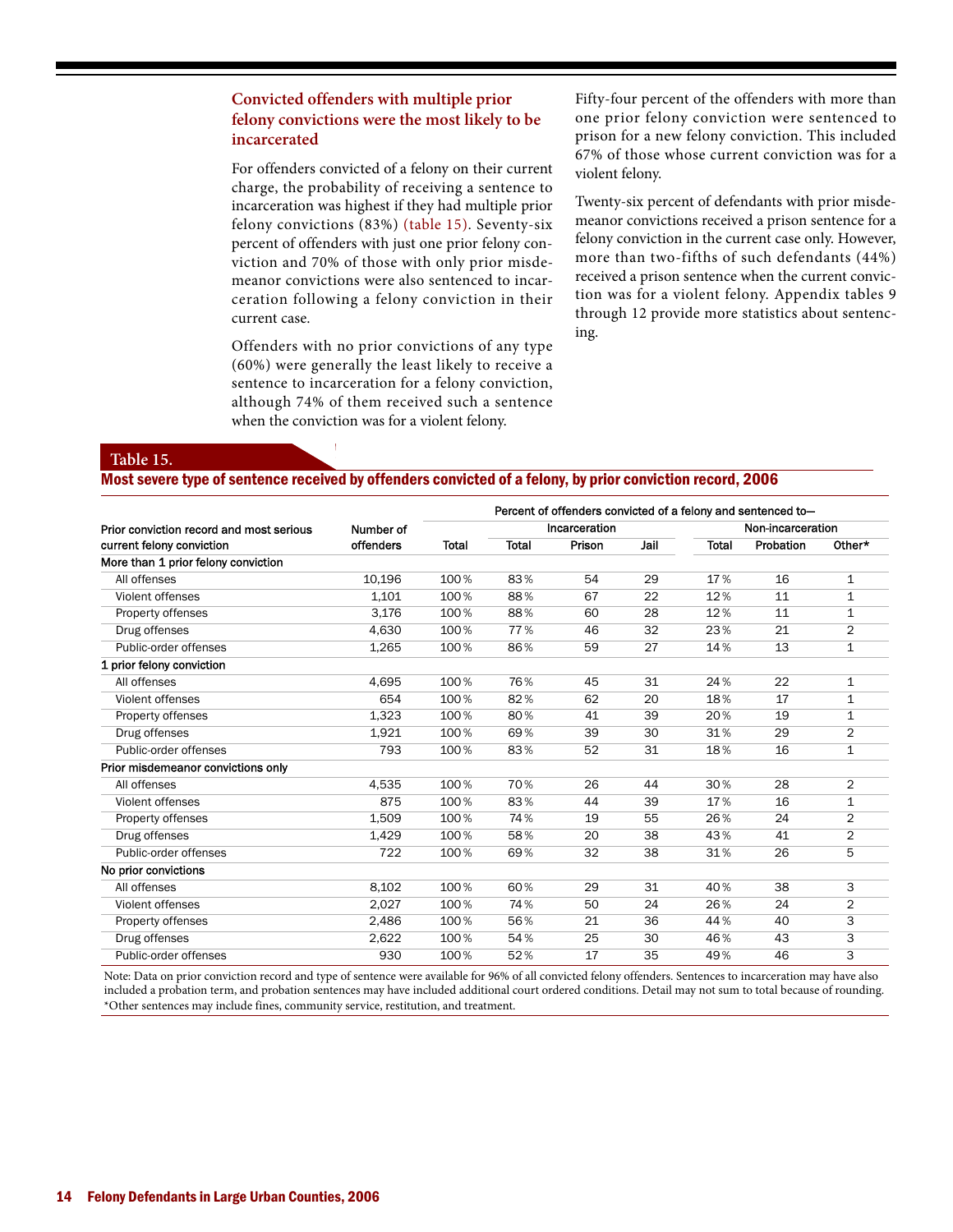## **Methodology**

The State Court Processing Statistics (SCPS) sample was designed and selected by U.S. Census Bureau staff. It is a two-stage stratified sample, with 40 of the nation's 75 largest counties selected at stage one and a systematic sample of state court felony filings (defendants) within each county selected at stage two. The 40 counties were divided into four first-stage strata based on overall population, arrests, and felony filing information.

The first stratum was designed to include 10 counties selected with certainty because of their large number of court filings; however, one of these counties was dropped because of problems with data quality. Clark County (NV), which had been selected as a stratum-one site, was dropped because of problems with overall completeness of the electronic case management data received. Specifically, Clark County was not able to provide pretrial, adjudication, and sentencing case processing data. Because these problems were not confirmed until late in the data collection process, it was too late to find alternative methods for retrieving SCPS data from this site. Hence, the first-stage weight for stratum-one counties was changed from 1.00 to 1.111.

The remaining counties were allocated to the three non-certainty strata based on the variance of felony court filings, population, and arrest data.

|                | Number of counties |          |        |
|----------------|--------------------|----------|--------|
| <b>Stratum</b> | Sample             | Universe | Weight |
| One            | 9                  | 10       | 1.111  |
| Two            | 7                  | 12       | 1.714  |
| Three          | 9                  | 18       | 2.000  |
| Four           | 14                 | 35       | 2.500  |

#### SCPS first-stage design

The second-stage sampling (filings) was designed to represent all defendants who had felony cases filed with the court during the month of May 2006. The participating jurisdictions provided data for every felony case filed on selected days during that month. Depending on the first-stage stratum in which it had been placed, each jurisdiction provided filings data for 5, 10, or 20 selected business days in May 2006. Data from jurisdictions that were not required to provide a full month of filings were weighted to represent the full month.

#### SCPS second-stage design

|         | Number of days of |        |  |  |  |  |  |  |
|---------|-------------------|--------|--|--|--|--|--|--|
| Stratum | filings provided  | Weight |  |  |  |  |  |  |
| One     | 5                 | 4.O    |  |  |  |  |  |  |
| Two     | 10                | 2.0    |  |  |  |  |  |  |
| Three   | 10                | 2.0    |  |  |  |  |  |  |
| Four    | חכ                |        |  |  |  |  |  |  |

The 2006 SCPS collected data for 16,211 defendants charged with a felony offense during May 2006 in 39 large counties. These cases were part of a sample that was representative of the estimated 58,100 felony defendants whose cases were processed in the nation's 75 largest counties during that month. Defendants charged with murder were tracked for up to 2 years, and all other defendants were followed for up to 1 year.

This report is based on data collected from the following jurisdictions: Arizona (Maricopa, Pima); California (Los Angeles, Orange, San Bernardino, Ventura); Connecticut (Hartford); Florida (Broward, Miami-Dade, Hillsborough; Orange); Hawaii (Honolulu); Illinois (Cook); Indiana (Marion); Maryland (Baltimore, Montgomery, Prince George); Michigan (Oakland, Wayne); Missouri (Saint Louis); New Jersey (Essex, Middlesex); New York (Bronx, Kings, Nassau, New York, Suffolk); North Carolina (Wake); Ohio (Cuyahoga, Franklin, Hamilton); Tennessee (Shelby); Texas (Dallas, El Paso, Harris, Tarrant); Utah (Salt Lake City); Washington (King); and Wisconsin (Milwaukee).

Because the data come from a sample, a sampling error and confidence intervals are associated with each reported number. Confidence intervals and standard errors for several key variables in the SCPS database are reported in appendix tables 13 and 14. These confidence intervals show where the reported SCPS numbers would fall 95% of the time under repeated sampling. For example, the confidence intervals for the total number of felony defendants in the 75 largest counties ranges from 53,894 to 62,305 defendants. In other words, if repeated sampling of felony case processing in the nation's 75 largest counties were undertaken, there is a 95% confidence that the number of felony defendants would fall between 53,894 and 62,305.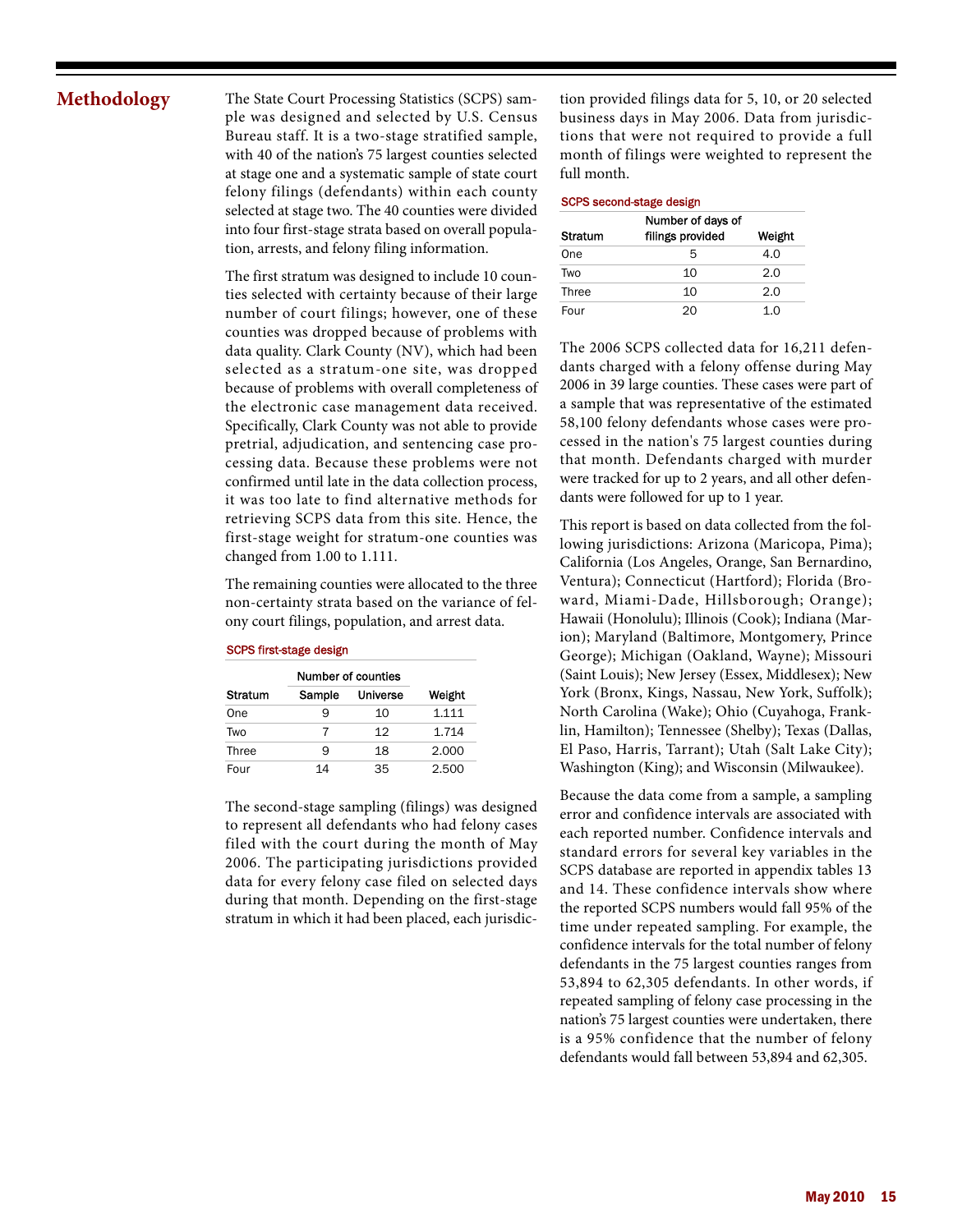#### **Offense Categories**

Felony offenses were classified into 16 categories for this report. These were further classified into the four major crime categories of violent, property, drug, and public-order. The following lists are a representative summary of the crimes in each category; however, these lists are not meant to be exhaustive. All offenses except murder include attempts and conspiracies to commit**.**

#### *Violent offenses*

*Murder*—Includes homicide, non-negligent manslaughter, and voluntary homicide. Excludes attempted murder (classified as felony assault), negligent homicide, involuntary homicide, or vehicular manslaughter, which are classified as other violent offenses.

*Rape*—Includes forcible intercourse, sodomy, or penetration with a foreign object. Does not include statutory rape or non-forcible acts with a minor or someone unable to give legal consent, nonviolent sexual offenses, or commercialized sex offenses.

*Robbery—*Includes unlawful taking of anything of value by force or threat of force. Includes armed, unarmed, and aggravated robbery, car-jacking, armed burglary, and armed mugging.

*Assault*—Includes aggravated assault, aggravated battery, attempted murder, assault with a deadly weapon, felony assault or battery on a law enforcement officer, and other felony assaults. This offense category does not include extortion, coercion, or intimidation.

*Other violent offenses*—Includes vehicular manslaughter, involuntary manslaughter, negligent or reckless homicide, nonviolent or non-forcible sexual assault, kidnapping, unlawful imprisonment, child or spouse abuse, cruelty to a child, reckless endangerment, hit-and-run with bodily injury, intimidation, and extortion.

#### *Property offenses*

*Burglary*—Includes any type of entry into a residence, industry, or business with or without the use of force with the intent to commit a felony or theft. Does not include possession of burglary tools, trespassing, or unlawful entry for which the intent is not known.

*Larceny/theft*—Includes grand theft, grand larceny, and any other felony theft, including burglary from an automobile, theft of rental property, and mail theft. This offense category does not include motor vehicle theft, receiving or buying stolen property, fraud, forgery, or deceit.

*Motor vehicle theft*—Includes auto theft, receiving and transferring an automobile, unauthorized use of a vehicle, possession of a stolen vehicle, and larceny or taking of an automobile.

*Forgery*—Includes forging of a driver's license, official seals, notes, money orders, credit or access cards or names of such cards or any other documents with fraudulent intent, uttering a forged instrument, counterfeiting, and forgery.

*Fraud*—Includes possession and passing of worthless checks or money orders, possession of false documents or identification, embezzlement, obtaining money by false pretenses, credit card fraud, welfare fraud, Medicare fraud, insurance claim fraud, fraud, swindling, stealing a thing of value by deceit, and larceny by check.

*Other property offenses*—Includes receiving or buying stolen property, arson, reckless burning, damage to property, criminal mischief, vandalism, criminal trespassing, possession of burglary tools, and unlawful entry for which the interest is unknown.

#### *Drug offenses*

*Drug trafficking*—Includes trafficking, sales, distribution, possession with intent to distribute or sell, manufacturing, and smuggling of controlled substances. This category does not include possession of controlled substances.

*Other drug offenses*—Includes possession of controlled substances, prescription violations, possession of drug paraphernalia, and other drug law violations.

#### *Public-order offenses*

*Weapons*—Includes the unlawful sale, distribution, manufacture, alteration, transportation, possession, or use of a deadly weapon or accessory.

*Driving-related*—Includes driving under the influence of drugs or alcohol, driving with a suspended or revoked license, and any other felony in the motor vehicle code.

*Other public-order offenses*—Includes flight/escape, parole or probation violations, prison contraband, habitual offender, obstruction of justice, rioting, libel, slander, treason, perjury, prostitution, pandering, bribery, and tax law violations.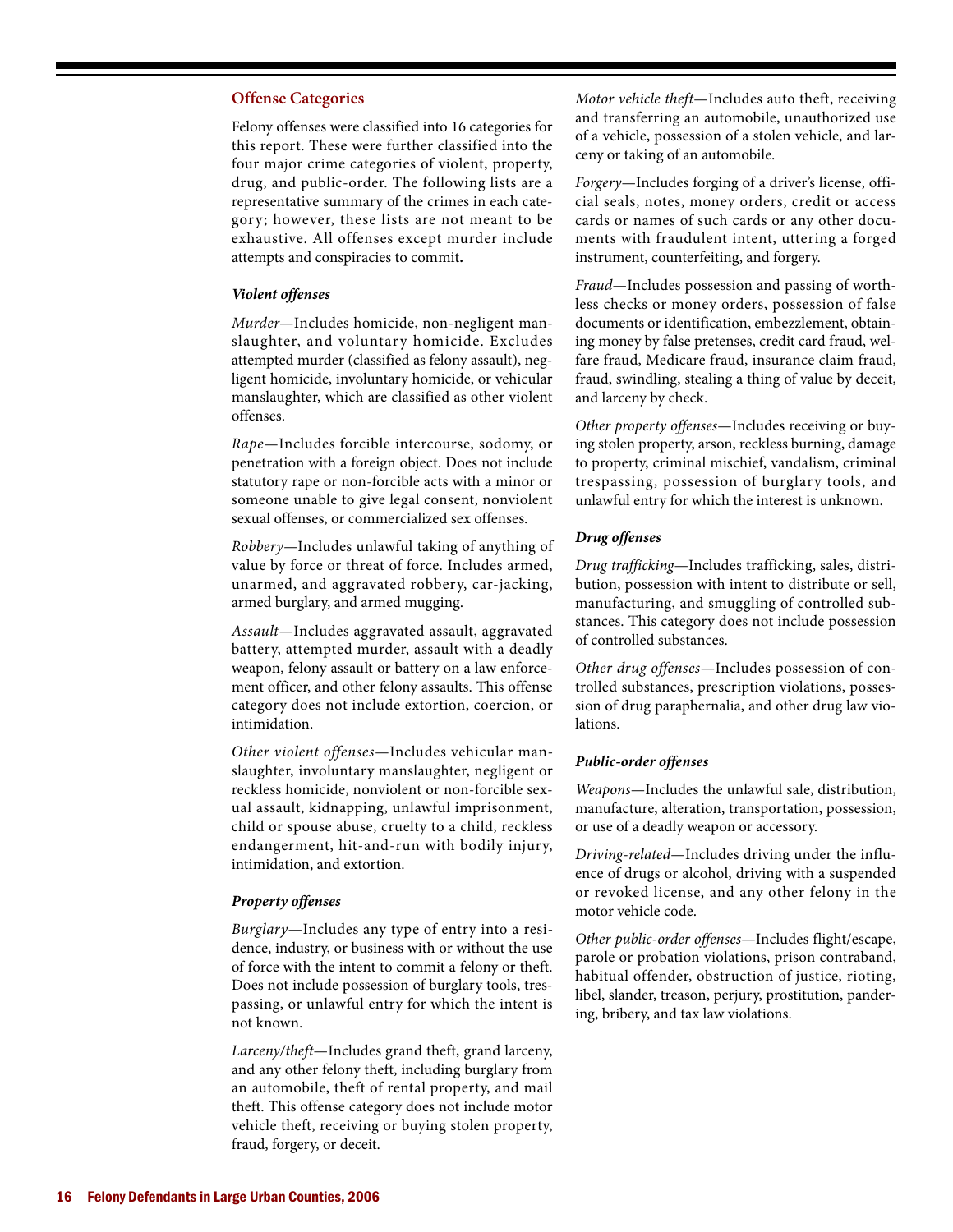### **Pretrial release**

*Released defendant*—Includes any defendant who was released from custody prior to the disposition of his or her case by the court. It also includes defendants who were detained for some period of time before being released and defendants who were returned to custody after being released because of a violation of the conditions of pretrial release. The terms "on pretrial release" and "released pending disposition" are both used in this report to refer to all released defendants.

*Detained defendant*—Includes any defendant who remained in custody from the time of arrest until the disposition of his or her case by the court. This report also refers to detained defendants as "not released"

*Failure to appear*—The bench warrant issued by a court because the defendant failed to appear as scheduled.

#### **Types of financial release**

*Surety bond*—A bail bond company signs a promissory note to the court for the full bail amount and charges the defendant a fee for the service (usually 10% of the full bail amount). If the defendant fails to appear, the bond company is liable to the court for the full bail amount. Frequently, the bond company requires collateral from the defendant in addition to the fee.

*Deposit bond*—The defendant deposits a percentage (usually 10%) of the full bail amount with the court. A percentage of the bail is returned after the disposition of the case, but the court often retains a small portion for administrative costs. If the defendant fails to appear in court, he or she is liable to the court for the full bail amount.

*Full cash bond*—The defendant posts the full bail amount in cash with the court. If the defendant makes all court appearances, the cash is returned. If the defendant fails to appear in court, the bond is forfeited.

*Property bond*—Involves an agreement made by a defendant as a condition of pretrial release requiring that property valued at the full bail amount be posted as an assurance of his or her appearance in court. If the defendant fails to appear in court, the property is forfeited. It is also known as "collateral bond."

### **Types of nonfinancial release**

*Release on recognizance (ROR)*—The court releases some defendants on a signed agreement that they will appear in court as required. In this report, the ROR category includes citation releases in which arrestees are released pending their first court appearance on a written order issued by law enforcement or jail personnel.

*Unsecured bond*—The defendant pays no money to the court but is liable for the full amount of bail upon failure to appear in court.

*Conditional release*—Defendants are released under specified conditions. A pretrial services agency usually conducts monitoring or supervision, if ordered for a defendant. In some cases, such as those involving a third-party custodian or drug monitoring and treatment, another agency may be involved in the supervision of the defendant. Conditional release sometimes includes an unsecured bond.

#### **Other type of release**

*Emergency release*—Defendants are released in response to a court order placing limits on a jail's population.

### **Note on pretrial release of other drug defendants**

The detention/release of "other drug defendants" was not reported due to issues associated with properly coding the release status of these defendants. Differing coding practices were applied to the release/detention status of other drug defendants in instances involving alternative adjudications. For this reason, the pretrial release/detention status of other drug defendants produced results that were inconsistent with prior SCPS iterations. The other drug crime defendants, however, are included in the totals for drug defendants and for all felony defendants. Additionally, statistics reporting bail amounts, time from arrest to release, and pretrial misconduct for other drug defendants are shown.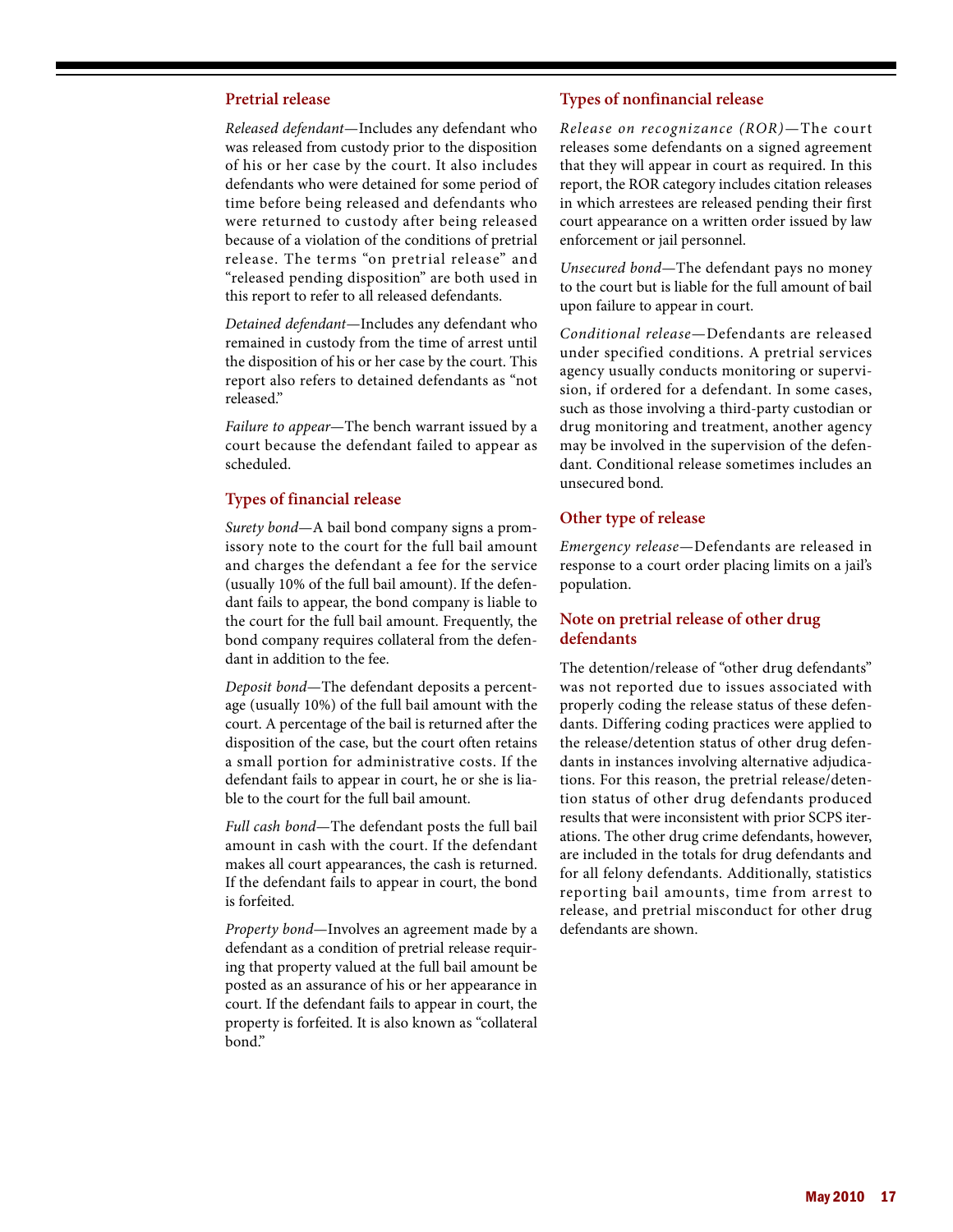## **Appendix Table 1.**

## Level of second most serious charge of felony defendants, by most serious primary arrest charge, 2006

| Most serious arrest      |                             | Percent of felony defendants who were- |                  |       |        |                |  |  |  |
|--------------------------|-----------------------------|----------------------------------------|------------------|-------|--------|----------------|--|--|--|
| charge                   | <b>Number of defendants</b> | Total                                  | No other charges | Total | Felony | Misdemeanor    |  |  |  |
| All offenses             | 53,629                      | 100%                                   | 48               | 52    | 36     | 16             |  |  |  |
| <b>Violent offenses</b>  | 11,930                      | 100%                                   | 41               | 59    | 46     | 12             |  |  |  |
| Murder                   | 349                         | 100%                                   | 35               | 65    | 65     | $\mathbf 0$    |  |  |  |
| Rape                     | 594                         | 100%                                   | 35               | 65    | 62     | 3              |  |  |  |
| Robbery                  | 2,834                       | 100%                                   | 41               | 59    | 53     | $\overline{7}$ |  |  |  |
| Assault                  | 5,778                       | 100%                                   | 45               | 55    | 41     | 14             |  |  |  |
| Other violent            | 2,374                       | 100%                                   | 36               | 64    | 45     | 19             |  |  |  |
| <b>Property offenses</b> | 15,897                      | 100%                                   | 48               | 52    | 41     | 11             |  |  |  |
| <b>Burglary</b>          | 4,269                       | 100%                                   | 32               | 68    | 57     | 11             |  |  |  |
| Larceny/theft            | 4,949                       | 100%                                   | 57               | 43    | 32     | 10             |  |  |  |
| Motor vehicle theft      | 1,653                       | 100%                                   | 53               | 47    | 35     | 12             |  |  |  |
| Forgery                  | 1,368                       | 100%                                   | 42               | 58    | 46     | 12             |  |  |  |
| Fraud                    | 1,842                       | 100%                                   | 51               | 49    | 42     | 7              |  |  |  |
| Other property           | 1,816                       | 100%                                   | 56               | 44    | 27     | 17             |  |  |  |
| Drug offenses            | 19,710                      | 100%                                   | 48               | 52    | 31     | 20             |  |  |  |
| Trafficking              | 7,157                       | 100%                                   | 32               | 68    | 56     | 11             |  |  |  |
| Other drug               | 12,553                      | 100%                                   | 57               | 43    | 17     | 25             |  |  |  |
| Public-order offenses    | 6,092                       | 100%                                   | 59               | 41    | 21     | 20             |  |  |  |
| Weapons                  | 1,695                       | 100%                                   | 48               | 52    | 33     | 19             |  |  |  |
| Driving-related          | 1,778                       | 100%                                   | 58               | 42    | 25     | 17             |  |  |  |
| Other public-order       | 2,618                       | 100%                                   | 66               | 34    | 11     | 23             |  |  |  |

Note: Data for the most serious arrest charge and the next most serious arrest charge were available for 92.3% of all cases.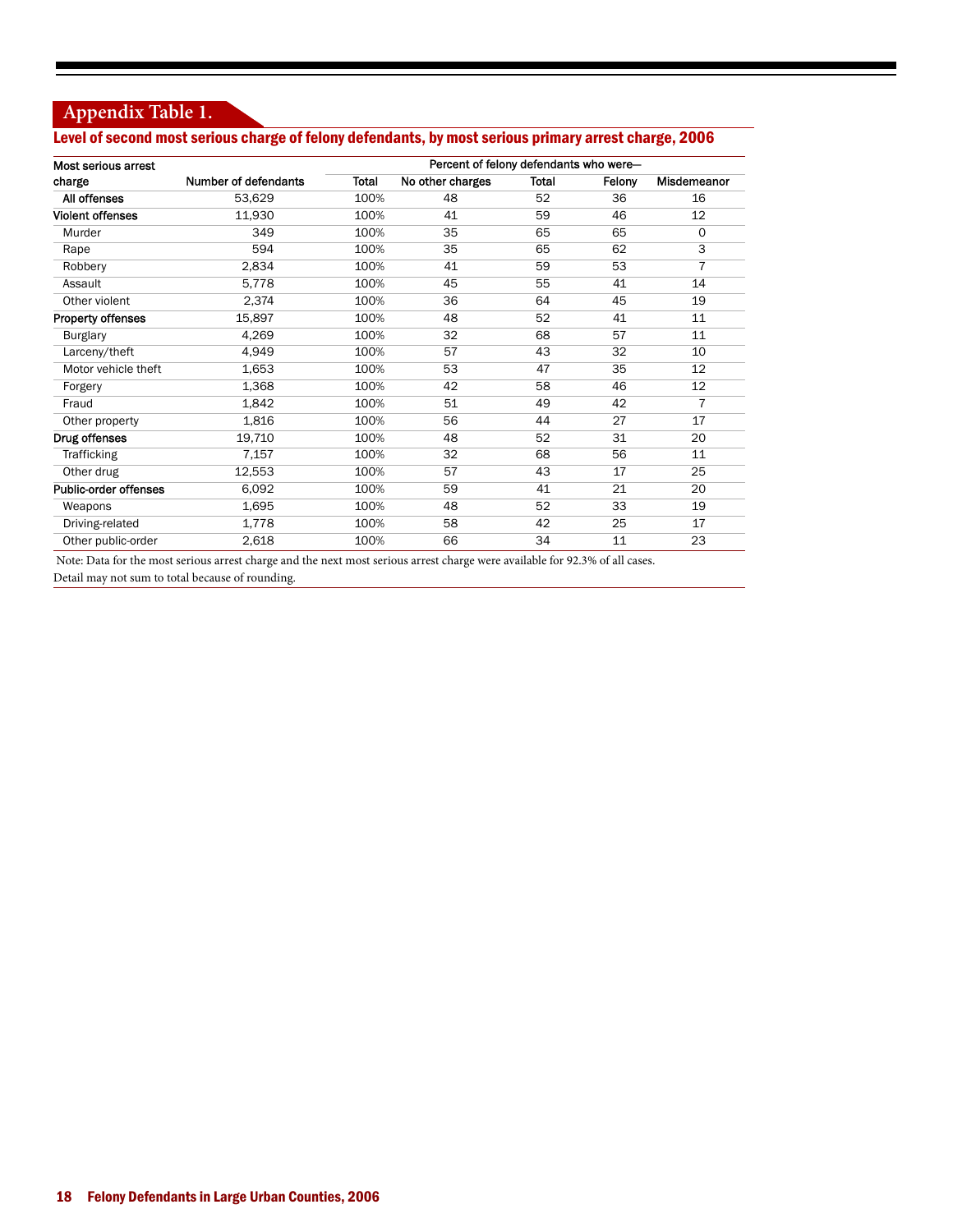## **Appendix Table 2.**

## Race and Hispanic origin of felony defendants, by most serious arrest charge, 2006

|                              |            |       |              | Percent of felony defendants who were- |                |           |
|------------------------------|------------|-------|--------------|----------------------------------------|----------------|-----------|
|                              | Number of  |       | <b>Black</b> | White                                  | Other          | Hispanic, |
| Most serious arrest charge   | defendants | Total | non-Hispanic | non-Hispanic                           | non-Hispanic   | any race  |
| All offenses                 | 56,978     | 100%  | 45           | 29                                     | $\overline{2}$ | 24        |
| <b>Violent offenses</b>      | 13,035     | 100%  | 47           | 26                                     | $\overline{2}$ | 25        |
| Murder                       | 368        | 100%  | 67           | 10                                     | 1              | 22        |
| Rape                         | 645        | 100%  | 39           | 30                                     | 1              | 30        |
| Robbery                      | 3,407      | 100%  | 57           | 20                                     | 3              | 20        |
| Assault                      | 6,288      | 100%  | 47           | 26                                     | $\overline{2}$ | 26        |
| Other violent                | 2,329      | 100%  | 33           | 35                                     | 3              | 30        |
| <b>Property offenses</b>     | 16,545     | 100%  | 39           | 36                                     | $\overline{2}$ | 23        |
| <b>Burglary</b>              | 4,412      | 100%  | 36           | 36                                     | $\mathbf{1}$   | 27        |
| Larceny/theft                | 5,186      | 100%  | 44           | 34                                     | $\overline{2}$ | 20        |
| Motor vehicle theft          | 1,626      | 100%  | 38           | 26                                     | 5              | 31        |
| Forgery                      | 1,387      | 100%  | 37           | 40                                     | 4              | 20        |
| Fraud                        | 2,021      | 100%  | 39           | 37                                     | 3              | 22        |
| Other property               | 1,916      | 100%  | 36           | 40                                     | 3              | 21        |
| Drug offenses                | 20,904     | 100%  | 49           | 26                                     | 1              | 24        |
| Trafficking                  | 8,348      | 100%  | 59           | 16                                     | $\overline{2}$ | 23        |
| Other drug                   | 12,556     | 100%  | 43           | 33                                     | 1              | 24        |
| <b>Public-order offenses</b> | 6,494      | 100%  | 41           | 30                                     | $\overline{2}$ | 27        |
| Weapons                      | 1,934      | 100%  | 60           | 14                                     | --             | 26        |
| Driving-related              | 1,793      | 100%  | 25           | 39                                     | $\overline{2}$ | 34        |
| Other public-order           | 2,767      | 100%  | 40           | 37                                     | $\overline{2}$ | 22        |

Note: Data on both race and Hispanic origin of defendants were available for 99% of all cases.

Detail may not sum to total because of rounding.

-- Less than 0.5%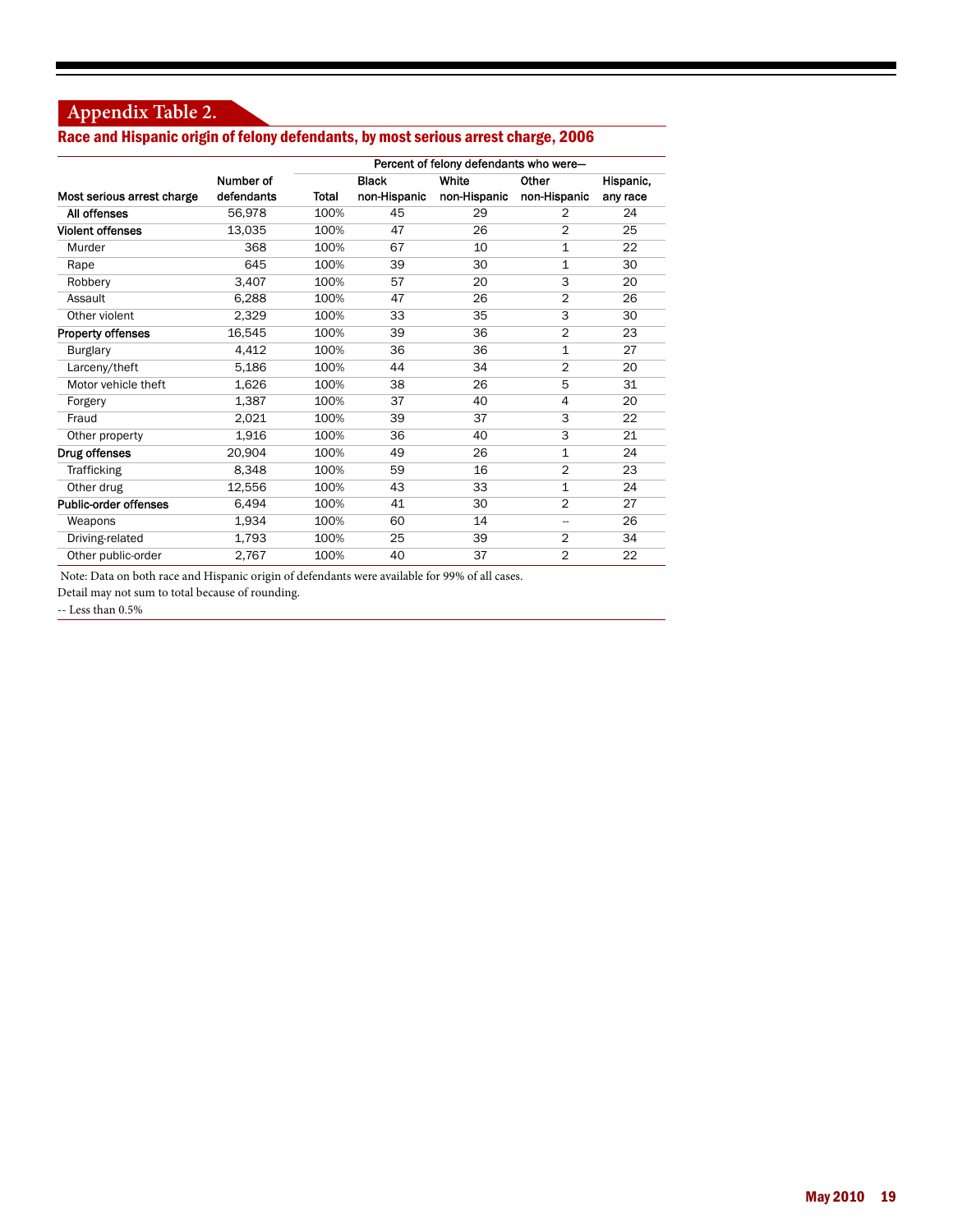## **Appendix Table 3.**

## Sex of felony defendants, by most serious arrest charge, 2006

| <b>Number of defendants</b> | Total | Male                                                                   | Female         |
|-----------------------------|-------|------------------------------------------------------------------------|----------------|
| 57,980                      | 100%  | 82                                                                     | 18             |
| 13,264                      | 100%  | 87                                                                     | 13             |
| 370                         | 100%  | 97                                                                     | 3              |
| 666                         | 100%  | 98                                                                     | $\overline{2}$ |
| 3,446                       | 100%  | 90                                                                     | 10             |
| 6,381                       | 100%  | 83                                                                     | 17             |
| 2,400                       | 100%  | 85                                                                     | 15             |
| 16,907                      | 100%  | 76                                                                     | 24             |
| 4,495                       | 100%  | 88                                                                     | 12             |
| 5,257                       | 100%  | 68                                                                     | 32             |
| 1,661                       | 100%  | 87                                                                     | 13             |
| 1,414                       | 100%  | 63                                                                     | 37             |
| 2,109                       | 100%  | 62                                                                     | 38             |
| 1,971                       | 100%  | 84                                                                     | 16             |
| 21,197                      | 100%  | 83                                                                     | 17             |
| 8,474                       | 100%  | 88                                                                     | 12             |
| 12,724                      | 100%  | 80                                                                     | 20             |
| 6,612                       | 100%  | 89                                                                     | 11             |
| 1,953                       | 100%  | 96                                                                     | 4              |
| 1,836                       | 100%  | 89                                                                     | 11             |
| 2,822                       | 100%  | 84                                                                     | 16             |
|                             |       | Note: Data on sex of defendants were available for 99.8% of all cases. |                |

20 Felony Defendants in Large Urban Counties, 2006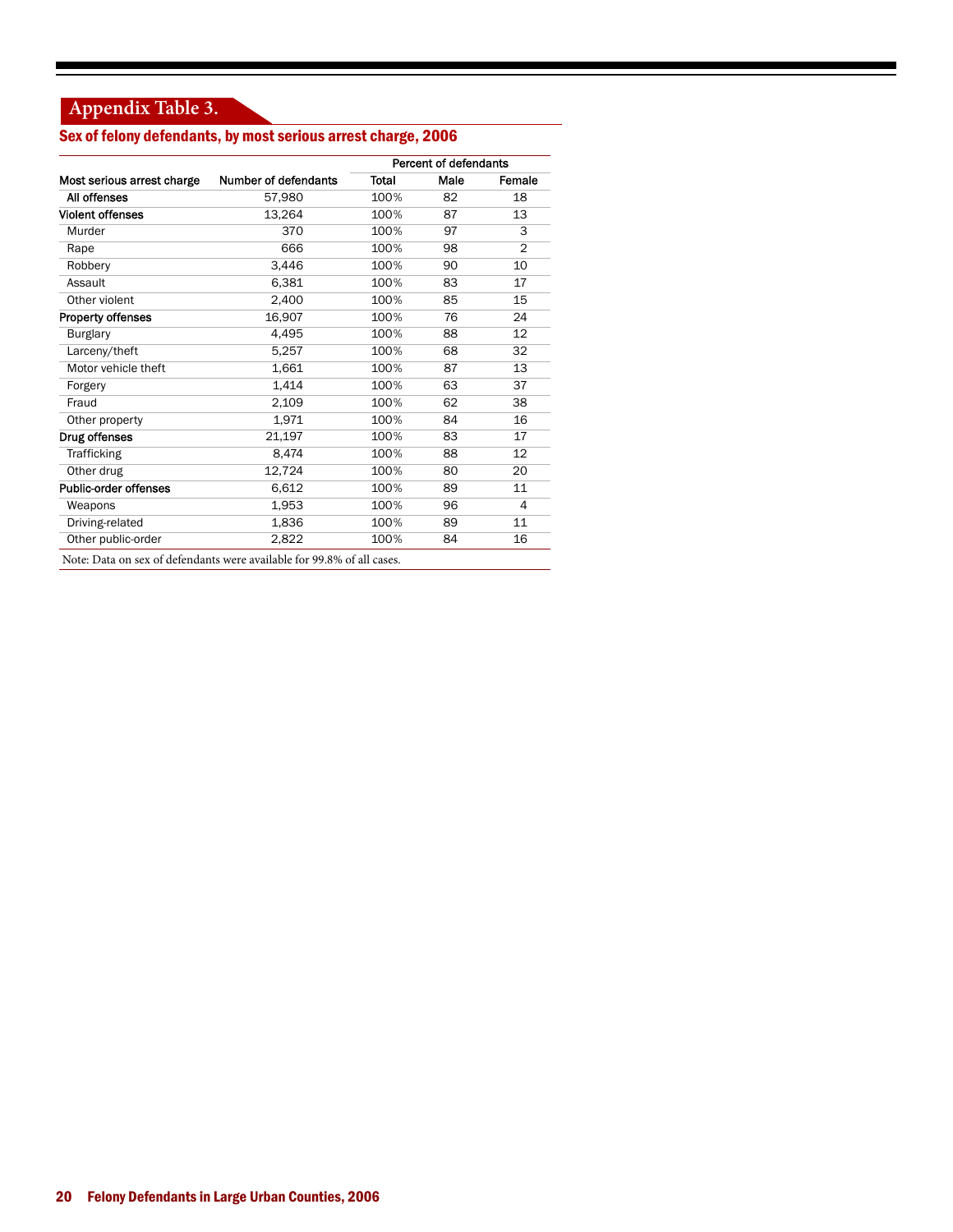## **Appendix Table 4.**

Number of prior arrest charges of felony defendants, by most serious current arrest charge, 2006

|                          | Percent of felony defendants in the 75 largest counties |       |               |              |              |                   |       |                                |  |  |
|--------------------------|---------------------------------------------------------|-------|---------------|--------------|--------------|-------------------|-------|--------------------------------|--|--|
|                          |                                                         |       |               |              |              | With prior arrest |       |                                |  |  |
| <b>Most serious</b>      | Number of                                               |       | Without prior |              |              |                   |       | Number of prior arrest charges |  |  |
| current arrest charge    | defendants                                              | Total | arrest        | <b>Total</b> | $\mathbf{1}$ | $2-4$             | $5-9$ | 10 or more                     |  |  |
| All offenses             | 57.722                                                  | 100%  | 23            | 77%          | 8            | 17                | 17    | 35                             |  |  |
| <b>Violent offenses</b>  | 13,203                                                  | 100%  | 29            | 71%          | 9            | 17                | 15    | 30                             |  |  |
| Murder                   | 370                                                     | 100%  | 19            | 81%          | 12           | 17                | 23    | 29                             |  |  |
| Rape                     | 666                                                     | 100%  | 44            | 56%          | 12           | 18                | 10    | 15                             |  |  |
| Robbery                  | 3,400                                                   | 100%  | 27            | 73%          | 9            | 16                | 13    | 35                             |  |  |
| Assault                  | 6,359                                                   | 100%  | 26            | 74%          | 9            | 17                | 16    | 33                             |  |  |
| Other violent            | 2.408                                                   | 100%  | 38            | 62%          | 10           | 18                | 16    | 18                             |  |  |
| <b>Property offenses</b> | 16,833                                                  | 100%  | 26            | 74%          | 8            | 16                | 16    | 34                             |  |  |
| <b>Burglary</b>          | 4,461                                                   | 100%  | 19            | 81%          | 9            | 16                | 17    | 40                             |  |  |
| Larceny/theft            | 5,217                                                   | 100%  | 31            | 69%          | 8            | 15                | 14    | 32                             |  |  |
| Motor vehicle theft      | 1,650                                                   | 100%  | 15            | 85%          | 7            | 19                | 18    | 40                             |  |  |
| Forgery                  | 1.404                                                   | 100%  | 29            | 71%          | 11           | 21                | 16    | 25                             |  |  |
| Fraud                    | 2.122                                                   | 100%  | 38            | 62%          | 9            | 15                | 13    | 24                             |  |  |
| Other property           | 1,980                                                   | 100%  | 23            | 77%          | 8            | 16                | 19    | 34                             |  |  |
| Drug offenses            | 21,116                                                  | 100%  | 19            | 81%          | 7            | 17                | 19    | 38                             |  |  |
| Trafficking              | 8.417                                                   | 100%  | 22            | 78%          | 7            | 16                | 18    | 37                             |  |  |
| Other drug               | 12.699                                                  | 100%  | 17            | 83%          | 8            | 17                | 19    | 39                             |  |  |
| Public-order offenses    | 6.570                                                   | 100%  | 19            | 81%          | 8            | 19                | 19    | 36                             |  |  |
| Weapons                  | 1,950                                                   | 100%  | 20            | 80%          | 9            | 20                | 19    | 32                             |  |  |
| Driving-related          | 1.818                                                   | 100%  | 12            | 88%          | 6            | 20                | 22    | 39                             |  |  |
| Other public-order       | 2,802                                                   | 100%  | 22            | 78%          | 7            | 18                | 17    | 36                             |  |  |

Note: Data on whether a defendant had any prior arrests and the number of prior arrest charges were available for 99% of all cases.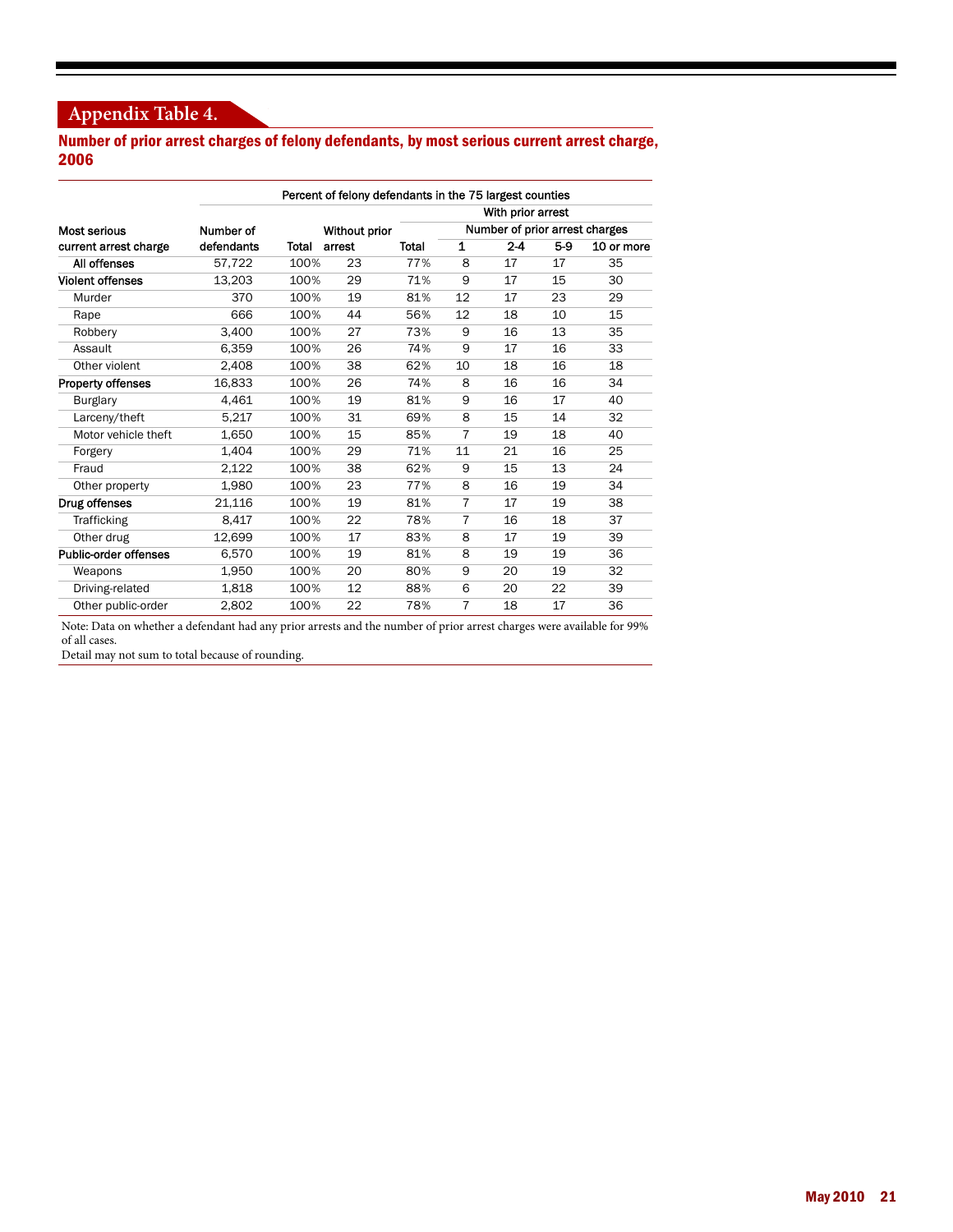## **Appendix Table 5.**

Number of prior convictions of felony defendants, by most serious current arrest charge, 2006

|                         | Percent of felony defendants in the 75 largest counties |       |               |       |                             |                       |         |            |  |  |
|-------------------------|---------------------------------------------------------|-------|---------------|-------|-----------------------------|-----------------------|---------|------------|--|--|
|                         |                                                         |       |               |       |                             | With prior conviction |         |            |  |  |
| Most serious            | Number of                                               |       | Without prior |       | Number of prior convictions |                       |         |            |  |  |
| current arrest charge   | defendants                                              | Total | conviction    | Total | 1                           | $2 - 4$               | $5 - 9$ | 10 or more |  |  |
| All offenses            | 57,560                                                  | 100%  | 39            | 61%   | 12                          | 20                    | 16      | 12         |  |  |
| <b>Violent offenses</b> | 13,154                                                  | 100%  | 47            | 53%   | 11                          | 19                    | 13      | 9          |  |  |
| Murder                  | 366                                                     | 100%  | 44            | 56%   | 14                          | 24                    | 16      | 3          |  |  |
| Rape                    | 663                                                     | 100%  | 69            | 31%   | 8                           | 14                    | 6       | 3          |  |  |
| Robbery                 | 3,395                                                   | 100%  | 46            | 54%   | 11                          | 16                    | 16      | 11         |  |  |
| Assault                 | 6,326                                                   | 100%  | 44            | 56%   | 11                          | 21                    | 14      | 11         |  |  |
| Other violent           | 2,405                                                   | 100%  | 52            | 48%   | 13                          | 19                    | 9       | 6          |  |  |
| Property offenses       | 16,801                                                  | 100%  | 42            | 58%   | 11                          | 18                    | 16      | 14         |  |  |
| <b>Burglary</b>         | 4,451                                                   | 100%  | 34            | 66%   | 12                          | 19                    | 18      | 17         |  |  |
| Larceny/theft           | 5,214                                                   | 100%  | 46            | 54%   | 10                          | 15                    | 16      | 13         |  |  |
| Motor vehicle theft     | 1,629                                                   | 100%  | 31            | 69%   | 12                          | 26                    | 17      | 13         |  |  |
| Forgery                 | 1,412                                                   | 100%  | 44            | 56%   | 15                          | 20                    | 12      | 9          |  |  |
| Fraud                   | 2,122                                                   | 100%  | 55            | 45%   | 9                           | 14                    | 12      | 9          |  |  |
| Other property          | 1.974                                                   | 100%  | 40            | 60%   | 13                          | 18                    | 14      | 15         |  |  |
| Drug offenses           | 21.040                                                  | 100%  | 34            | 66%   | 12                          | 22                    | 17      | 14         |  |  |
| Trafficking             | 8,379                                                   | 100%  | 39            | 61%   | 12                          | 21                    | 16      | 13         |  |  |
| Other drug              | 12,661                                                  | 100%  | 32            | 68%   | 13                          | 23                    | 19      | 14         |  |  |
| Public-order offenses   | 6.565                                                   | 100%  | 34            | 66%   | 12                          | 25                    | 18      | 12         |  |  |
| Weapons                 | 1.946                                                   | 100%  | 35            | 65%   | 14                          | 28                    | 15      | 9          |  |  |
| Driving-related         | 1,818                                                   | 100%  | 28            | 72%   | 14                          | 28                    | 20      | 10         |  |  |
| Other public-order      | 2,801                                                   | 100%  | 38            | 62%   | 10                          | 20                    | 18      | 14         |  |  |

Note: Data on number of prior convictions were available for 99% of all cases.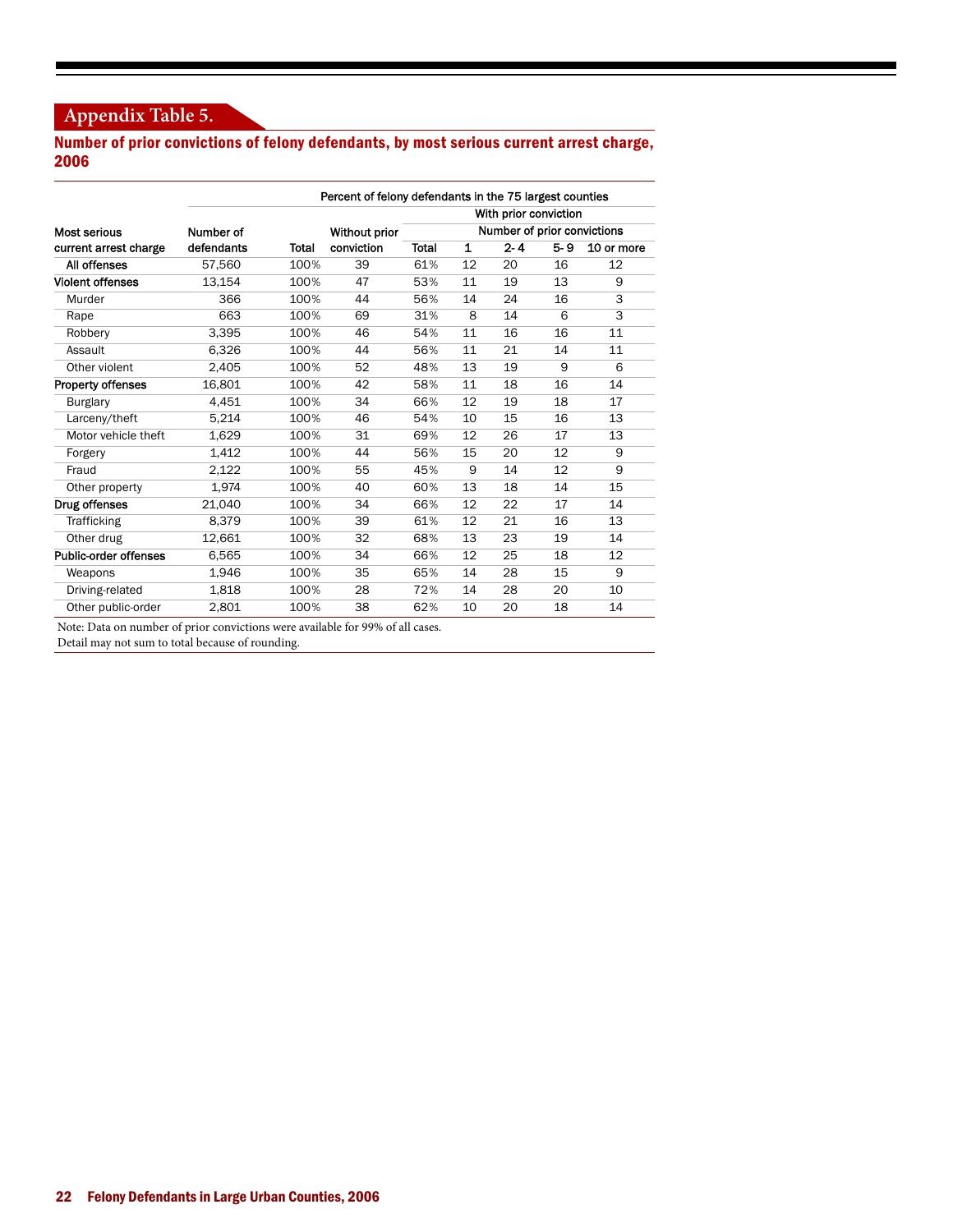## **Appendix Table 6.**

## Number of prior felony convictions of felony defendants, by most serious current arrest charge, 2006

|            |       | Percent of felony defendants- |           |                              |                                 |                                    |         |                |                |
|------------|-------|-------------------------------|-----------|------------------------------|---------------------------------|------------------------------------|---------|----------------|----------------|
|            |       |                               |           | With prior felony conviction |                                 |                                    |         |                |                |
| Number of  |       |                               | Nonfelony | No prior                     |                                 | Number of prior felony convictions |         |                |                |
| defendants | Total | Total                         | only      | convictions                  | Total                           | 1                                  | $2 - 4$ | $5 - 9$        | 10 or more     |
| 57,561     | 100%  | 57%                           | 17        | 39                           | 43%                             | 14                                 | 19      | 8              | 2              |
| 13,154     | 100%  | 65%                           | 18        | 47                           | 35%                             | 12                                 | 15      | 6              | 1              |
| 367        | 100%  | 58%                           | 14        | 44                           | 42%                             | 18                                 | 19      | 4              | $\Omega$       |
| 663        | 100%  | 82%                           | 13        | 69                           | 18%                             | 7                                  | 8       | 3              | $\Omega$       |
| 3,395      | 100%  | 62%                           | 15        | 46                           | 38%                             | 13                                 | 16      | 8              | 1              |
| 6,326      | 100%  | 64%                           | 20        | 44                           | 36%                             | 13                                 | 16      | 5              | $\overline{2}$ |
| 2,404      | 100%  | 70%                           | 17        | 52                           | 30%                             | 12                                 | 13      | 4              | 1              |
| 16,802     | 100%  | 58%                           | 17        | 42                           | 42%                             | 12                                 | 17      | 9              | $\overline{2}$ |
| 4.451      | 100%  | 51%                           | 17        | 34                           | 49%                             | 13                                 | 21      | 11             | 4              |
| 5,214      | 100%  | 61%                           | 14        | 46                           | 39%                             | 11                                 | 16      | 10             | $\overline{2}$ |
| 1,628      | 100%  | 49%                           | 18        | 31                           | 51%                             | 18                                 | 19      | 11             | $\overline{2}$ |
| 1,412      | 100%  | 63%                           | 19        | 44                           | 37%                             | 13                                 | 16      | 6              | 2              |
| 2,121      | 100%  | 70%                           | 15        | 55                           | 30%                             | 9                                  | 13      | $\overline{7}$ | $\overline{2}$ |
| 1,974      | 100%  | 61%                           | 21        | 40                           | 39%                             | 13                                 | 16      | 8              | $\overline{2}$ |
| 21,040     | 100%  | 51%                           | 17        | 34                           | 49%                             | 15                                 | 22      | 10             | $\overline{2}$ |
| 8.379      | 100%  | 54%                           | 15        | 39                           | 46%                             | 14                                 | 22      | 9              | $\overline{2}$ |
| 12,661     | 100%  | 50%                           | 18        | 32                           | 50%                             | 16                                 | 21      | 11             | 3              |
| 6,565      | 100%  | 53%                           | 19        | 34                           | 47%                             | 17                                 | 21      | $\overline{7}$ | $\overline{2}$ |
| 1,946      | 100%  | 48%                           | 13        | 35                           | 52%                             | 22                                 | 23      | 5              | 1              |
| 1,818      | 100%  | 62%                           | 34        | 28                           | 38%                             | 16                                 | 13      | $\overline{7}$ | $\mathbf{1}$   |
| 2,801      | 100%  | 52%                           | 14        | 38                           | 48%                             | 15                                 | 23      | $\overline{7}$ | $\overline{2}$ |
|            |       |                               |           |                              | Without prior felony conviction |                                    |         |                |                |

Note: Data on number of prior felony convictions were available for 99% of all cases.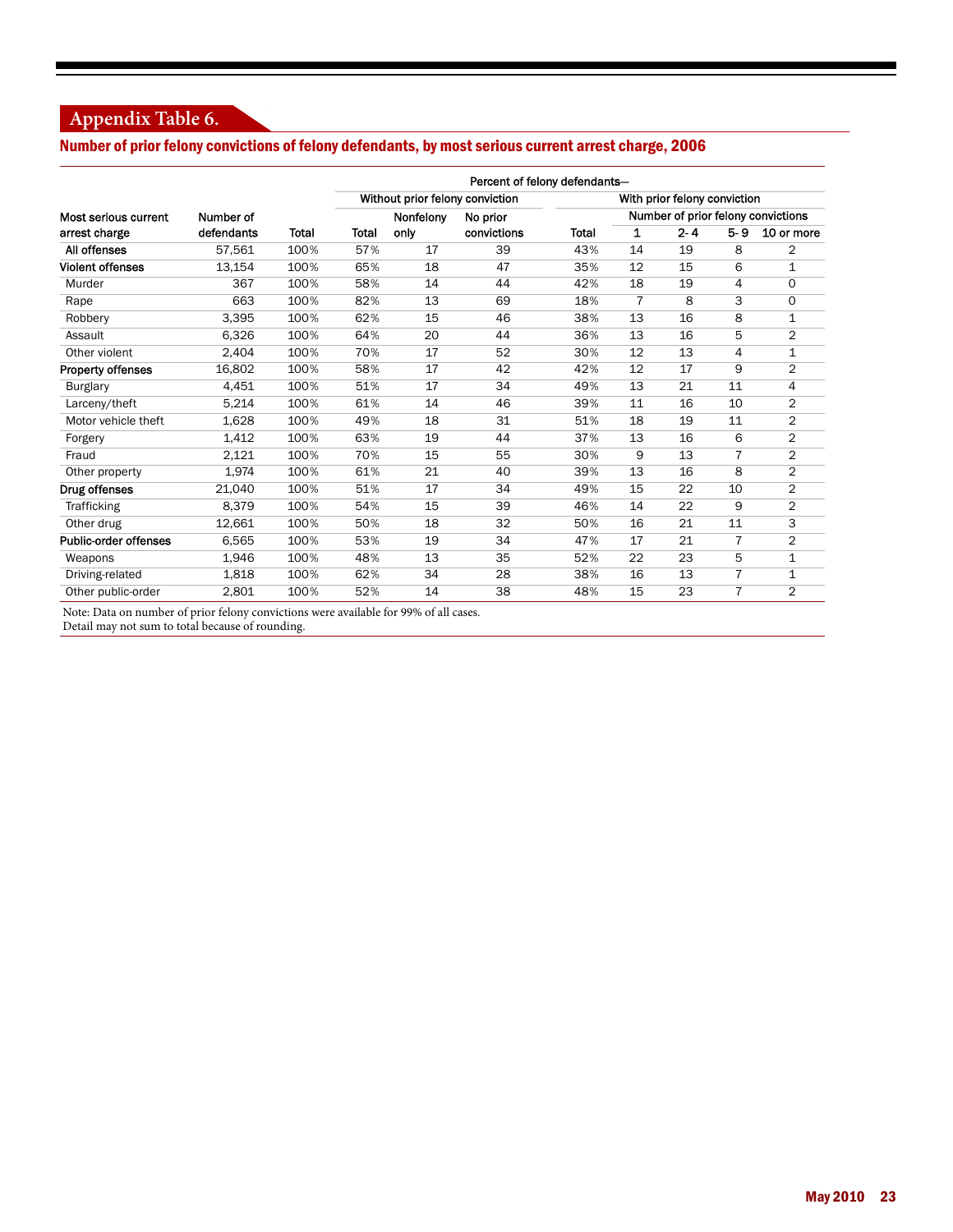## **Appendix Table 7.**

## Most serious prior conviction of felony defendants, by most serious current arrest charge, 2006

| Most serious current     | Number of  |                | Most serious prior conviction |                        |  |  |  |
|--------------------------|------------|----------------|-------------------------------|------------------------|--|--|--|
| arrest charge            | defendants | <b>Violent</b> |                               | Nonviolent Misdemeanor |  |  |  |
| All offenses             | 55,224     | 13%            | 28%                           | 18%                    |  |  |  |
| <b>Violent offenses</b>  | 12,808     | 16%            | 17%                           | 18%                    |  |  |  |
| Murder                   | 350        | 16             | 23                            | 15                     |  |  |  |
| Rape                     | 660        | 10             | 8                             | 13                     |  |  |  |
| Robbery                  | 3,308      | 19             | 18                            | 16                     |  |  |  |
| Assault                  | 6.164      | 17             | 17                            | 21                     |  |  |  |
| Other violent            | 2,327      | 13             | 15                            | 18                     |  |  |  |
| <b>Property offenses</b> | 16,048     | 11%            | 28%                           | 17%                    |  |  |  |
| <b>Burglary</b>          | 4,173      | 14             | 32                            | 18                     |  |  |  |
| Larceny/theft            | 5,058      | 10             | 27                            | 15                     |  |  |  |
| Motor vehicle theft      | 1,473      | 13             | 32                            | 20                     |  |  |  |
| Forgery                  | 1,367      | 9              | 26                            | 20                     |  |  |  |
| Fraud                    | 2,064      | 6              | 22                            | 15                     |  |  |  |
| Other property           | 1,911      | 12             | 25                            | 22                     |  |  |  |
| Drug offenses            | 20,048     | 12%            | 34%                           | 18%                    |  |  |  |
| Trafficking              | 8,073      | 12             | 32                            | 16                     |  |  |  |
| Other drug               | 11,976     | 12             | 36                            | 19                     |  |  |  |
| Public-order offenses    | 6,320      | 16%            | 29%                           | 20%                    |  |  |  |
| Weapons                  | 1,861      | 16             | 34                            | 13                     |  |  |  |
| Driving-related          | 1,789      | 9              | 28                            | 35                     |  |  |  |
| Other public-order       | 2,670      | 20             | 26                            | 15                     |  |  |  |

Note: Data were available on the most serious prior felony conviction for 95% of all cases.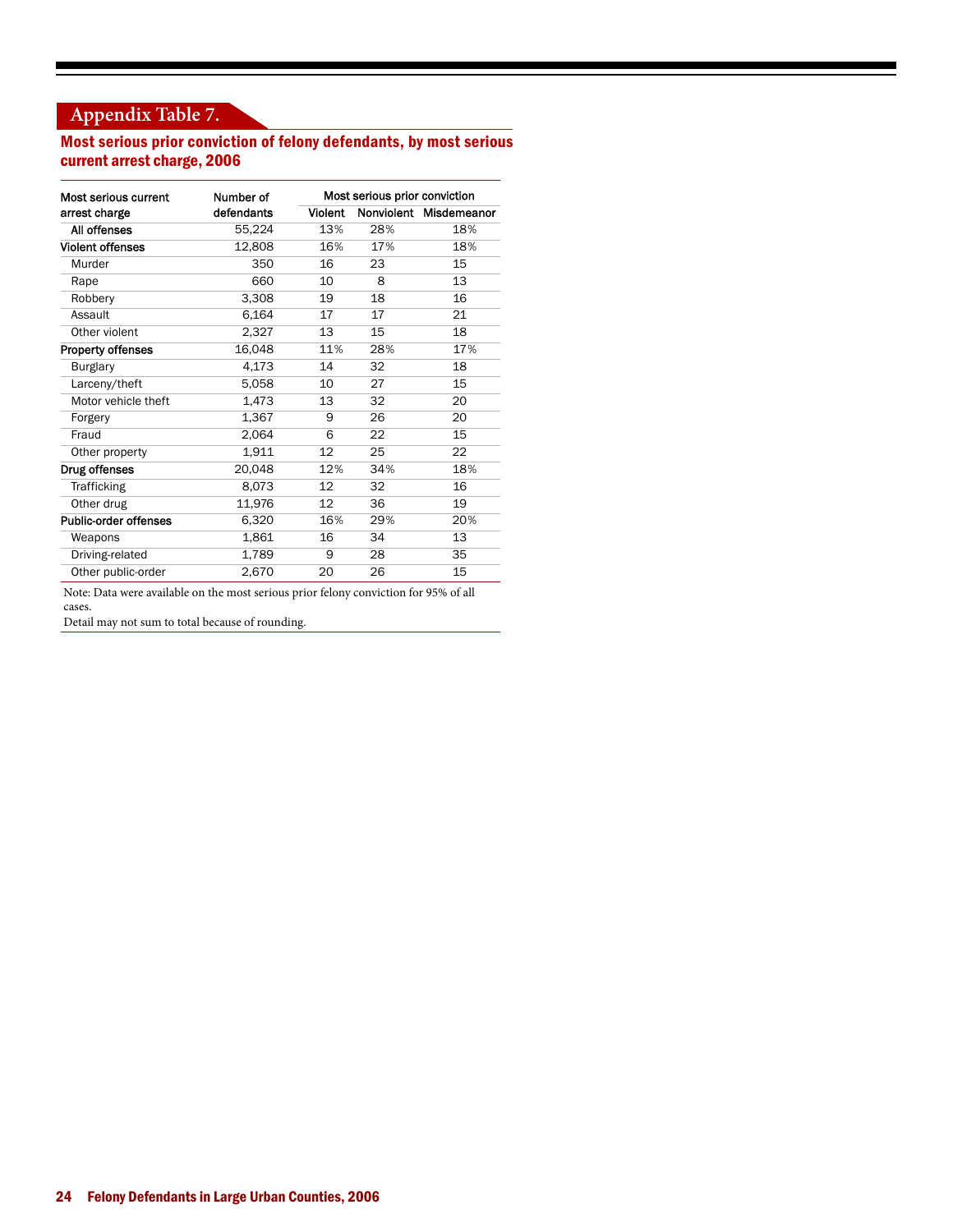## **Appendix Table 8.**

## Types of pretrial release or detention of felony defendants, by most serious arrest charge, 2006

|                                      |                    |            |                          |                                           |                          |                         | Percent of felony defendants released before case disposition |                              |                          |                             | <b>Detained until</b> |                  |  |
|--------------------------------------|--------------------|------------|--------------------------|-------------------------------------------|--------------------------|-------------------------|---------------------------------------------------------------|------------------------------|--------------------------|-----------------------------|-----------------------|------------------|--|
|                                      |                    |            | <b>Financial release</b> |                                           |                          |                         | Nonfinancial release                                          |                              |                          |                             |                       | case disposition |  |
| <b>Most serious arrest</b><br>charge | Total<br>financial | bond* bond |                          | Surety Deposit Full cash Property<br>bond | bond                     | Total non-<br>financial | Recognizance                                                  | <b>Conditional Unsecured</b> |                          | <b>Emergency</b><br>release | Held on<br>bail       | Denied<br>bail   |  |
| All offenses                         | 33%                | 25         | 5                        | 3                                         | $\overline{\phantom{a}}$ | 25%                     | 16                                                            |                              | 3                        | $\overline{\phantom{a}}$    | 37%                   | 5%               |  |
| <b>Violent offenses</b>              | 33%                | 26         | 3                        | 3                                         | $\overline{\phantom{a}}$ | 19%                     | 11                                                            | $\overline{7}$               | $\mathbf{1}$             | $\overline{\phantom{a}}$    | 40%                   | 8%               |  |
| Murder                               | 5%                 | 4          | $\Omega$                 | $\mathbf{1}$                              | $\Omega$                 | 2%                      | $\mathbf{1}$                                                  | $\mathbf{1}$                 | 0                        | $\Omega$                    | 45                    | 47               |  |
| Rape                                 | 36%                | 24         | 6                        | 5                                         | $\mathbf{1}$             | 21%                     | 14                                                            | 6                            | $\overline{2}$           | $\Omega$                    | 34                    | 9                |  |
| Robbery                              | 21%                | 15         | 3                        | $\overline{2}$                            | $\mathbf{1}$             | 18%                     | 11                                                            | $\overline{7}$               | $\overline{\phantom{a}}$ | 0                           | 51                    | 10               |  |
| Assault                              | 40%                | 33         | 3                        | 4                                         | ÷.                       | 19%                     | 10                                                            | 8                            | 1                        | 0                           | 35                    | 5                |  |
| Other violent                        | 37%                | 30         | 3                        | 3                                         | $\overline{\phantom{a}}$ | 22%                     | 14                                                            | 5                            | $\overline{2}$           | $\overline{\phantom{a}}$    | 38                    | 3                |  |
| Property offenses                    | 30%                | 22         | 4                        | 3                                         | $\overline{\phantom{a}}$ | 29%                     | 19                                                            | $\overline{7}$               | $\overline{2}$           | $\overline{\phantom{a}}$    | 38%                   | 4%               |  |
| <b>Burglary</b>                      | 25%                | 21         | 3                        | $\mathbf{1}$                              | --                       | 19%                     | 10                                                            | $\overline{7}$               | $\mathbf{1}$             | $\mathbf 0$                 | 51                    | 5                |  |
| Larceny/theft                        | 34%                | 27         | 3                        | 3                                         | 1                        | 32%                     | 23                                                            | 6                            | 3                        | $\overline{\phantom{a}}$    | 31                    | 3                |  |
| Motor vehicle theft                  | 24%                | 19         | $\overline{2}$           | $\overline{2}$                            | $\overline{\phantom{a}}$ | 21%                     | 12                                                            | $\overline{7}$               | $\mathbf{1}$             | $\Omega$                    | 49                    | 6                |  |
| Forgery                              | 29%                | 21         | 6                        | 3                                         | $\overline{\phantom{a}}$ | 36%                     | 22                                                            | 9                            | 4                        | $\overline{\phantom{a}}$    | 29                    | 6                |  |
| Fraud                                | 34%                | 23         | 5                        | 6                                         | $\overline{\phantom{a}}$ | 40%                     | 30                                                            | $\overline{7}$               | 4                        | $\overline{\phantom{a}}$    | 24                    | 2                |  |
| Other property                       | 27%                | 16         | $\overline{7}$           | 5                                         | 0                        | 34%                     | 23                                                            | 8                            | $\overline{2}$           | 0                           | 36                    | 3                |  |
| Drug offenses                        | 32%                | 24         | 5                        | $\overline{2}$                            | $\overline{\phantom{a}}$ | 27%                     | 17                                                            | $\overline{7}$               | 3                        | $\Omega$                    | 37%                   | 4%               |  |
| Trafficking                          | 39%                | 30         | 5                        | 3                                         | 1                        | 24%                     | 17                                                            | 6                            | $\mathbf{1}$             | $\Omega$                    | 33                    | 3                |  |
| Other drug                           | 28%                | 21         | 5                        | $\overline{2}$                            | $\overline{\phantom{a}}$ | 29%                     | 17                                                            | 8                            | 5                        | $\mathbf 0$                 | 39                    | 4                |  |
| Public-order offenses                | 39%                | 27         | 8                        | 4                                         | --                       | 23%                     | 13                                                            | 6                            | 4                        | --                          | 33%                   | 5%               |  |
| Weapons                              | 36%                | 22         | 10                       | 3                                         | 1                        | 20%                     | 11                                                            | 5                            | 4                        | $\mathbf 0$                 | 40                    | 4                |  |
| Driving-related                      | 49%                | 32         | 11                       | $\overline{7}$                            | 0                        | 22%                     | 12                                                            | $\overline{7}$               | 3                        | $\overline{\phantom{a}}$    | 23                    | 5                |  |
| Other public-order                   | 35%                | 27         | 5                        | 3                                         | 0                        | 25%                     | 15                                                            | 5                            | 4                        |                             | 33                    | $\overline{7}$   |  |

Note: Data on specific types of pretrial release or detention were available for 96% of all cases. Detail may not sum to total because of rounding.

\*An estimated 6% of defendants released through surety bond also had conditions attached to that release including pretrial monitoring.

-- Less than 0.5%.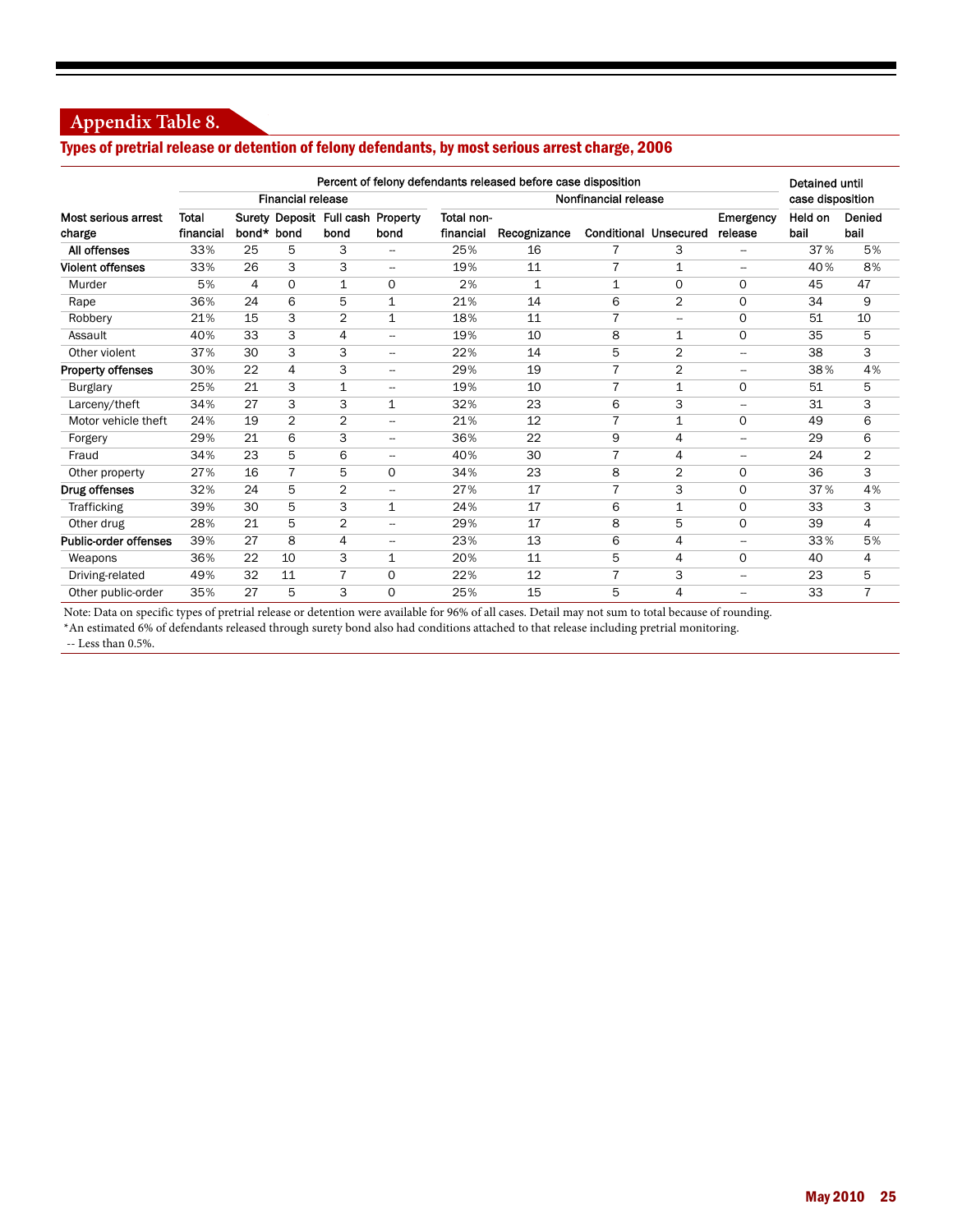## **Appendix Table 9.**

## Time from conviction to sentencing for convicted offenders, by most serious conviction offense, 2006

| Most serious conviction      |                     |              |           |             | Percent of convicted defendants sentenced within- |                 |
|------------------------------|---------------------|--------------|-----------|-------------|---------------------------------------------------|-----------------|
| offense                      | Number of offenders | <b>Total</b> | $0-1$ day | $2-30$ days | 31-60 days                                        | 61 days or more |
| All offenses                 | 33,682              | 100%         | 68        | 12          | 12                                                | 8               |
| <b>Felonies</b>              | 28.018              | 100%         | 66        | 13          | 13                                                | 8               |
| <b>Violent offenses</b>      | 4,789               | 100%         | 55        | 16          | 18                                                | 11              |
| Murder                       | 147                 | 100%         | 22        | 37          | 28                                                | 14              |
| Rape                         | 146                 | 100%         | 47        | 19          | 31                                                | 3               |
| Robbery                      | 1,567               | 100%         | 53        | 16          | 18                                                | 14              |
| Assault                      | 1,908               | 100%         | 60        | 15          | 16                                                | 9               |
| Other violent                | 1,023               | 100%         | 57        | 13          | 19                                                | 11              |
| Property offenses            | 8,616               | 100%         | 64        | 14          | 14                                                | 9               |
| <b>Burglary</b>              | 2,321               | 100%         | 65        | 14          | 12                                                | 9               |
| Larceny/theft                | 2,708               | 100%         | 69        | 13          | 10                                                | 8               |
| Motor vehicle theft          | 985                 | 100%         | 66        | 14          | 11                                                | 10              |
| Forgery                      | 661                 | 100%         | 54        | 21          | 16                                                | 10              |
| Fraud                        | 979                 | 100%         | 64        | 10          | 18                                                | 9               |
| Other property               | 962                 | 100%         | 50        | 19          | 23                                                | 8               |
| Drug offenses                | 10,833              | 100%         | 73        | 11          | 10                                                | $\overline{7}$  |
| Trafficking                  | 3.415               | 100%         | 61        | 15          | 14                                                | 10              |
| Other drug                   | 7,418               | 100%         | 78        | 9           | 8                                                 | 5               |
| <b>Public-order offenses</b> | 3,780               | 100%         | 67        | 12          | 13                                                | 8               |
| Weapons                      | 1,117               | 100%         | 57        | 18          | 16                                                | 10              |
| Driving-related              | 1,203               | 100%         | 75        | 9           | 10                                                | $\overline{7}$  |
| Other public-order           | 1,461               | 100%         | 69        | 11          | 12                                                | 8               |
| <b>Misdemeanors</b>          | 5,664               | 100%         | 79        | 5           | 8                                                 | 9               |

Note: Data on time from conviction to sentencing were available for 96% of convicted offenders. Total for all felonies includes cases that could not be classified into one of the four major offense categories. Detail may not sum to total because of rounding.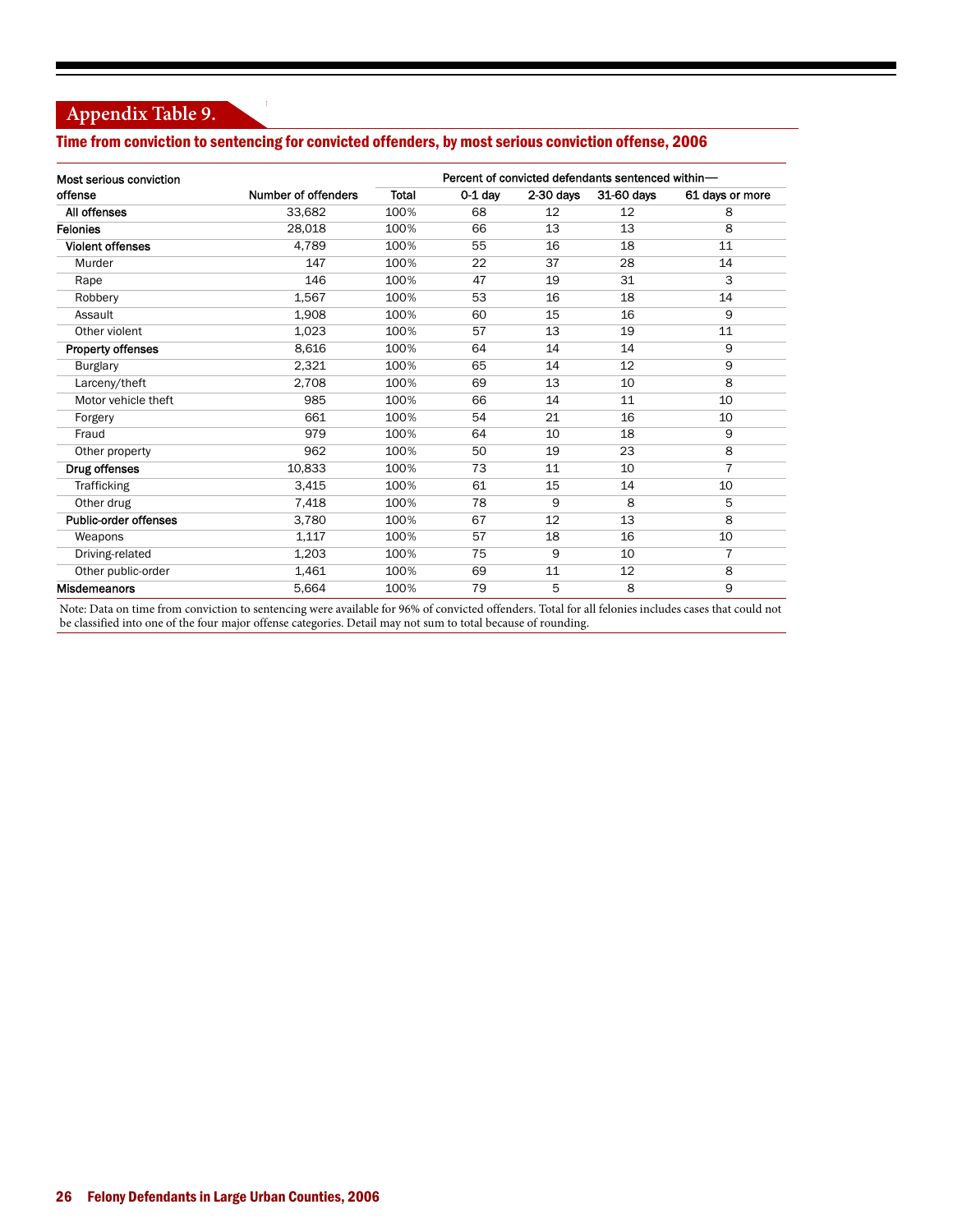## **Appendix Table 10.**

### Length of prison sentence for offenders convicted of a felony, by most serious conviction offense, 2006

| Most serious conviction  | Number of |          |                |                |                | Percent receiving a maximum sentence length (in months) |              |
|--------------------------|-----------|----------|----------------|----------------|----------------|---------------------------------------------------------|--------------|
| offense                  | offenders | $1 - 24$ | 25-48          | 49-72          | 73-120         | Over 120*                                               | Life         |
| All felonies             | 11,359    | 51%      | 24%            | 11%            | 8%             | 6%                                                      | 1%           |
| <b>Violent offenses</b>  | 2,550     | 27%      | 23%            | 16%            | 15%            | 16%                                                     | 3%           |
| Murder                   | 138       | $\circ$  | $\overline{2}$ | $\circ$        | 5              | 41                                                      | 52           |
| Rape                     | 97        | 14       | 20             | 11             | 22             | 29                                                      | 4            |
| Robbery                  | 1086      | 20       | 25             | 16             | 20             | 19                                                      | --           |
| Assault                  | 816       | 39       | 26             | 16             | 10             | 9                                                       | --           |
| Other violent            | 415       | 35       | 18             | 22             | 12             | 13                                                      | $\mathbf 0$  |
| <b>Property offenses</b> | 3,273     | 57%      | 22%            | 9%             | 8%             | 4%                                                      | 0%           |
| Burglary                 | 1,084     | 49       | 24             | 10             | 12             | 6                                                       | $\mathbf 0$  |
| Larceny/theft            | 872       | 66       | 20             | 5              | 6              | $\overline{2}$                                          | $\mathbf 0$  |
| Motor vehicle theft      | 499       | 61       | 19             | 11             | 7              | $\overline{2}$                                          | 0            |
| Forgery                  | 254       | 45       | 30             | 9              | 9              | $\overline{7}$                                          | 0            |
| Fraud                    | 235       | 55       | 24             | 15             | 5              | $\overline{2}$                                          | 0            |
| Other property           | 329       | 61       | 21             | 12             | 5              | $\overline{2}$                                          | $\mathsf{O}$ |
| Drug offenses            | 3,801     | 59%      | 24%            | 9%             | 5%             | 2%                                                      | 0%           |
| Trafficking              | 1,568     | 40       | 33             | 12             | 10             | 5                                                       | 0            |
| Other drug               | 2,234     | 73       | 18             | $\overline{7}$ | $\overline{2}$ | $\mathbf{1}$                                            | $\mathbf 0$  |
| Public-order offenses    | 1,545     | 59%      | 25%            | 12%            | 3%             | 2%                                                      | 0%           |
| Weapons                  | 582       | 49       | 28             | 17             | 5              | $\overline{2}$                                          | $\mathbf 0$  |
| Driving-related          | 423       | 57       | 26             | 12             | 4              | $\overline{2}$                                          | 0            |
| Other public-order       | 541       | 71       | 20             | 6              | 1              | $\overline{2}$                                          | 0            |

Note: Data on length of prison sentence were available for over 99.9% of all cases in which a defendant received a prison sentence. Seven percent of prison sentences included a probation term, and 9% included a fine. Total for all offenses includes cases that could not be classified into one of the four major offense categories. Detail may not sum to total because of rounding.

--Less than 0.5%.

\*Excludes life sentences.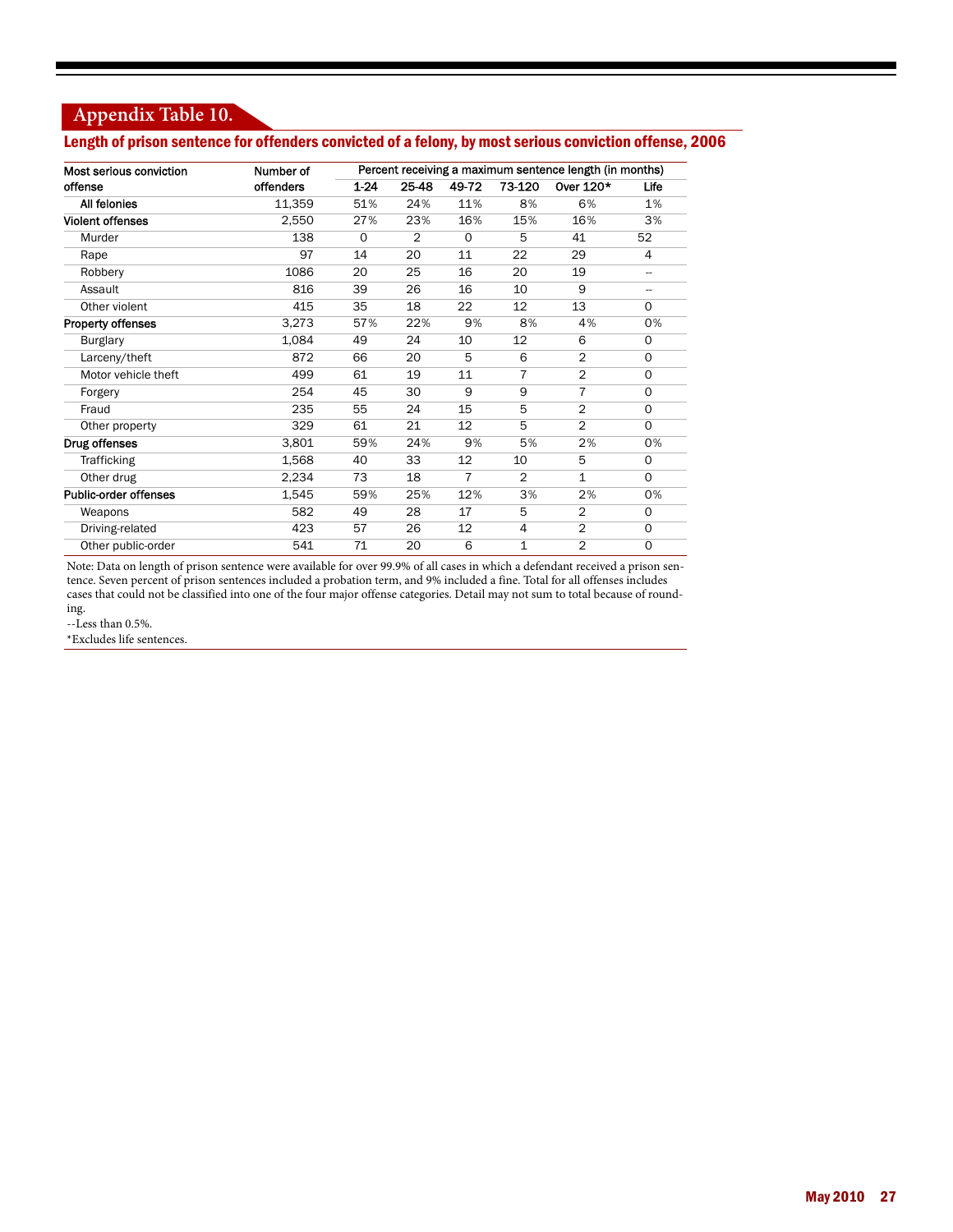## **Appendix Table 11.**

### Length of jail sentence received by convicted offenders, by most serious conviction offense, 2006

| Most serious conviction  | Number of |           |         |       |                | Percent of offenders receiving a maximum jail sentence (in months) |                |
|--------------------------|-----------|-----------|---------|-------|----------------|--------------------------------------------------------------------|----------------|
| offense                  | offenders | 1 or less | $2 - 3$ | $4-6$ | $7-9$          | 10-12                                                              | Over 12        |
| All offenses             | 11,181    | 25%       | 19%     | 25%   | 8%             | 18%                                                                | 4%             |
| <b>Felonies</b>          | 8,609     | 24%       | 18%     | 27%   | 9%             | 18%                                                                | 4%             |
| <b>Violent offenses</b>  | 1,162     | 14%       | 16%     | 30%   | 12%            | 22%                                                                | 7%             |
| Robbery                  | 207       | 6         | 9       | 31    | 12             | 24                                                                 | 18             |
| Assault                  | 596       | 15        | 18      | 35    | 11             | 21                                                                 | 1              |
| Other violent            | 339       | 20        | 16      | 24    | 13             | 19                                                                 | 9              |
| <b>Property offenses</b> | 2,977     | 18%       | 17%     | 29%   | 11%            | 19%                                                                | 5%             |
| <b>Burglary</b>          | 770       | 14        | 18      | 32    | 13             | 20                                                                 | 4              |
| Larceny/theft            | 975       | 21        | 13      | 28    | 11             | 20                                                                 | 8              |
| Motor vehicle theft      | 341       | 13        | 20      | 36    | 13             | 12                                                                 | 6              |
| Forgery                  | 222       | 20        | 26      | 31    | 5              | 15                                                                 | 3              |
| Fraud                    | 263       | 22        | 20      | 22    | 5              | 29                                                                 | $\overline{2}$ |
| Other property           | 407       | 22        | 18      | 26    | 13             | 18                                                                 | 3              |
| Drug offenses            | 3,290     | 31%       | 19%     | 24%   | 6%             | 17%                                                                | 3%             |
| Trafficking              | 994       | 16        | 15      | 34    | 9              | 20                                                                 | $\overline{7}$ |
| Other drug               | 2,296     | 38        | 21      | 19    | 5              | 15                                                                 | 2              |
| Public-order offenses    | 1,145     | 28%       | 15%     | 27%   | 11%            | 17%                                                                | 3%             |
| Weapons                  | 294       | 29        | 8       | 27    | 16             | 18                                                                 | 1              |
| Driving-related          | 358       | 25        | 15      | 28    | 11             | 15                                                                 | 6              |
| Other public-order       | 492       | 29        | 20      | 25    | $\overline{7}$ | 17                                                                 | 2              |
| <b>Misdemeanors</b>      | 2,572     | 30%       | 25%     | 20%   | 4%             | 17%                                                                | 4%             |

Note: Data on length of jail sentence were available for 95% of all cases in which a defendant received a jail sentence. Table excludes portions of sentences that were suspended. Fifty percent of jail sentences included a probation term and 13% included a fine. Murder and rape have been excluded from the detail because few of murder and rape convictions resulted in a jail sentence. The total for violent offenses, however, does include these cases. Detail may not sum to total because of rounding.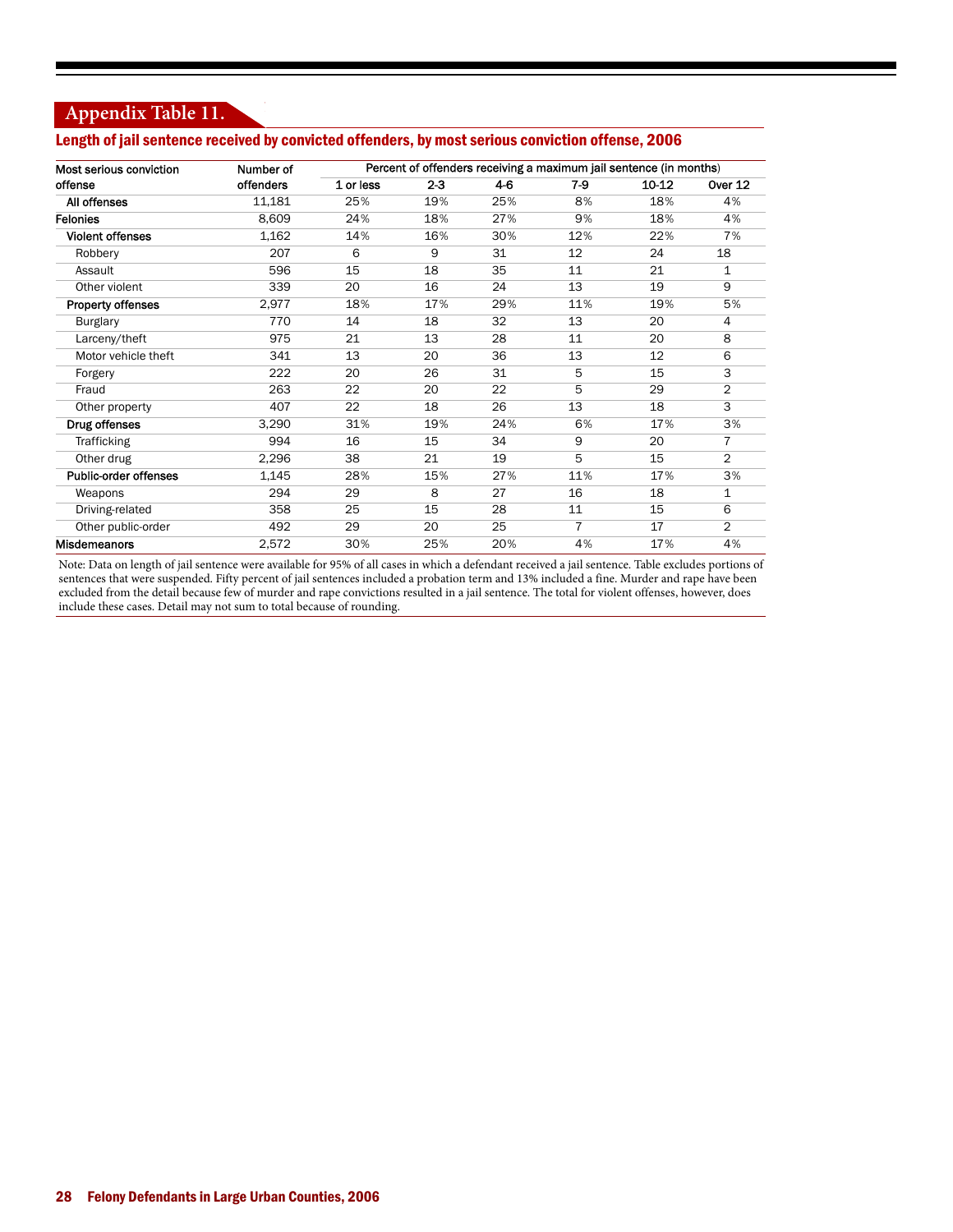## **Appendix Table 12.**

## Length of probation sentence received by convicted offenders, by most serious conviction offense, 2006

| Most serious conviction | Number of | Percent of defendants receiving a probation sentence of (in months) |       |       |       |       |         |  |  |
|-------------------------|-----------|---------------------------------------------------------------------|-------|-------|-------|-------|---------|--|--|
| offense                 | offenders | 1 1 2                                                               | 13-24 | 25-36 | 37-48 | 49-60 | Over 60 |  |  |
| All offenses            | 8.124     | 21%                                                                 | 35%   | 29%   | 2%    | 10%   | 3%      |  |  |
| All felonies            | 6.997     | 16%                                                                 | 36%   | 31%   | 3%    | 12%   | 3%      |  |  |
| Violent offenses        | 853       | 19                                                                  | 36    | 20    | 5     | 17    | 4       |  |  |
| Property offenses       | 1.974     | 20                                                                  | 36    | 22    | 2     | 18    | 2       |  |  |
| Drug offenses           | 3.247     | 13                                                                  | 33    | 43    | 2     | 6     | 3       |  |  |
| Public-order offenses   | 915       | 17                                                                  | 45    | 16    | 2     | 14    | 5       |  |  |
| Misdemeanors            | 1.127     | 54%                                                                 | 29%   | 16%   | 0%    |       | 1%      |  |  |

Note: Data on length of probation sentence were available for 99% of all cases in which the most severe type of sentence a defendant received was probation. Eighteen percent of those sentenced to probation also received a fine. Total for felonies includes cases that could not be classified into one of the four categories.

Detail may not sum to total because of rounding.

--Less than 0.5%.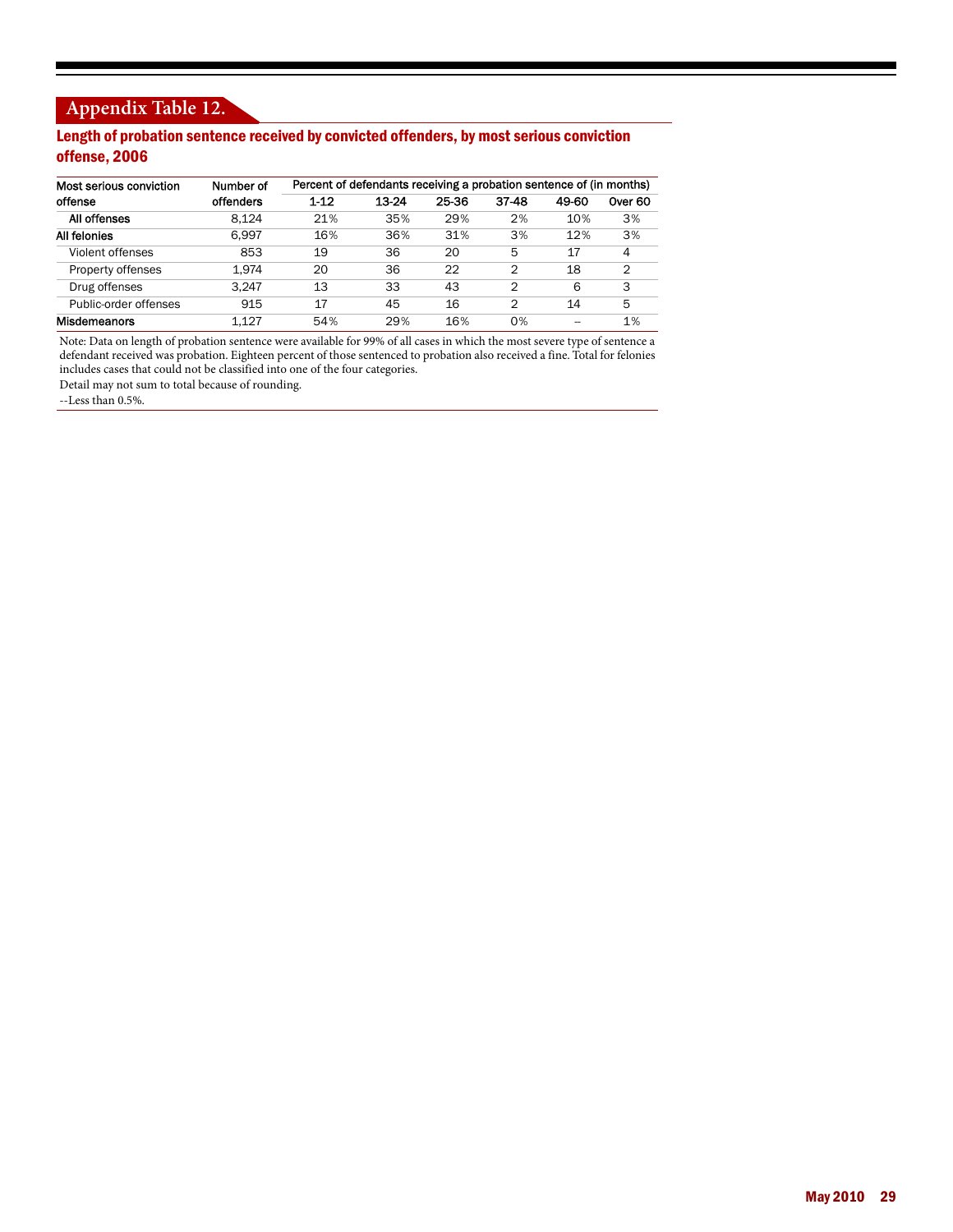## **Appendix Table 13.**

Standard errors and confidence intervals for felony in defendants in the nations's 75 largest population counties, by most serious arrest charge, 2006

| <b>Most serious</b>      | Estimated |                       |        | 95% confidence interval |
|--------------------------|-----------|-----------------------|--------|-------------------------|
| arest charge             | number    | <b>Standard error</b> |        | Lower bound Upper bound |
| Number of felony cases   |           |                       |        |                         |
| All offenses             | 58,100    | 2,071                 | 53,894 | 62,305                  |
| <b>Violent offenses</b>  | 13,295    | 559                   | 12,160 | 14,430                  |
| Murder                   | 370       | 40                    | 288    | 452                     |
| Rape                     | 669       | 57                    | 554    | 783                     |
| Robbery                  | 3,451     | 235                   | 2,973  | 3,929                   |
| Assault                  | 6,386     | 352                   | 5,672  | 7,101                   |
| Other violent            | 2,419     | 218                   | 1,977  | 2,861                   |
| <b>Property offenses</b> | 16,948    | 670                   | 15,588 | 18,309                  |
| Burglary                 | 4,495     | 292                   | 3,902  | 5,088                   |
| Larceny/theft            | 5,268     | 330                   | 4,598  | 5,937                   |
| Motor vehicle theft      | 1,661     | 135                   | 1,387  | 1,935                   |
| Forgery                  | 1,416     | 101                   | 1,211  | 1,622                   |
| Fraud                    | 2,128     | 218                   | 1,685  | 2,571                   |
| Other property           | 1,980     | 152                   | 1,671  | 2,288                   |
| Drug offenses            | 21,232    | 987                   | 19,228 | 23,236                  |
| <b>Trafficking</b>       | 8,487     | 546                   | 7,378  | 9,596                   |
| Other drug               | 12,745    | 854                   | 11,012 | 14,478                  |
| Public-order offenses    | 6,624     | 398                   | 5,817  | 7,432                   |
| Weapons                  | 1,958     | 164                   | 1,624  | 2,291                   |
| Driving-related          | 1,837     | 215                   | 1,401  | 2,273                   |
| Other public-order       | 2.830     | 202                   | 2.421  | 3.239                   |

Note: Standard errors were calculated using the Taylor Linearization Method assuming a without replacement (WOR) design, available in Sudaan 10.0.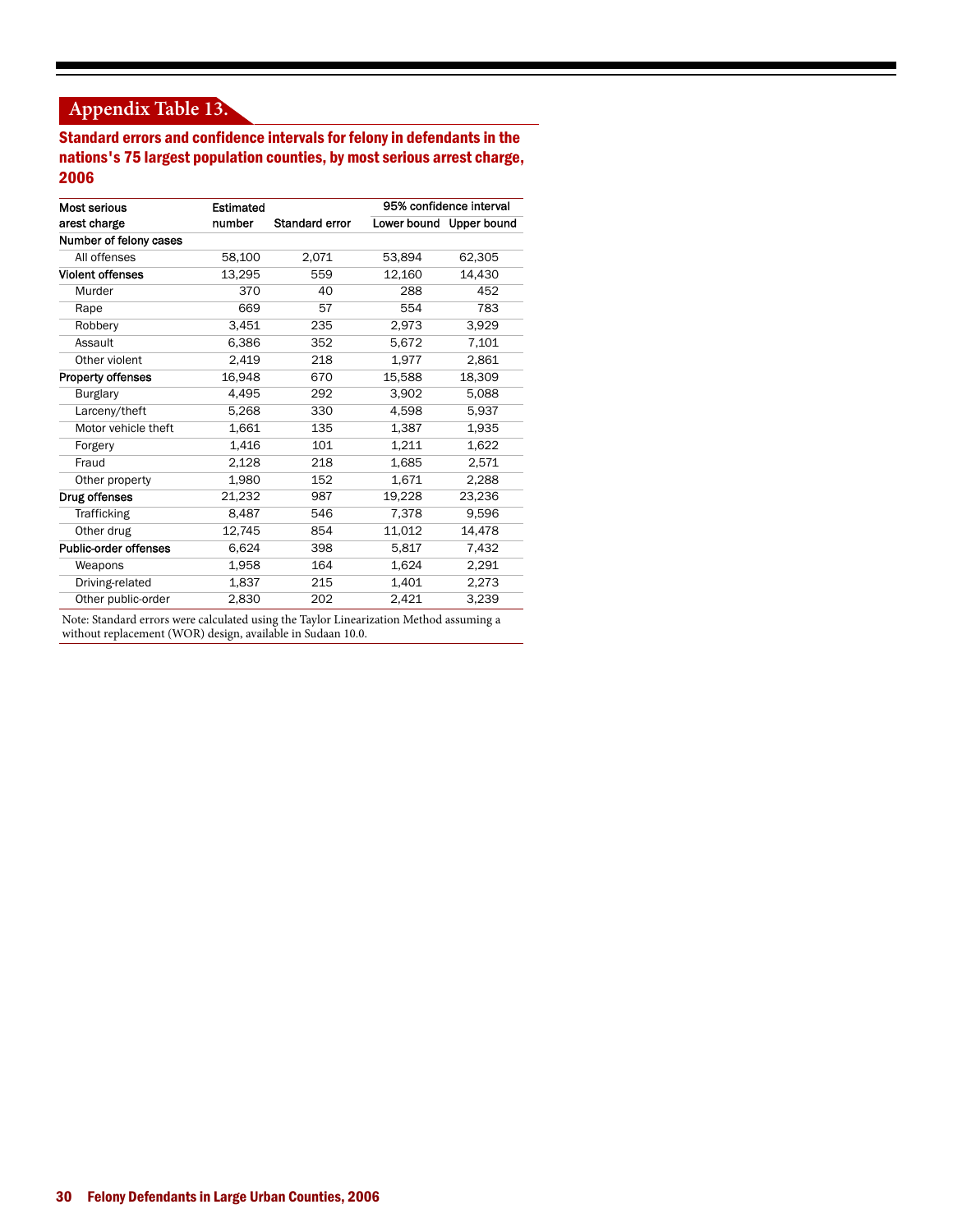## **Appendix Table 14.**

## Standard errors and confidence intervals for felony defendants in the nation's 75 largest population counties, by selected characteristics, 2006

|                                           | <b>Estimated</b> |                       |       | 95% confidence interval |
|-------------------------------------------|------------------|-----------------------|-------|-------------------------|
| Characteristic                            | percent          | <b>Standard error</b> |       | Lower bound Upper bound |
| <b>Sex</b>                                |                  |                       |       |                         |
| Male                                      | 82.4%            | 0.4%                  | 81.6% | 83.2%                   |
| Female                                    | 17.6             | 0.4                   | 16.8  | 18.4                    |
| Race / Hispanic Origin                    |                  |                       |       |                         |
| White, non-Hispanic                       | 29.2%            | 1.3%                  | 26.6% | 31.9%                   |
| Black, non-Hispanic                       | 44.8             | 2.0                   | 40.9  | 48.8                    |
| Hispanic, any race                        | 24.2             | 1.6                   | 21.1  | 27.7                    |
| Other, non-Hispanic                       | 1.8              | 0.4                   | 1.1   | 2.9                     |
| Criminal justice status at time of arrest |                  |                       |       |                         |
| Any relationship with CJ system           | 30.7%            | 1.1%                  | 28.5% | 32.9%                   |
| Probation                                 | 9.2              | 0.9                   | 7.5   | 11.3                    |
| Pretrial release                          | 12.5             | 0.9                   | 10.8  | 14.4                    |
| Parole                                    | 4.0              | 0.4                   | 3.2   | 4.9                     |
| In custody                                | 1.8              | 0.3                   | 1.4   | 2.4                     |
| Other                                     | 3.2              | 0.5                   | 2.3   | 4.3                     |
| Most serious prior conviction             |                  |                       |       |                         |
| Felony                                    | 43.2%            | 1.0%                  | 41.1% | 45.3%                   |
| Misdemeanor                               | 17.4             | 0.7                   | 16.0  | 18.8                    |
| No prior convictions                      | 39.5             | 1.5                   | 36.5  | 42.5                    |
| Released before case disposition          |                  |                       |       |                         |
| <b>Total released</b>                     | 57.9%            | 1.4%                  | 55.1% | 60.7%                   |
| Financial conditions                      | 32.6             | 1.5                   | 29.5  | 35.7                    |
| Surety bond                               | 24.5             | 2.0                   | 20.8  | 28.7                    |
| Deposit bond                              | 4.7              | 0.9                   | 3.2   | 6.9                     |
| Full cash bond                            | 2.9              | 0.5                   | 2.0   | 4.2                     |
| Property bond                             | 0.4              | 0.2                   | 0.2   | 0.9                     |
| Non-financial conditions                  | 25.3%            | 1.8%                  | 21.8% | 29.2%                   |
| Recognizance                              | 15.9             | 1.5                   | 13.1  | 19.3                    |
| Conditional                               | 6.8              | 0.8                   | 5.3   | 8.6                     |
| Unsecured bond                            | 2.6              | 0.6                   | 1.6   | 4.2                     |
| Emergency release                         | 0.1%             | 0.0%                  | 0.0%  | 0.1%                    |

Table 14 continued next page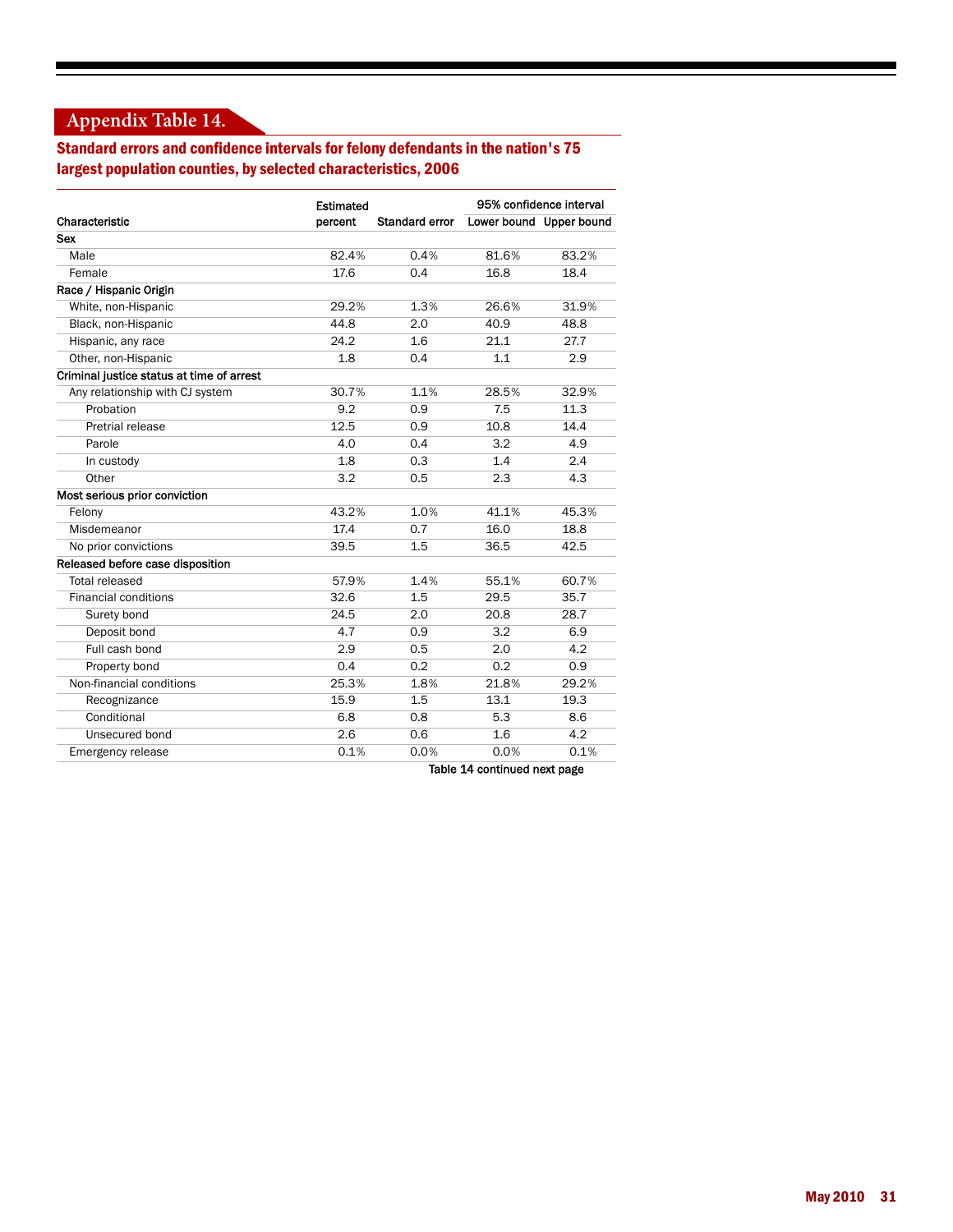## Appendix table 14 (cont .)

## Standard errors and confidence intervals for felony in defendants in the nation's 75 largest population counties, by selected characteristics, 2006

|                                                   | Estimated |                                        |                        | 95% confidence interval |
|---------------------------------------------------|-----------|----------------------------------------|------------------------|-------------------------|
| Characteristic                                    | percent   | Standard error Lower bound Upper bound |                        |                         |
| Detained until case disposition                   |           |                                        |                        |                         |
| <b>Total detained</b>                             | 42.1 %    | 1.4%                                   | 39.4 %                 | 44.9%                   |
| Held on bond                                      | 37.3      | 1.5                                    | 34.3                   | 40.4                    |
| Denied bond                                       | 4.8       | 0.5                                    | 3.9                    | 5.9                     |
| Pretrial misconduct among released defendants     |           |                                        |                        |                         |
| Total misconduct                                  | 33.2 %    | 1.2%                                   | 30.7 %                 | 35.7 %                  |
| Failure to appear                                 | 18.2      | 0.9                                    | 16.5                   | 20.0                    |
| Re-arrests                                        | 17.9      | 1.1                                    | 15.7                   | 20.3                    |
| <b>Adjudication outcome</b>                       |           |                                        |                        |                         |
| Convicted                                         | 67.5 %    | 1.2%                                   | 65.0 %                 | 70.0 %                  |
| Felony                                            | 56.4      | 1.7                                    | 53.0                   | 59.8                    |
| Misdemeanor                                       | 11.2      | 1.1                                    | 9.2                    | 13.6                    |
| Dismissal/Acquittal                               | 24.0 %    | 1.4%                                   | 21.3 %                 | 27.1 %                  |
| Other outcome                                     | 8.5 %     | 0.8%                                   | 7.0%                   | 10.2 %                  |
| Most serious sentences among convicted defendants |           |                                        |                        |                         |
| Prison                                            | 34.4 %    | 1.3%                                   | 31.8%                  | 37.2 %                  |
| Jail                                              | 35.7      | 1.6                                    | 32.5                   | 39.1                    |
| Probation                                         | 24.9      | 1.6                                    | 21.8                   | 28.4                    |
| Other                                             | 4.9       | 0.8                                    | 3.5                    | 6.8                     |
| Sentence length                                   |           |                                        |                        |                         |
| Average sentence                                  |           |                                        |                        |                         |
|                                                   |           |                                        | m                      |                         |
| Prison                                            | 48.5 mo   | $3.0 \text{ mo}$                       | 42.4o                  | 54.6 mo                 |
| Jail                                              | 6.0       | 0.4                                    | 5.2                    | 6.8                     |
| Probation                                         | 30.8      | 1.5                                    | 27.8                   | 33.8                    |
| Median sentence                                   |           |                                        |                        |                         |
| Prison                                            | 23.9 mo   | $1.6 \text{ mo}$                       | m<br>23.6 <sub>o</sub> | 30.0 mo                 |
| Jail                                              | 3.8       | 0.5                                    | 3.2                    | 5.1                     |
| Probation                                         | 23.0      | 2.7                                    | 22.0                   | 33.1                    |

Note: Standard errors were calculated using the Taylor Linearization Method assuming a without replacement (WOR) design, available in Sudaan 10.0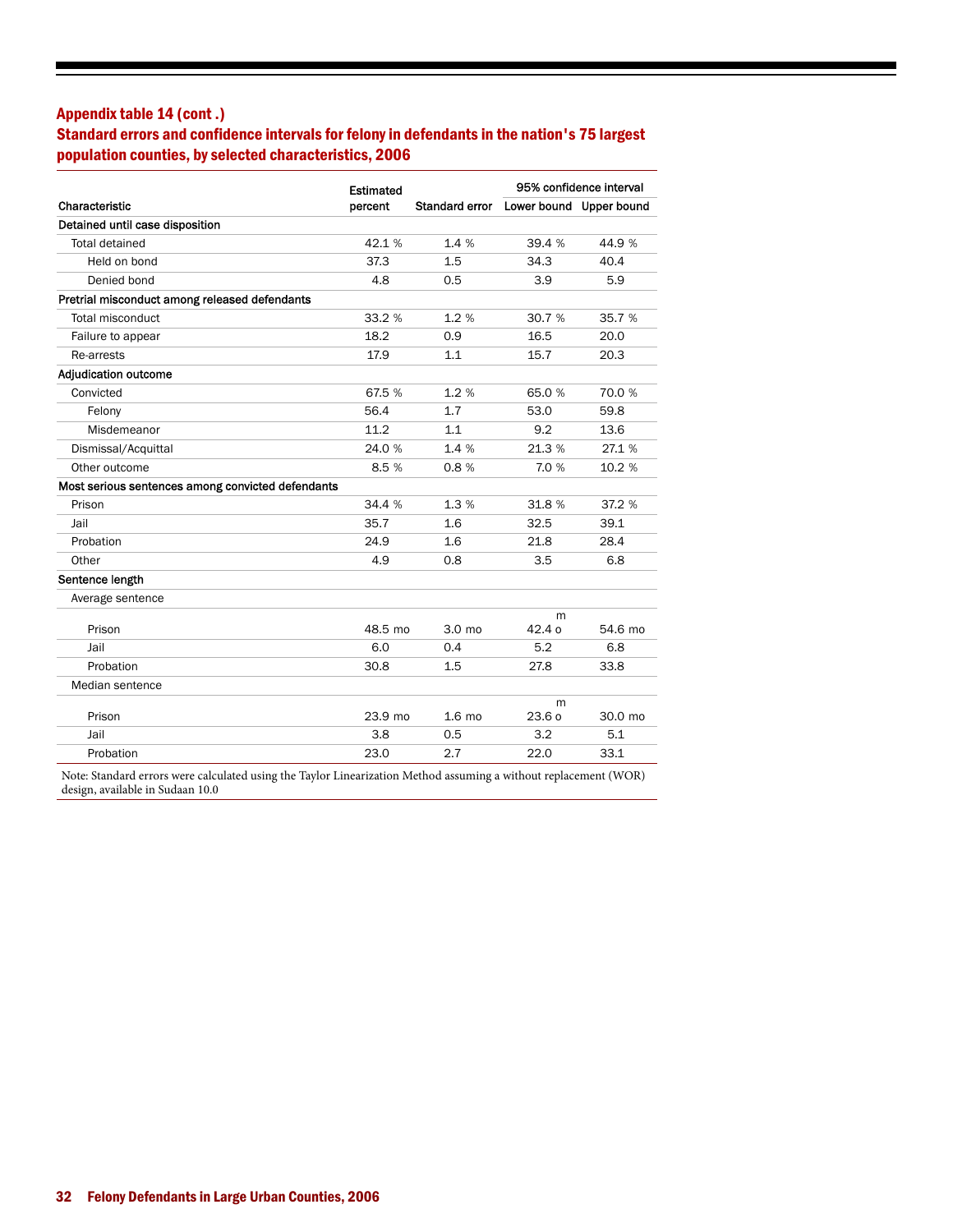## **Appendix Table 15.**

## Population, sampling weights, and number of cases, by SCPS jurisdiction, 2006

|                       |            | Sampling weights |         |       | Number of cases   |          |  |
|-----------------------|------------|------------------|---------|-------|-------------------|----------|--|
| County (State)        | Population | <b>Filings</b>   | County* | Total | <b>Unweighted</b> | Weighted |  |
| Total                 |            |                  |         |       | 16,211            | 58,100   |  |
| Maricopa (AZ)         | 3,766,461  | 4                | 1.11    | 4.44  | 533               | 2,369    |  |
| Pima (AZ)             | 974,121    | $\mathbf{1}$     | 2.50    | 2.50  | 540               | 1,350    |  |
| Los Angeles (CA)      | 9,826,493  | 4                | 1.11    | 4.44  | 1,274             | 5,662    |  |
| Orange (CA)           | 2,970,485  | $\overline{2}$   | 1.71    | 3.43  | 537               | 1,841    |  |
| San Bernardino (CA)   | 1,981,696  | 4                | 1.11    | 4.44  | 293               | 1,302    |  |
| Ventura (CA)          | 791,247    | 1                | 2.50    | 2.50  | 223               | 558      |  |
| Hartford (CT)         | 872,945    | $\overline{2}$   | 2.00    | 4.00  | 439               | 1,756    |  |
| Broward (FL)          | 1,764,533  | $\overline{2}$   | 1.71    | 3.43  | 328               | 1,124    |  |
| Miami-Dade (FL)       | 2,376,421  | 4                | 1.11    | 4.44  | 899               | 3,995    |  |
| Hillsborough (FL)     | 1,158,277  | $\overline{2}$   | 1.71    | 3.43  | 692               | 2,372    |  |
| Orange (FL)           | 1,052,515  | 2                | 2.00    | 4.00  | 334               | 1,336    |  |
| Honolulu (HI)         | 904,134    | $\mathbf{1}$     | 2.50    | 2.50  | 166               | 415      |  |
| Cook (IL)             | 5,270,146  | 4                | 1.11    | 4.44  | 716               | 3,182    |  |
| Marion (IN)           | 872,069    | $\overline{c}$   | 1.71    | 3.43  | 431               | 1,477    |  |
| Baltimore County (MD) | 785,200    | $\mathbf 1$      | 2.50    | 2.50  | 324               | 810      |  |
| Montgomery (MD)       | 936,070    | 1                | 2.50    | 2.50  | 232               | 580      |  |
| Prince George (MD)    | 831,602    | $\mathbf 1$      | 2.50    | 2.50  | 349               | 873      |  |
| Oakland (MI)          | 1,204,666  | $\overline{1}$   | 2.50    | 2.50  | 359               | 898      |  |
| Wayne (MI)            | 5,270,146  | 4                | 1.11    | 4.44  | 292               | 1,298    |  |
| Saint Louis (MO)      | 996,953    | 1                | 2.50    | 2.50  | 313               | 783      |  |
| Essex (NJ)            | 775,041    | 4                | 1.11    | 4.44  | 259               | 1,151    |  |
| Middlesex (NJ)        | 778,806    | $\mathbf{1}$     | 2.50    | 2.50  | 436               | 1,090    |  |
| Bronx (NY)            | 1,371,353  | 2                | 1.71    | 3.43  | 358               | 1,227    |  |
| Kings (NY)            | 2,523,047  | $\overline{2}$   | 2.00    | 4.00  | 436               | 1,744    |  |
| Nassau (NY)           | 1,353,766  | $\mathbf 1$      | 2.50    | 2.50  | 232               | 580      |  |
| New York (NY)         | 1,612,630  | $\overline{2}$   | 1.71    | 3.43  | 426               | 1,460    |  |
| Suffolk (NY)          | 1,508,192  | $\mathbf 1$      | 2.50    | 2.50  | 399               | 998      |  |
| Wake (NC)             | 791,214    | $\overline{1}$   | 2.50    | 2.50  | 545               | 1,363    |  |
| Cuyahoga (OH)         | 1,307,936  | $\overline{2}$   | 1.71    | 3.43  | 516               | 1,769    |  |
| Franklin (OH)         | 1,107,090  | $\overline{2}$   | 2.00    | 4.00  | 155               | 620      |  |
| Hamilton (OH)         | 847,184    | $\overline{2}$   | 2.00    | 4.00  | 316               | 1,264    |  |
| Shelby (TN)           | 909,658    | 2                | 2.00    | 4.00  | 243               | 972      |  |
| Dallas (TX)           | 2,355,200  | 4                | 1.11    | 4.44  | 357               | 1,587    |  |
| El Paso (TX)          | 722,458    | $\mathbf{1}$     | 2.50    | 2.50  | 328               | 820      |  |
| Harris (TX)           | 3,858,432  | $\overline{4}$   | 1.11    | 4.44  | 649               | 2,884    |  |
| Tarrant (TX)          | 1,662,215  | $\overline{2}$   | 2.00    | 4.00  | 496               | 1,984    |  |
| Salt Lake (UT)        | 987,035    | $\overline{2}$   | 2.00    | 4.00  | 246               | 984      |  |
| King (WA)             | 1,827,533  | $\overline{2}$   | 2.00    | 4.00  | 183               | 732      |  |
| Milwaukee (WI)        | 951,334    | $\mathbf 1$      | 2.50    | 2.50  | 357               | 893      |  |

Note: In some of the 40 counties included in the 2006 SCPS study, prosecutors did not screen out any felony arrests before filing charges. In these counties, the SCPS sample cases are representative of all felony cases received by prosecutors and any cases subsequently screened out by the prosecutor are included in the SCPS dismissal category. In other counties, all felony arrests were reviewed by prosecutors before the decision to file felony charges was made. Weights are rounded to second decimal place. Populations are Census Bureau figures for July 1, 2006.

\*Data collection problems caused Clark County (NV), which had been selected for stratum one in the 2006 SCPS sample, to be dropped from the study. Because this occurred at a date too late to allow for a substitution, the number of counties in stratum one was reduced from ten (as specified in the original design) to nine. This changed the firststage weight for stratum one counties from 1.00 to 1.11.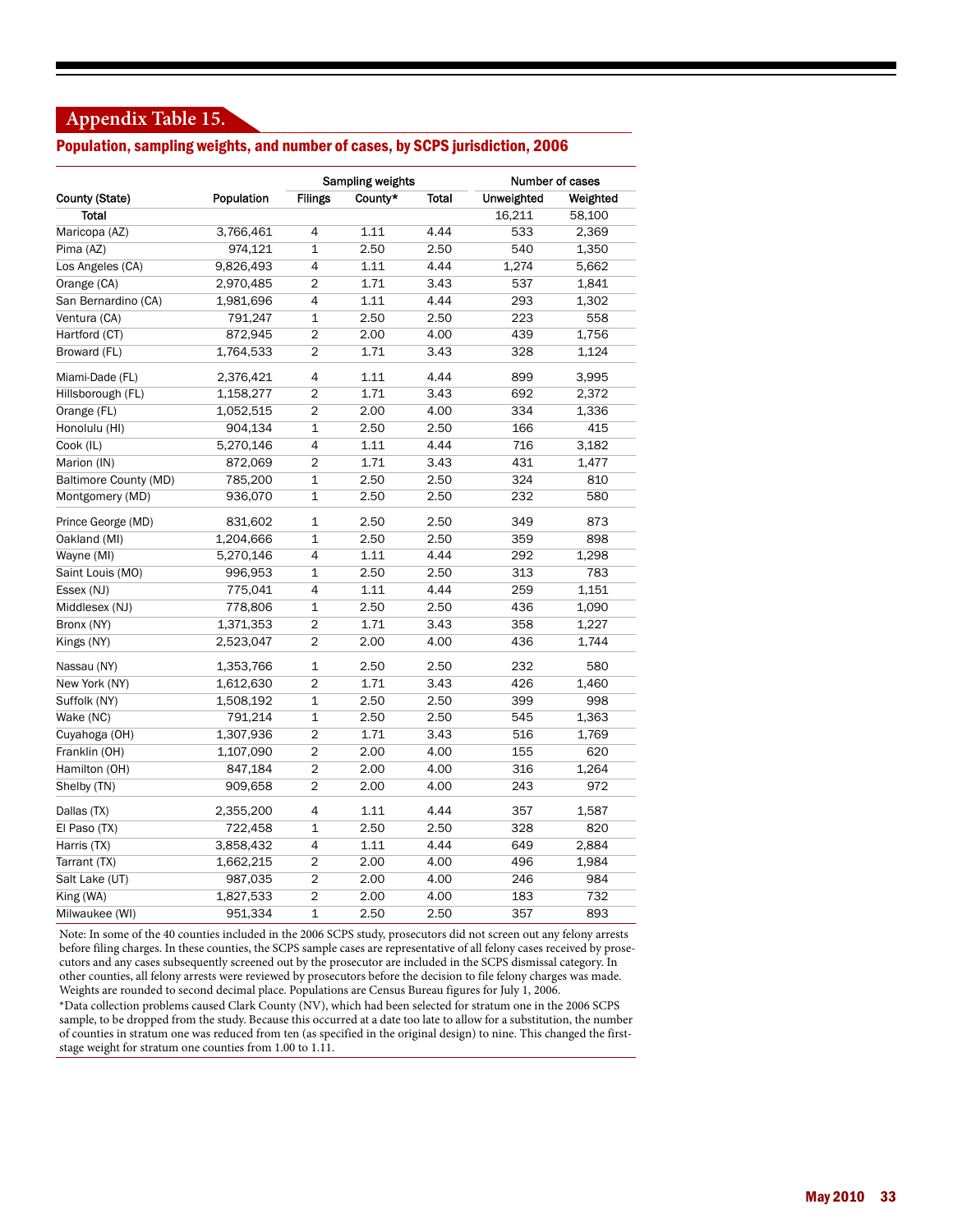## **Appendix Table 16.**

## Most serious arrest charge of felony defendants, by SCPS jurisdiction, 2006

|                                                        | Percent of felony defendants charged with- |                         |                                 |    |                        |  |  |  |  |
|--------------------------------------------------------|--------------------------------------------|-------------------------|---------------------------------|----|------------------------|--|--|--|--|
| County (State)                                         | <b>Total</b>                               | <b>Violent offenses</b> | Property offenses Drug offenses |    | <b>Public offenses</b> |  |  |  |  |
| Maricopa (AZ)                                          | 100%                                       | 16                      | 33                              | 40 | 11                     |  |  |  |  |
| Pima (AZ)                                              | 100%                                       | 22                      | 29                              | 36 | 13                     |  |  |  |  |
| Los Angeles (CA)                                       | 100%                                       | 20                      | 29                              | 42 | 9                      |  |  |  |  |
| Orange (CA)                                            | 100%                                       | 16                      | 26                              | 54 | $\overline{4}$         |  |  |  |  |
| San Bernardino (CA)                                    | 100%                                       | 24                      | 31                              | 34 | 11                     |  |  |  |  |
| Ventura (CA)                                           | 100%                                       | 21                      | 30                              | 42 | 8                      |  |  |  |  |
| Hartford (CT)                                          | 100%                                       | 24                      | 18                              | 40 | 18                     |  |  |  |  |
| Broward (FL)                                           | 100%                                       | 25                      | 28                              | 34 | 13                     |  |  |  |  |
| Miami-Dade (FL)                                        | 100%                                       | 24                      | 23                              | 44 | 9                      |  |  |  |  |
| Hillsborough (FL)                                      | 100%                                       | 21                      | 27                              | 34 | 17                     |  |  |  |  |
| Orange (FL)                                            | 100%                                       | 37                      | 31                              | 25 | 8                      |  |  |  |  |
| Honolulu (HI)                                          | 100%                                       | 25                      | 46                              | 27 | $\overline{2}$         |  |  |  |  |
| Cook (IL)                                              | 100%                                       | 9                       | 17                              | 57 | 16                     |  |  |  |  |
| Marion (IN)                                            | 100%                                       | 29                      | 37                              | 23 | 11                     |  |  |  |  |
| Baltimore County (MD)                                  | 100%                                       | 32                      | 49                              | 17 | $\overline{c}$         |  |  |  |  |
| Montgomery (MD)                                        | 100%                                       | 35                      | 40                              | 23 | $\overline{2}$         |  |  |  |  |
| Prince George (MD)                                     | 100%                                       | 32                      | 38                              | 29 | $\mathsf{O}$           |  |  |  |  |
| Oakland (MI)                                           | 100%                                       | 24                      | 43                              | 19 | 14                     |  |  |  |  |
| Wayne (MI)                                             | 100%                                       | 22                      | 31                              | 27 | 20                     |  |  |  |  |
| Saint Louis (MO)                                       | 100%                                       | 10                      | 38                              | 35 | 17                     |  |  |  |  |
| Essex (NJ)                                             | 100%                                       | 28                      | 17                              | 47 | $\overline{7}$         |  |  |  |  |
| Middlesex (NJ)                                         | 100%                                       | 22                      | 39                              | 24 | 15                     |  |  |  |  |
| Bronx (NY)                                             | 100%                                       | 30                      | 18                              | 42 | 9                      |  |  |  |  |
| Kings (NY)                                             | 100%                                       | 39                      | 18                              | 28 | 15                     |  |  |  |  |
| Nassau (NY)                                            | 100%                                       | 22                      | 53                              | 13 | 11                     |  |  |  |  |
| New York (NY)                                          | 100%                                       | 21                      | 34                              | 35 | 10                     |  |  |  |  |
| Suffolk (NY)                                           | 100%                                       | 21                      | 40                              | 18 | 21                     |  |  |  |  |
| Wake (NC)                                              | 100%                                       | 15                      | 40                              | 40 | 5                      |  |  |  |  |
| Cuyahoga (OH)                                          | 100%                                       | 30                      | 28                              | 35 | $\overline{7}$         |  |  |  |  |
| Franklin (OH)                                          | 100%                                       | 21                      | 36                              | 32 | 12                     |  |  |  |  |
| Hamilton (OH)                                          | 100%                                       | 26                      | 26                              | 36 | 12                     |  |  |  |  |
| Shelby (TN)                                            | 100%                                       | 23                      | 21                              | 53 | 3                      |  |  |  |  |
| Dallas (TX)                                            | 100%                                       | 24                      | 33                              | 33 | 10                     |  |  |  |  |
| El Paso (TX)                                           | 100%                                       | 34                      | 22                              | 29 | 16                     |  |  |  |  |
| Harris (TX)                                            | 100%                                       | 19                      | 22                              | 45 | 14                     |  |  |  |  |
| Tarrant (TX)                                           | 100%                                       | 22                      | 35                              | 29 | 14                     |  |  |  |  |
| Salt Lake (UT)                                         | 100%                                       | 23                      | 41                              | 28 | 8                      |  |  |  |  |
| King (WA)                                              | 100%                                       | 25                      | 45                              | 13 | 17                     |  |  |  |  |
| Milwaukee (WI)                                         | 100%                                       | 30                      | 20                              | 33 | 17                     |  |  |  |  |
| Note: Detail may not sum to total because of rounding. |                                            |                         |                                 |    |                        |  |  |  |  |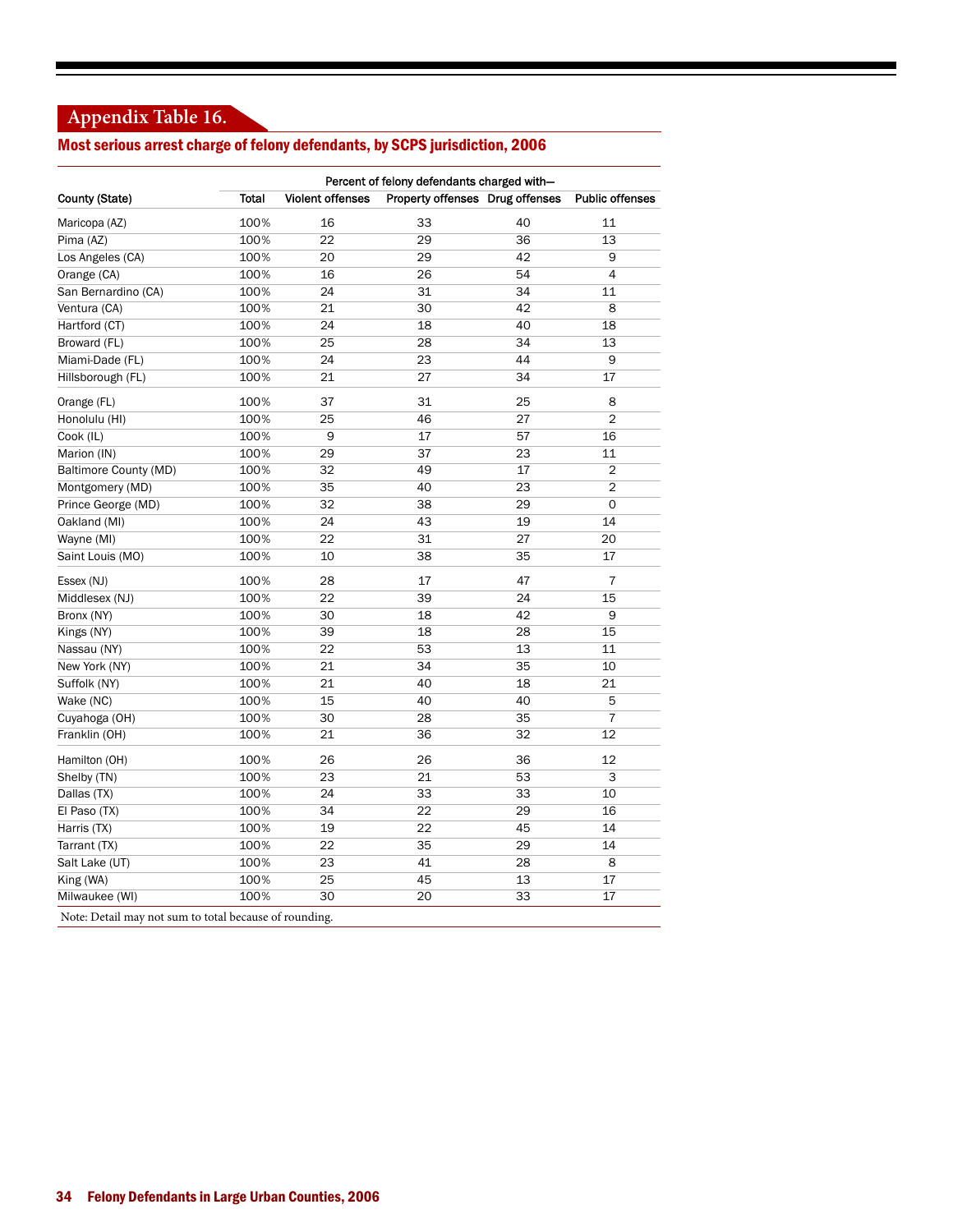## **Revised 7/15/2010**

## **Appendix Table 17.**

## Sex and age of felony defendants, by SCPS jurisdiction, 2006

|                                                        | Percent of felony defendants |      |            |              |          |                 |               |             |  |  |
|--------------------------------------------------------|------------------------------|------|------------|--------------|----------|-----------------|---------------|-------------|--|--|
|                                                        |                              |      | <b>Sex</b> |              |          |                 | Age at arrest |             |  |  |
| County (State)                                         | <b>Total</b>                 | Male | Female     | <b>Total</b> | Under 21 | 21-29           | 30-39         | 40 or older |  |  |
| Maricopa (AZ)                                          | 100%                         | 82   | 18         | 100%         | 17       | 37              | 25            | 20          |  |  |
| Pima (AZ)                                              | 100%                         | 80   | 20         | 100%         | 17       | 32              | 25            | 26          |  |  |
| Los Angeles (CA)                                       | 100%                         | 84   | 16         | 100%         | 13       | 30              | 26            | 31          |  |  |
| Orange (CA)                                            | 100%                         | 81   | 19         | 100%         | 17       | 33              | 28            | 23          |  |  |
| San Bernardino (CA)                                    | 100%                         | 84   | 16         | 100%         | 12       | 38              | 25            | 26          |  |  |
| Ventura (CA)                                           | 100%                         | 81   | 19         | 100%         | 10       | 41              | 22            | 27          |  |  |
| Hartford (CT)                                          | 100%                         | 85   | 15         | 100%         | 32       | 31              | 19            | 18          |  |  |
| Broward (FL)                                           | 100%                         | 73   | 27         | 100%         | 19       | 34              | 21            | 26          |  |  |
| Miami-Dade (FL)                                        | 100%                         | 82   | 18         | 100%         | 13       | 29              | 25            | 33          |  |  |
| Hillsborough (FL)                                      | 100%                         | 76   | 24         | 100%         | 15       | 30              | 25            | 30          |  |  |
| Orange (FL)                                            | 100%                         | 83   | 17         | 100%         | 17       | 34              | 23            | 26          |  |  |
| Honolulu (HI)                                          | 100%                         | 83   | 17         | 100%         | 11       | 33              | 27            | 29          |  |  |
| Cook (IL)                                              | 100%                         | 85   | 15         | 100%         | 18       | 29              | 27            | 26          |  |  |
| Marion (IN)                                            | 100%                         | 78   | 22         | 100%         | 14       | 33              | 27            | 26          |  |  |
| Baltimore (MD)                                         | 100%                         | 77   | 23         | 100%         | 28       | 36              | 15            | 20          |  |  |
| Montgomery (MD)                                        | 100%                         | 85   | 15         | 100%         | 28       | 34              | 16            | 22          |  |  |
| Prince George's (MD)                                   | 100%                         | 88   | 12         | 100%         | 22       | 37              | 21            | 20          |  |  |
| Oakland (MI)                                           | 100%                         | 80   | 20         | 100%         | 27       | 28              | 23            | 23          |  |  |
| Wayne (MI)                                             | 100%                         | 84   | 16         | 100%         | 18       | 33              | 21            | 28          |  |  |
| Saint Louis (MO)                                       | 100%                         | 83   | 17         | 100%         | 18       | 32              | 27            | 23          |  |  |
| Essex (NJ)                                             | 100%                         | 86   | 14         | 100%         | 15       | 34              | 24            | 27          |  |  |
| Middlesex (NJ)                                         | 100%                         | 81   | 19         | 100%         | 13       | 32 <sup>2</sup> | 29            | 26          |  |  |
| Bronx (NY)                                             | 100%                         | 86   | 14         | 100%         | 26       | 31              | 23            | 20          |  |  |
| Kings (NY)                                             | 100%                         | 90   | 10         | 100%         | 27       | 34              | 18            | 21          |  |  |
| Nassau (NY)                                            | 100%                         | 86   | 14         | 100%         | 18       | 34              | 25            | 23          |  |  |
| New York (NY)                                          | 100%                         | 82   | 18         | 100%         | 19       | 27              | 22            | 32          |  |  |
| Suffolk (NY)                                           | 100%                         | 87   | 14         | 100%         | 17       | 36              | 23            | 24          |  |  |
| Wake (NC)                                              | 100%                         | 82   | 18         | 100%         | 24       | 34              | 23            | 20          |  |  |
| Cuyahoga (OH)                                          | 100%                         | 82   | 18         | 100%         | 17       | 34              | 23            | 26          |  |  |
| Franklin (OH)                                          | 100%                         | 87   | 14         | 100%         | 19       | 36              | 23            | 23          |  |  |
| Hamilton (OH)                                          | 100%                         | 78   | 22         | 100%         | 16       | 36              | 22            | 26          |  |  |
| Shelby (TN)                                            | 100%                         | 83   | 17         | 100%         | 13       | 37              | 23            | 27          |  |  |
| Dallas (TX)                                            | 100%                         | 83   | 17         | 100%         | 14       | 33              | 27            | 27          |  |  |
| El Paso (TX)                                           | 100%                         | 83   | 17         | 100%         | 18       | 29              | 31            | 21          |  |  |
| Harris (TX)                                            | 100%                         | 79   | 21         | 100%         | 16       | 31              | 24            | 29          |  |  |
| Tarrant (TX)                                           | 100%                         | 79   | 21         | 100%         | 14       | 33              | 29            | 25          |  |  |
| Salt Lake (UT)                                         | 100%                         | 82   | 18         | 100%         | 11       | 37              | 24            | 27          |  |  |
| King (WA)                                              | 100%                         | 87   | 13         | 100%         | 17       | 31              | 27            | 25          |  |  |
| Milwaukee (WI)                                         | 100%                         | 87   | 13         | 100%         | 22       | 33              | 26            | 19          |  |  |
| Note: Detail may not sum to total because of rounding. |                              |      |            |              |          |                 |               |             |  |  |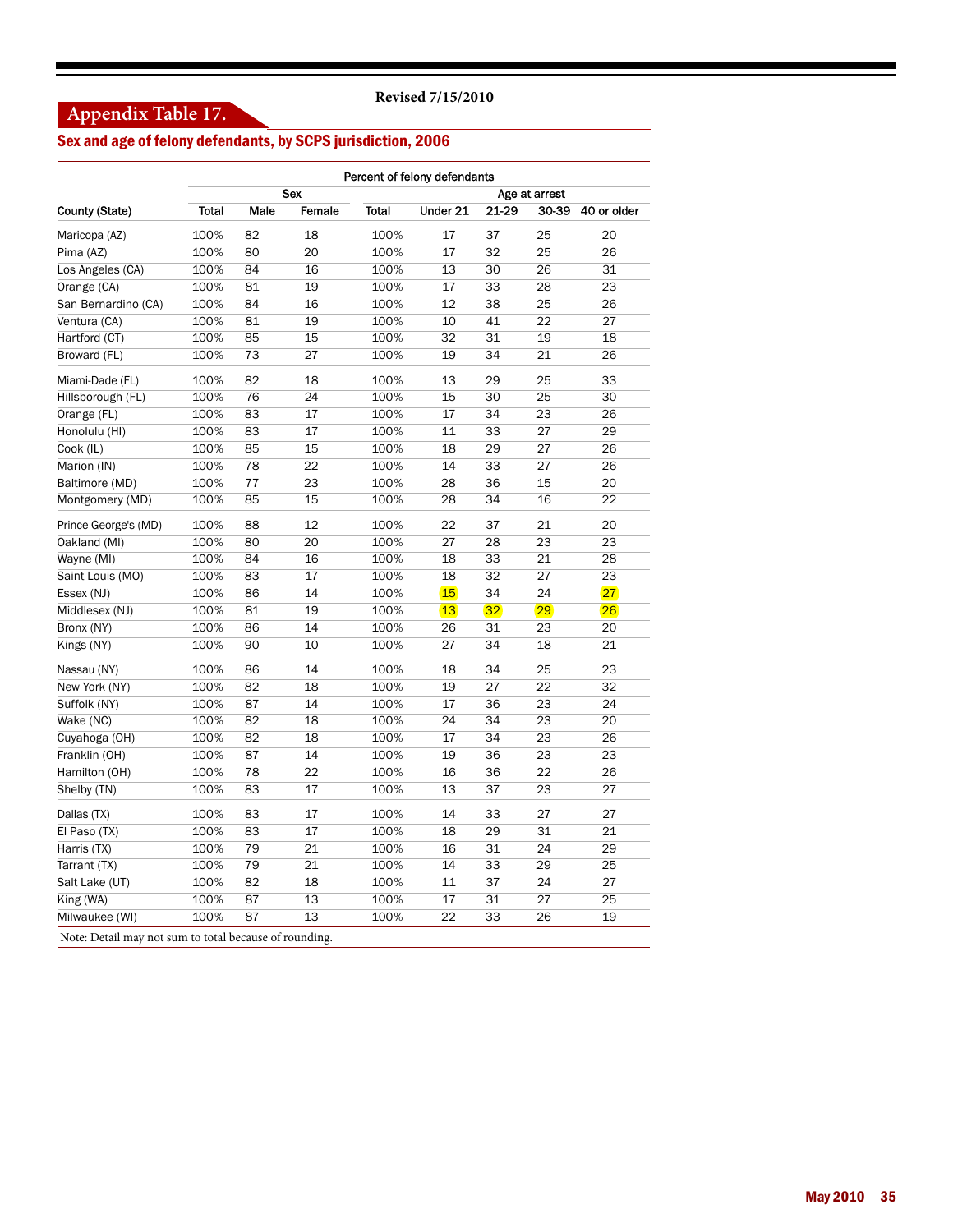## **Appendix Table 18.**

## Race and Hispanic/Latino origin, by SCPS jurisdiction, 2006

|                      | Percent of felony defendants |          |          |                          |                                                 |  |  |  |  |
|----------------------|------------------------------|----------|----------|--------------------------|-------------------------------------------------|--|--|--|--|
|                      |                              |          |          |                          | Black, non- White, non- Other, non- Hispanic or |  |  |  |  |
| County (State)       | Total                        | Hispanic | Hispanic | Hispanic                 | Latino, any race                                |  |  |  |  |
| Total                | 100%                         | 45       | 29       | 2                        | 24                                              |  |  |  |  |
| Maricopa (AZ)        | 100%                         | 15       | 41       | 5                        | 39                                              |  |  |  |  |
| Pima (AZ)            | 100%                         | 10       | 42       | 5                        | 43                                              |  |  |  |  |
| Los Angeles (CA)     | 100%                         | 34       | 17       | $\overline{c}$           | 47                                              |  |  |  |  |
| Orange (CA)          | 100%                         | 6        | 42       | 4                        | 48                                              |  |  |  |  |
| San Bernardino (CA)  | 100%                         | 25       | 37       | $\mathbf 1$              | 37                                              |  |  |  |  |
| Ventura (CA)         | 100%                         | 6        | 35       | 3                        | 56                                              |  |  |  |  |
| Hartford (CT)        | 100%                         | 32       | 41       | 1                        | 26                                              |  |  |  |  |
| Broward (FL)         | 100%                         | 47       | 38       | $\overline{\phantom{a}}$ | 14                                              |  |  |  |  |
| Miami-Dade (FL)      | 100%                         | 49       | 14       | 0                        | 38                                              |  |  |  |  |
| Hillsborough (FL)    | 100%                         | 42       | 42       | 0                        | 16                                              |  |  |  |  |
| Orange (FL)          | 100%                         | 45       | 34       | ÷,                       | 21                                              |  |  |  |  |
| Honolulu (HI)        | 100%                         | 6        | 17       | 75                       | $\overline{2}$                                  |  |  |  |  |
| Cook (IL)            | 100%                         | 67       | 19       | 1                        | 13                                              |  |  |  |  |
| Marion (IN)          | 100%                         | 54       | 42       | 0                        | 4                                               |  |  |  |  |
| Baltimore (MD)       | 100%                         | 52       | 46       | <u></u>                  | $\overline{2}$                                  |  |  |  |  |
| Montgomery (MD)      | 100%                         | 52       | 33       | 2                        | 13                                              |  |  |  |  |
| Prince George's (MD) | 100%                         | 81       | 14       | $\mathbf{1}$             | 5                                               |  |  |  |  |
| Oakland (MI)         | 100%                         | 44       | 56       | 0                        | 0                                               |  |  |  |  |
| Wayne (MI)           | 100%                         | 74       | 24       | 0                        | 2                                               |  |  |  |  |
| Saint Louis (MO)     | 100%                         | 53       | 46       | 0                        | 1                                               |  |  |  |  |
| Essex (NJ)           | 100%                         | 77       | 15       | $\mathbf{1}$             | $\overline{7}$                                  |  |  |  |  |
| Middlesex (NJ)       | 100%                         | 33       | 46       | 6                        | 15                                              |  |  |  |  |
| Bronx (NY)           | 100%                         | 51       | 3        | Ξ,                       | 45                                              |  |  |  |  |
| Kings (NY)           | 100%                         | 71       | 10       | $\mathbf{1}$             | 19                                              |  |  |  |  |
| Nassau (NY)          | 100%                         | 43       | 38       | $\mathbf 1$              | 18                                              |  |  |  |  |
| New York (NY)        | 100%                         | 50       | 13       | 2                        | 35                                              |  |  |  |  |
| Suffolk (NY)         | 100%                         | 36       | 39       | 2                        | 24                                              |  |  |  |  |
| Wake (NC)            | 100%                         | 65       | 26       | $\mathbf{1}$             | 9                                               |  |  |  |  |
| Cuyahoga (OH)        | 100%                         | 67       | 29       | 0                        | 4                                               |  |  |  |  |
| Franklin (OH)        | 100%                         | 58       | 37       | 0                        | 5                                               |  |  |  |  |
| Hamilton (OH)        | 100%                         | 67       | 32       | 0                        | 2                                               |  |  |  |  |
| Shelby (TN)          | 100%                         | 85       | 14       | 0                        | 1                                               |  |  |  |  |
| Dallas (TX)          | 100%                         | 48       | 31       |                          | 20                                              |  |  |  |  |
| El Paso (TX)         | 100%                         | 8        | 12       | 0                        | 80                                              |  |  |  |  |
| Harris (TX)          | 100%                         | 43       | 26       | $\overline{\phantom{a}}$ | 31                                              |  |  |  |  |
| Tarrant (TX)         | 100%                         | 42       | 39       | $\overline{a}$           | 19                                              |  |  |  |  |
| Salt Lake (UT)       | 100%                         | 9        | 68       | 3                        | 20                                              |  |  |  |  |
| King (WA)            | 100%                         | 29       | 52       | 8                        | 12                                              |  |  |  |  |
| Milwaukee (WI)       | 100%                         | 63       | 26       | 1                        | 10                                              |  |  |  |  |

Note: Detail may not sum to total because of rounding.

-- Less than 0.5%.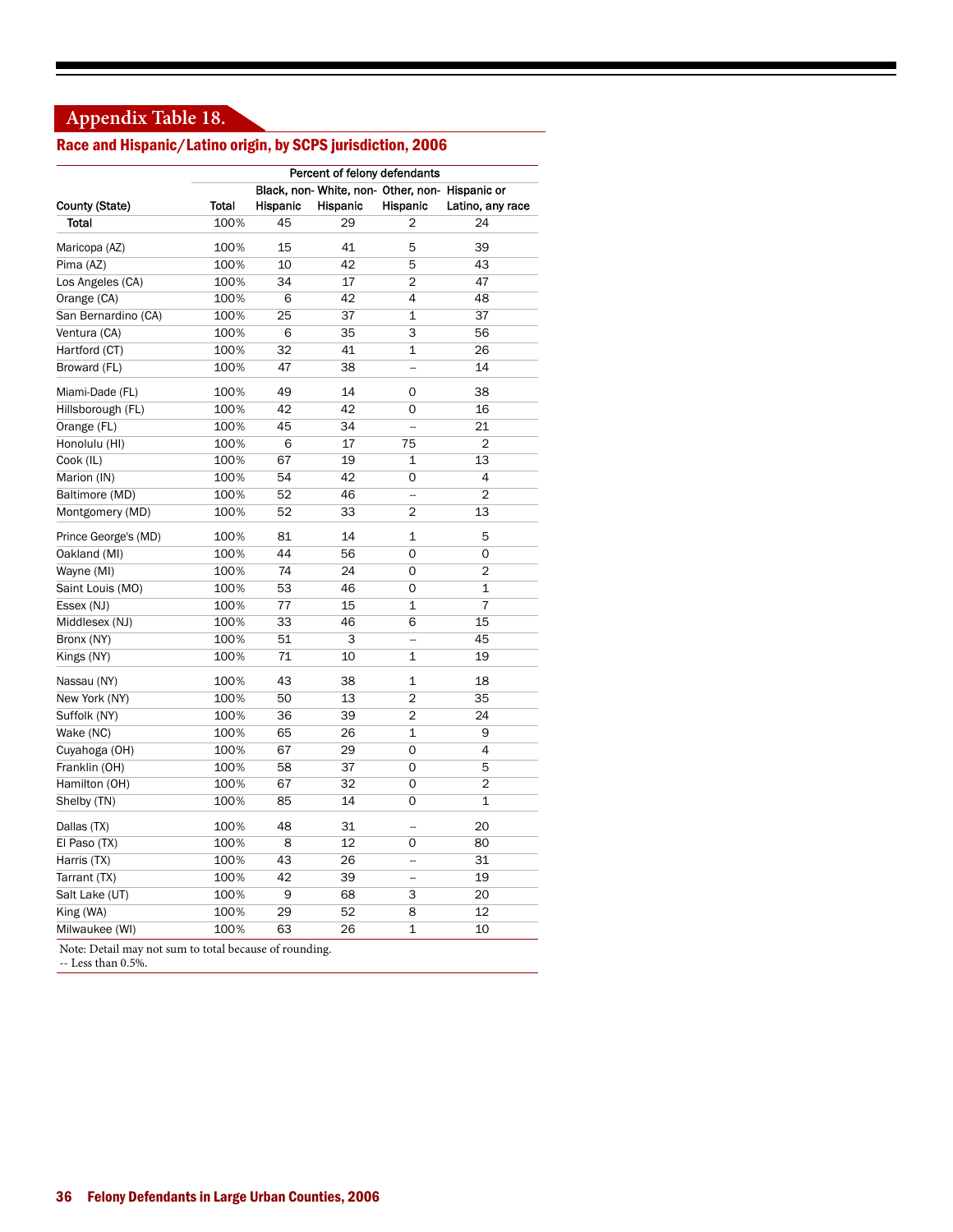## **Appendix Table 19.**

### Felony defendants released before or detained until case disposition, by SCPS jurisdiction, 2006

|                       | Percent of felony defendants- |                           |                       |                |                                    |                     |                          |                           |                          |                          |       |                                    |                |  |
|-----------------------|-------------------------------|---------------------------|-----------------------|----------------|------------------------------------|---------------------|--------------------------|---------------------------|--------------------------|--------------------------|-------|------------------------------------|----------------|--|
|                       |                               | With financial release    |                       |                |                                    |                     |                          | With nonfinancial release |                          |                          |       | Detained until case<br>disposition |                |  |
| County (State)        | <b>Total</b>                  | <b>Total</b><br>financial | <b>Surety</b><br>bond | bond           | Deposit Full cash Property<br>bond | bond                | Total non -<br>financial | Recog-<br>nizance         | Condi-<br>tional         | <b>Unsecured</b><br>bond | Total | Held<br>on bail                    | Denied<br>bail |  |
| Maricopa (AZ)         | 60%                           | 13%                       | 10                    | 0              | 3                                  | <u></u>             | 46%                      | 31                        | 15                       | $\mathsf{O}$             | 40%   | 21                                 | 19             |  |
| Pima (AZ)             | 61%                           | 7%                        | 3                     | 0              | $\overline{4}$                     | ÷,                  | 53%                      | 38                        | 15                       | $\Omega$                 | 39%   | 37                                 | 2              |  |
| Los Angeles (CA)      | 31%                           | 19%                       | 19                    | 0              | $\mathbf 0$                        | 0                   | 11%                      | 11                        | 0                        | $\mathsf{O}$             | 69%   | 68                                 | 1              |  |
| Orange (CA)           | 32%                           | 20%                       | 19                    | 0              | $\mathbf{1}$                       | $\mathbf 0$         | 11%                      | 11                        | 0                        | $\mathbf 0$              | 68%   | 67                                 | $\mathbf{1}$   |  |
| San Bernardino (CA)   | 52%                           | 18%                       | 18                    | 0              | $\mathbf 0$                        | $\mathbf 0$         | 34%                      | 16                        | 18                       | $\mathsf{O}$             | 48%   | 46                                 | $\overline{2}$ |  |
| Ventura (CA)          | 41%                           | 31%                       | 30                    | 0              | $\mathbf 1$                        | $\mathsf{O}\xspace$ | 10%                      | 10                        | 0                        | 0                        | 59%   | 59                                 | 0              |  |
| Hartford (CT)         | 71%                           | 37%                       | 37                    | 0              | $\mathbf 0$                        | 0                   | 34%                      | 17                        | 0                        | 17                       | 29%   | 27                                 | $\overline{2}$ |  |
| Broward (FL)          | 76%                           | 64%                       | 52                    | 0              | 13                                 | 0                   | 12%                      | 6                         | 6                        | 0                        | 24%   | 22                                 | $\overline{2}$ |  |
| Miami-Dade (FL)       | 65%                           | 36%                       | 36                    | 0              | $\mathbf 0$                        | $\mathbf 0$         | 29%                      | 9                         | 20                       | $\mathbf 0$              | 35%   | 25                                 | 10             |  |
| Hillsborough (FL)     | 67%                           | 56%                       | 53                    | 0              | 3                                  | $\mathbf 0$         | 11%                      | 11                        | $\overline{\phantom{a}}$ | $\mathbf 0$              | 33%   | 27                                 | 5              |  |
| Orange (FL)           | 59%                           | 53%                       | 49                    | 0              | $\overline{4}$                     | $\mathbf 0$         | 5%                       | $\overline{4}$            | $\overline{2}$           | $\mathsf{O}$             | 41%   | 35                                 | 6              |  |
| Honolulu (HI)         | 64%                           | 39%                       | 35                    | $\mathbf 0$    | 4                                  | $\mathbf 0$         | 25%                      | $\overline{2}$            | 23                       | $\mathbf 0$              | 36%   | 34                                 | $\overline{2}$ |  |
| Cook (IL)             | 52%                           | 26%                       | 0                     | 26             | $\overline{\phantom{a}}$           | $\mathbf 0$         | 26%                      | ÷,                        | 5                        | 21                       | 48%   | 47                                 | $\mathbf{1}$   |  |
| Marion (IN)           | 69%                           | 20%                       | 18                    | $\sim$         | 2                                  | ÷,                  | 48%                      | 44                        | 4                        | 0                        | 31%   | 27                                 | 4              |  |
| Baltimore County (MD) | 72%                           | 46%                       | 44                    | $\mathsf{O}$   | $\mathbf{1}$                       | $\mathbf{1}$        | 26%                      | 25                        | $\mathbf 0$              | $\mathbf 1$              | 28%   | 23                                 | 6              |  |
| Montgomery (MD)       | 69%                           | 39%                       | 11                    | 13             | 2                                  | 14                  | 29%                      | 10                        | 16                       | 3                        | 31%   | 28                                 | 3              |  |
| Prince George (MD)    | 70%                           | 43%                       | 28                    | $\overline{2}$ | $\mathbf{1}$                       | 12                  | 26%                      | 22                        | $\overline{4}$           | $\overline{\phantom{a}}$ | 30%   | 25                                 | 5              |  |
| Oakland (MI)          | 62%                           | 30%                       | 10                    | 15             | 5                                  | 0                   | 32%                      | 1                         | 4                        | 27                       | 38%   | 34                                 | 3              |  |
| Wayne (MI)            | 67%                           | 37%                       | 8                     | 27             | $\overline{2}$                     | 0                   | 30%                      | $\mathsf{O}$              | 17                       | 13                       | 33%   | 30                                 | 4              |  |
| Saint Louis (MO)      | 73%                           | 55%                       | 11                    | 41             | $\mathbf{1}$                       | $\overline{2}$      | 19%                      | 19                        | 0                        | $\mathsf{O}$             | 27%   | 24                                 | 3              |  |
| Essex (NJ)            | 53%                           | 26%                       | 6                     | 18             | $\overline{2}$                     | 0                   | 28%                      | 28                        | 0                        | 0                        | 47%   | 45                                 | 1              |  |
| Middlesex (NJ)        | 61%                           | 27%                       | 18                    | $\overline{4}$ | 5                                  | $\mathbf 0$         | 33%                      | 33                        | 0                        | $\mathbf 0$              | 39%   | 38                                 | $\mathbf{1}$   |  |
| Bronx (NY)            | 79%                           | 12%                       |                       | $\cdots$       |                                    |                     | 68%                      | 66                        | $\mathbf 1$              | $\mathbf 0$              | 21%   | 16                                 | 4              |  |
| Kings (NY)            | 83%                           | 23%                       |                       | $\ldots$       | $\cdots$                           |                     | 60%                      | 35                        | 25                       | $\mathbf 0$              | 17%   | 14                                 | 2              |  |
| Nassau (NY)           | 66%                           | 33%                       | 8                     | 0              | 25                                 | 0                   | 33%                      | 17                        | 16                       | 0                        | 34%   | 34                                 | 1              |  |
| New York (NY)         | 72%                           | 18%                       |                       | $\cdots$       |                                    |                     | 54%                      | 47                        | 6                        | $\mathsf{O}$             | 28%   | 23                                 | 5              |  |
| Suffolk (NY)          | 69%                           | 31%                       | 6                     | 0              | 25                                 | $\mathbf 0$         | 38%                      | 38                        | 0                        | 0                        | 31%   | 30                                 | $\overline{2}$ |  |
| Wake (NC)             | 60%                           | 48%                       | 47                    | 0              | $\mathbf{1}$                       | $\mathbf{1}$        | 11%                      | 1                         | 10                       | $\overline{\phantom{a}}$ | 40%   | 36                                 | 5              |  |
| Cuyahoga (OH)         | 66%                           | 50%                       | 38                    | 9              | 4                                  | ÷,                  | 16%                      | 15                        | $\overline{\mathbf{c}}$  | $\circ$                  | 34%   | 32                                 | $\overline{2}$ |  |
| Franklin (OH)         | 70%                           | 41%                       | 32                    | 6              | $\overline{c}$                     | $\mathbf 0$         | 29%                      | 6                         | 10                       | 12                       | 30%   | 30                                 | $\mathbf 1$    |  |
| Hamilton (OH)         | 56%                           | 37%                       | $\overline{2}$        | 32             | $\overline{2}$                     | 1                   | 18%                      | 18                        | 0                        | $\mathbf{1}$             | 44%   | 44                                 | 0              |  |
| Shelby (TN)           | 53%                           | 41%                       | 41                    | 0              | $\Omega$                           | 0                   | 13%                      | 5                         | 8                        | 0                        | 47%   | 47                                 | 0              |  |
| Dallas (TX)           | 45%                           | 31%                       | 30                    | 0              | $\mathbf{1}$                       | 0                   | 14%                      | 12                        | $\mathbf 1$              | $\mathbf 1$              | 55%   | 51                                 | 4              |  |
| El Paso (TX)          | 63%                           | 52%                       | 52                    | 0              | ÷,                                 | 0                   | 11%                      | $\mathbf 0$               | 11                       | $\mathsf{O}$             | 37%   | 9                                  | 27             |  |
| Harris (TX)           | 37%                           | 36%                       | 35                    | 0              | $\mathbf{1}$                       | $\mathbf 0$         | $\frac{1}{2}$            | $\mathbf 0$               | $\overline{\phantom{a}}$ | $\mathbf 0$              | 63%   | 52                                 | 11             |  |
| Tarrant (TX)          | 60%                           | 57%                       | 56                    | 0              | $\overline{2}$                     | 0                   | 3%                       | 0                         | 3                        | 0                        | 40%   | 39                                 | 1              |  |
| Salt Lake (UT)        | 67%                           | 24%                       | 23                    | 0              | $\mathbf 1$                        | $\mathbf 0$         | 43%                      | 13                        | 30                       | 0                        | 33%   | 20                                 | 13             |  |
| King (WA)             | 55%                           | 17%                       | 9                     | 5              | 3                                  | 0                   | 38%                      | 30                        | 8                        | $\mathbf 0$              | 45%   | 39                                 | $\overline{7}$ |  |
| Milwaukee (WI)        | 58%                           | 32%                       | 0                     | $\Omega$       | 32                                 | $\mathbf 0$         | 26%                      | 20                        | 6                        | O                        | 42%   | 26                                 | 16             |  |

Note. In the following jurisdictions, a percentage of defendants were released as part of an emergency measure to relieve jail overcrowding: Marion (IN), 1%; Oakland (MI), 1%; and Hamilton (OH), 1%. Detail may not sum to total because of rounding.

--Less than 0.5%.

...Data on specific type of release was not reported by these jurisdictions.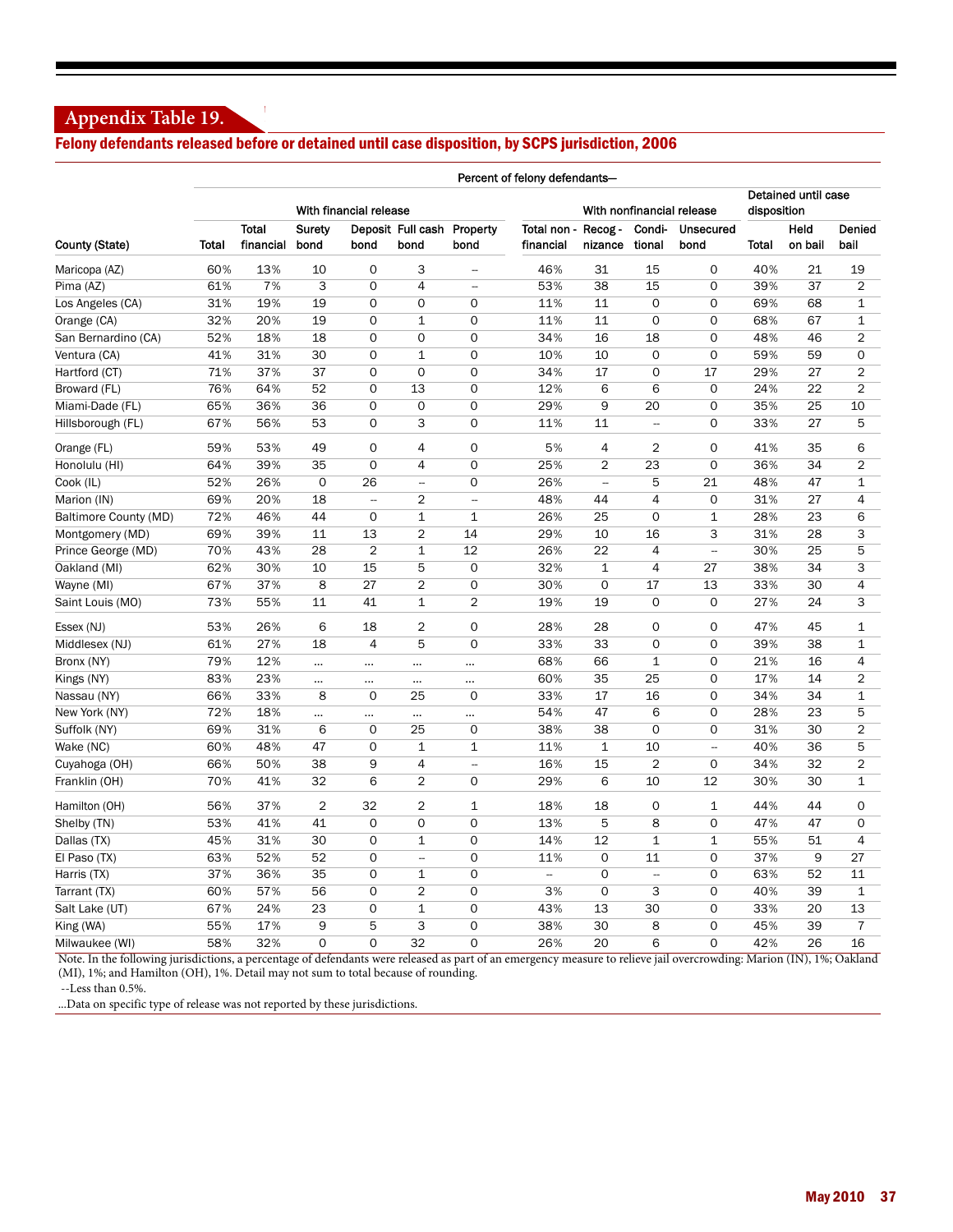## **Appendix Table 20.**

## Failure-to-appear and re-arrest rates of defendants released prior to case disposition, by SCPS jurisdiction, 2006

|                       | Percent of released felony defendants who- |                    |                          |       |                   |                |  |  |  |  |
|-----------------------|--------------------------------------------|--------------------|--------------------------|-------|-------------------|----------------|--|--|--|--|
|                       | Failed to appear in court                  |                    |                          |       |                   |                |  |  |  |  |
|                       |                                            | <b>Returned to</b> |                          |       | Were re-arrested: |                |  |  |  |  |
| County (State)        | Total                                      | court              | a fugitive               | Total | Felony            | Misdemeanor    |  |  |  |  |
| Maricopa (AZ)         | 29%                                        | 17                 | 13                       | 15%   | 11                | 4              |  |  |  |  |
| Pima (AZ)             | 17%                                        | 12                 | 5                        | 12%   | 9                 | 3              |  |  |  |  |
| Los Angeles (CA)      | 24%                                        | 17                 | $\overline{7}$           | 10%   | 6                 | 4              |  |  |  |  |
| Orange (CA)           | 39%                                        | 35                 | 4                        | 6%    | 5                 | 1              |  |  |  |  |
| San Bernardino (CA)   | 27%                                        | 22                 | 4                        | 11%   | 3                 | $\overline{7}$ |  |  |  |  |
| Ventura (CA)          | 32%                                        | 31                 | $\mathbf{1}$             | 20%   | 10                | 10             |  |  |  |  |
| Hartford (CT)         | 1%                                         | $\mathbf 1$        | $\overline{\phantom{a}}$ | 6%    | 2                 | 4              |  |  |  |  |
| Broward (FL)          | 19%                                        | 17                 | 3                        | 11%   | 8                 | 3              |  |  |  |  |
| Miami-Dade (FL)       | 12%                                        | 10                 | 3                        | 12%   | 10                | $\overline{c}$ |  |  |  |  |
| Hillsborough (FL)     | 11%                                        | 10                 | $\mathbf{1}$             | 17%   | 11                | 6              |  |  |  |  |
| Orange (FL)           | 10%                                        | 10                 | $\mathbf{1}$             | 27%   | 21                | 6              |  |  |  |  |
| Honolulu (HI)         | 11%                                        | 10                 | $\overline{2}$           | 16%   | 8                 | 8              |  |  |  |  |
| Cook (IL)             | 21%                                        | 18                 | 3                        | 25%   | 15                | 10             |  |  |  |  |
| Marion (IN)           | 27%                                        | 20                 | $\overline{7}$           | 18%   | 8                 | 9              |  |  |  |  |
| Baltimore County (MD) | 15%                                        | 12                 | 3                        | 15%   | $\overline{7}$    | 8              |  |  |  |  |
| Montgomery (MD)       | 23%                                        | 17                 | 6                        | 13%   | 4                 | 9              |  |  |  |  |
| Prince George (MD)    | 23%                                        | 18                 | 5                        | 9%    | 4                 | 5              |  |  |  |  |
| Oakland (MI)          | 10%                                        | 8                  | $\overline{2}$           | 5%    | 1                 | 4              |  |  |  |  |
| Wayne (MI)            | 22%                                        | 15                 | 8                        | 5%    | 4                 | $\mathbf 1$    |  |  |  |  |
| Saint Louis (MO)      | 18%                                        | 12                 | 6                        | 4%    | 4                 | 0              |  |  |  |  |
| Essex (NJ)            | 7%                                         | 5                  | $\overline{c}$           | 7%    | 5                 | $\mathbf 1$    |  |  |  |  |
| Middlesex (NJ)        | 19%                                        | 5                  | 14                       | 10%   | 8                 | $\overline{2}$ |  |  |  |  |
| Bronx (NY)            | 20%                                        | 15                 | 5                        | 33%   | 13                | 20             |  |  |  |  |
| Kings (NY)            | 20%                                        | 15                 | $\overline{4}$           | 28%   | 15                | 13             |  |  |  |  |
| Nassau (NY)           | 8%                                         | 8                  | $\mathbf{1}$             | %     | μ.                |                |  |  |  |  |
| New York (NY)         | 19%                                        | 14                 | 5                        | 29%   | 11                | 18             |  |  |  |  |
| Suffolk (NY)          | 16%                                        | 14                 | $\overline{c}$           | 26%   | 11                | 14             |  |  |  |  |
| Wake (NC)             | 11%                                        | 6                  | 4                        | 10%   | $\overline{7}$    | 3              |  |  |  |  |
| Cuyahoga (OH)         | 31%                                        | 27                 | 4                        | %     | u.                |                |  |  |  |  |
| Franklin (OH)         | 25%                                        | 18                 | $\overline{7}$           | 9%    | 6                 | 4              |  |  |  |  |
| Hamilton (OH)         | 23%                                        | 23                 | $\mathbf 1$              | 21%   | 10                | 11%            |  |  |  |  |
| Shelby (TN)           | 12%                                        | 9                  | 3                        | 26%   | 8                 | 18             |  |  |  |  |
| Dallas (TX)           | 3%                                         | 1                  | $\mathbf 1$              | 37%   | 29                | 8              |  |  |  |  |
| El Paso (TX)          | 5%                                         | 4                  | $\mathbf{1}$             | 18%   | 12                | 6              |  |  |  |  |
| Harris (TX)           | 7%                                         | 6                  | $\mathbf{1}$             | 11%   | 6                 | 5              |  |  |  |  |
| Tarrant (TX)          | 21%                                        | 18                 | 3                        | 26%   | 18                | 8              |  |  |  |  |
| Salt Lake (UT)        | 28%                                        | 23                 | 5                        | 15%   | 9                 | 6              |  |  |  |  |
| King (WA)             | 36%                                        | 35                 | $\mathbf{1}$             | 34%   | 32                | $\overline{2}$ |  |  |  |  |
| Milwaukee (WI)        | 16%                                        | 11                 | 5                        | 10%   | 5                 | 5              |  |  |  |  |

Note: All defendants who failed to appear in court and were not returned to the court during the 1-year study period are counted as fugitives. Some of these defendants may have been returned to the court at a later date.

Rearrest data were collected for 1 year. Rearrests occurring after the end of this 1-year study period are not included in the table. Information on rearrests occurring in jurisdictions other than the one granting the pretrial release was not always available. Detail may not sum to total because of rounding.

...Data were not reported by the jurisdiction.

--Less than 0.5%.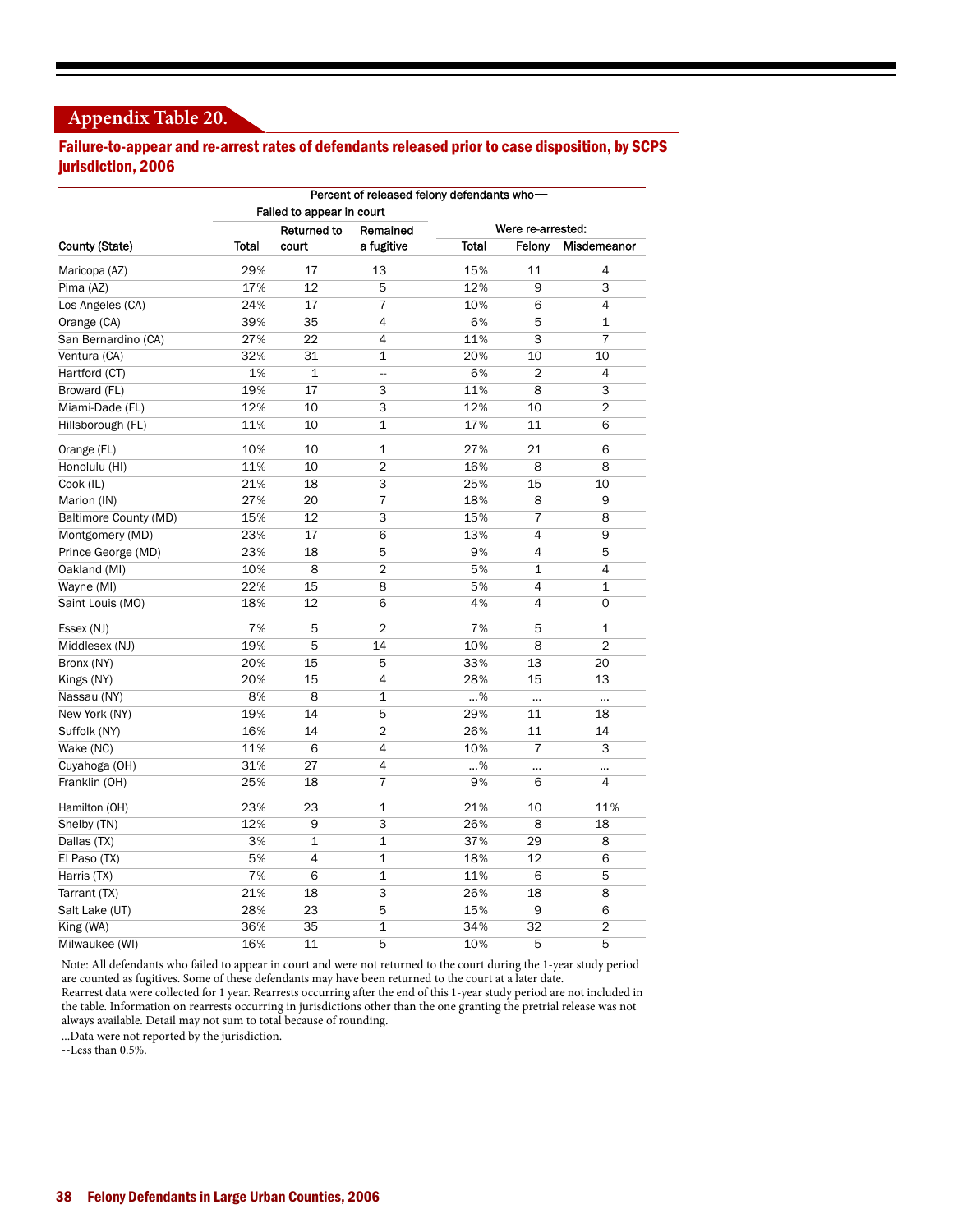## **Revised 7/15/2010**

## **Appendix Table 21.**

## Adjudication outcome for felony defendants, by SCPS jurisdiction, 2006

|                      | Percent of felony defendants- |              |           |                |              |                  |                          |                |
|----------------------|-------------------------------|--------------|-----------|----------------|--------------|------------------|--------------------------|----------------|
|                      | Adjudicated                   |              | Convicted |                |              | Not convicted    |                          |                |
| County (State)       | within 1 year                 | <b>Total</b> | Felony    | Misdemeanor    | <b>Total</b> | <b>Dismissed</b> | <b>Acquitted</b>         | Other outcome* |
| <b>Total</b>         | 88%                           | 67%          | 56        | 11             | 24%          | 24               | 1                        | 9%             |
| Maricopa (AZ)        | 87%                           | 68%          | 55        | 13             | 31%          | 30               | $\overline{a}$           | 1%             |
| Pima (AZ)            | 95                            | 56%          | 55        | ÷,             | 43%          | 43               | 1                        | 1              |
| Los Angeles (CA)     | 94                            | 80%          | 76        | 4              | 9%           | 8                | $\mathbf 1$              | 12             |
| Orange (CA)          | 91                            | 80%          | 75        | $\overline{4}$ | 3%           | 3                | --                       | 17             |
| San Bernardino (CA)  | 91                            | 94%          | 93        | 1              | 6%           | 6                | $\mathbf 0$              | $\mathbf 1$    |
| Ventura (CA)         | 92                            | 75%          | 74        | $\overline{2}$ | 12%          | 12               | $\mathbf 0$              | 13             |
| Hartford (CT)        | 76                            | 59%          | 53        | 6              | 41%          | 40               | 0                        | $\mathbf 0$    |
| Broward (FL)         | 77                            | 63%          | 59        | 4              | 11%          | 10               | $\mathbf 1$              | 26             |
| Miami-Dade (FL)      | 85%                           | 53%          | 52        | $\overline{a}$ | 39%          | 38               | $\overline{2}$           | 8%             |
| Hillsborough (FL)    | 93                            | 60%          | 44        | 16             | 20%          | 19               | u.                       | 21             |
| Orange (FL)          | 93                            | 47%          | 41        | 6              | 39%          | 38               | 1                        | 14             |
| Honolulu (HI)        | 82                            | 93%          | 90        | 4              | 7%           | 4                | $\overline{2}$           | $\mathbf 0$    |
| Cook (IL)            | 90                            | 56%          | 53        | 3              | 44%          | 42               | $\overline{2}$           | 0              |
| Marion (IN)          | 87                            | 72%          | 70        | 3              | 28%          | 26               | $\overline{2}$           | $\mathsf{O}$   |
| Baltimore (MD)       | 87                            | 53%          | 35        | 18             | 40%          | 40               | e                        | $\overline{7}$ |
| Montgomery (MD)      | 90                            | 57%          | 41        | 17             | 37%          | 37               | $\mathbf 1$              | 5              |
| Prince George's (MD) | 87%                           | 43%          | 21        | 22             | 53%          | 52               | $\overline{2}$           | 4%             |
| Oakland (MI)         | 97                            | 79%          | 78        | $\mathbf 1$    | 3%           | $\overline{2}$   | $\mathbf 1$              | 18             |
| Wayne (MI)           | 97                            | 64%          | 62        | $\overline{2}$ | 16%          | 14               | $\overline{2}$           | 21             |
| Saint Louis (MO)     | 80                            | 94%          | 88        | 6              | 1%           | $\mathbf 1$      | $\mathbf 0$              | 5              |
| Essex (NJ)           | 88                            | 60%          | 34        | 26             | 36%          | 35               | $\mathbf 1$              | 5              |
| Middlesex (NJ)       | 84                            | 56%          | 30        | 26             | 30%          | 28               | $\mathbf 1$              | 15             |
| Bronx (NY)           | 76                            | 79%          | 34        | 45             | 21%          | 21               | 0                        | $\mathbf 0$    |
| Kings (NY)           | 87                            | 46%          | 23        | 24             | 54%          | 53               | $\overline{\phantom{a}}$ | $\mathbf 0$    |
| Nassau (NY)          | 93%                           | 89%          | 37        | 52             | 6%           | 6                | $\mathbf 0$              | 5%             |
| New York (NY)        | 87                            | 65%          | 34        | 31             | 35%          | 35               | $\mathbf 1$              | 0              |
| Suffolk (NY)         | 83                            | 83%          | 51        | 33             | 15%          | 15               | 0                        | $\overline{c}$ |
| Wake (NC)            | 87                            | 72%          | 72        | 0              | 28%          | 28               | 0                        | 0              |
| Cuyahoga (OH)        | 94                            | 87%          | 78        | 9              | 10%          | 8                | $\mathbf 1$              | 3              |
| Franklin (OH)        | 82                            | 67%          | 48        | 19             | 30%          | 30               | $\mathsf{O}\xspace$      | 3              |
| Hamilton (OH)        | 96                            | 65%          | 48        | 17             | 31%          | 29               | $\overline{2}$           | 4              |
| Shelby (TN)          | 77                            | 62%          | 21        | 41             | 26%          | 26               | $\mathbf 0$              | 12             |
| Dallas (TX)          | 75%                           | 68%          | 64        | 4              | 11%          | 11               | 0                        | 22%            |
| El Paso (TX)         | 85                            | 53%          | 53        | $\mathbf 0$    | 29%          | 28               | $\mathbf 1$              | 18             |
| Harris (TX)          | 96                            | 69%          | 56        | 13             | 15%          | 15               | ÷,                       | 16             |
| Tarrant (TX)         | 84                            | 69%          | 65        | 3              | 14%          | 14               | 0                        | 18             |
| Salt Lake (UT)       | 87                            | 63%          | 28        | 34             | 32%          | 30               | $\mathbf 1$              | 5              |
| King (WA)            | 96                            | 86%          | 66        | 21             | 11%          | 11               | 0                        | 3              |
| Milwaukee (WI)       | 93                            | 82%          | 64        | 18             | 17%          | 16               | $\overline{2}$           | $\mathbf{1}$   |

Note: Detail may not sum to total because of rounding.

--Less than 0.5%.

\*Includes diversion and deferred adjudication.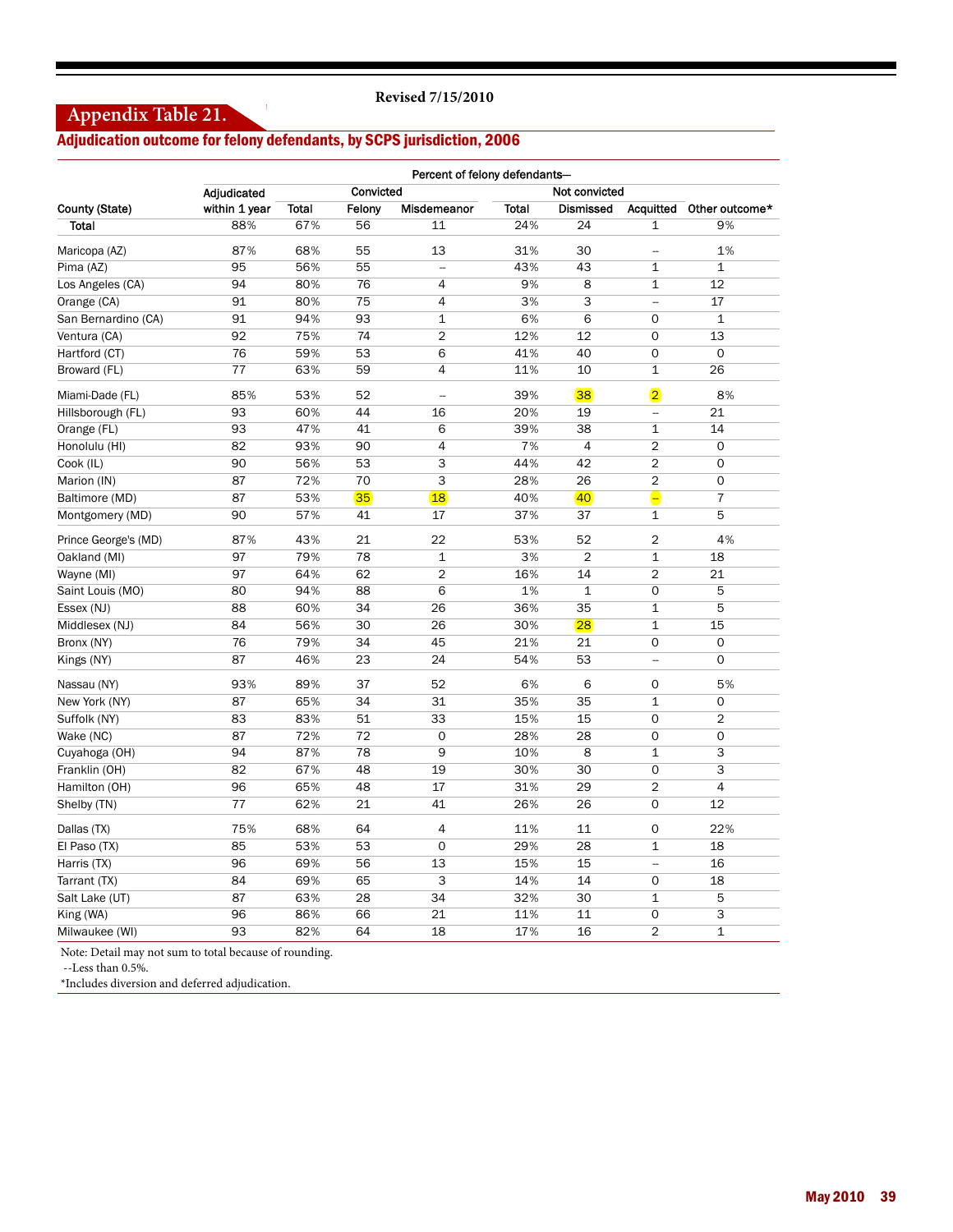## **Appendix Table 22.**

## Most severe type of sentence for offenders convicted of a felony, by SCPS jurisdiction, 2006

|                      | Percent of felony offenders |               |                |                  |                |                          |  |  |  |
|----------------------|-----------------------------|---------------|----------------|------------------|----------------|--------------------------|--|--|--|
|                      |                             | Incarceration |                | Nonincarceration |                |                          |  |  |  |
| County (State)       | <b>Total</b>                | Prison        | Jail           | Total            | Probation      | Other                    |  |  |  |
| Total                | 73%                         | 40            | 32             | 27%              | 25             | 2                        |  |  |  |
| Maricopa (AZ)        | 60%                         | 37            | 23             | 40%              | 40             |                          |  |  |  |
| Pima (AZ)            | 58%                         | 40            | 18             | 43%              | 41             | 1                        |  |  |  |
| Los Angeles (CA)     | 84%                         | 41            | 43             | 16%              | 16             | $\overline{\phantom{a}}$ |  |  |  |
| Orange (CA)          | 78%                         | 34            | 43             | 23%              | 21             | $\mathbf{1}$             |  |  |  |
| San Bernardino (CA)  | 83%                         | 38            | 45             | 17%              | 15             | 2                        |  |  |  |
| Ventura (CA)         | 85%                         | 34            | 51             | 15%              | 15             | 0                        |  |  |  |
| Hartford (CT)        | 46%                         | 32            | 13             | 55%              | 31             | 23                       |  |  |  |
| Broward (FL)         | 50%                         | 16            | 34             | 50%              | 48             | 3                        |  |  |  |
| Miami-Dade (FL)      | 76%                         | 13            | 63             | 24%              | 24             | $\mathbf 1$              |  |  |  |
| Hillsborough (FL)    | 58%                         | 27            | 31             | 42%              | 42             | 0                        |  |  |  |
| Orange (FL)          | 95%                         | 29            | 66             | 5%               | 5              | 0                        |  |  |  |
| Honolulu (HI)        | 48%                         | 24            | 25             | 52%              | 51             | $\mathbf{1}$             |  |  |  |
| Cook (IL)            | 49%                         | 45            | 3              | 52%              | 46             | 6                        |  |  |  |
| Marion (IN)          | 92%                         | 44            | 48             | 8%               | 8              | 0                        |  |  |  |
| Baltimore (MD)       | 57%                         | 34            | 23             | 43%              | 43             | 0                        |  |  |  |
| Montgomery (MD)      | 75%                         | 20            | 56             | 25%              | 23             | $\overline{c}$           |  |  |  |
| Prince George's (MD) | 91%                         | 78            | 13             | 9%               | 6              | 4                        |  |  |  |
| Oakland (MI)         | 79%                         | 32            | 48             | 21%              | 19             | 1                        |  |  |  |
| Wayne (MI)           | 52%                         | 29            | 23             | 48%              | 47             | 1                        |  |  |  |
| Saint Louis (MO)     | 35%                         | 28            | 7              | 65%              | 65             | 0                        |  |  |  |
| Essex (NJ)           | %                           | Ω.            |                | %                | Ω.             |                          |  |  |  |
| Middlesex (NJ)       | 64%                         | 42            | 22             | 36%              | 35             | 1                        |  |  |  |
| Bronx (NY)           | %                           |               |                | %                |                |                          |  |  |  |
| Kings (NY)           | %                           |               |                | %                |                |                          |  |  |  |
| Nassau (NY)          | 86%                         | 35            | 51             | 14%              | 14             | 0                        |  |  |  |
| New York (NY)        | %                           |               |                | %                |                |                          |  |  |  |
| Suffolk (NY)         | 87%                         | 52            | 35             | 13%              | 6              | $\overline{7}$           |  |  |  |
| Wake (NC)            | 52%                         | 24            | 28             | 48%              | 41             | $\overline{7}$           |  |  |  |
| Cuyahoga (OH)        | 56%                         | 49            | $\overline{7}$ | 44%              | 43             | $\mathbf{1}$             |  |  |  |
| Franklin (OH)        | 86%                         | 46            | 40             | 14%              | 12             | $\overline{2}$           |  |  |  |
| Hamilton (OH)        | 65%                         | 56            | 9              | 35%              | 34             | 1                        |  |  |  |
| Shelby (TN)          | 59%                         | 54            | 5              | 41%              | 41             | 0                        |  |  |  |
| Dallas (TX)          | 84%                         | 59            | 25             | 16%              | 16             | 0                        |  |  |  |
| El Paso (TX)         | 26%                         | 3             | 23             | 74%              | 73             | $\mathbf 1$              |  |  |  |
| Harris (TX)          | 99%                         | 70            | 29             | 1%               | $\mathbf 1$    | 0                        |  |  |  |
| Tarrant (TX)         | 94%                         | 68            | 26             | 6%               | 5              | 1                        |  |  |  |
| Salt Lake (UT)       | 81%                         | 40            | 42             | 19%              | 17             | 2                        |  |  |  |
| King (WA)            | 90%                         | 43            | 47             | 11%              | $\overline{4}$ | 7                        |  |  |  |
| Milwaukee (WI)       | 81%                         | 38            | 43             | 19%              | 19             | 0                        |  |  |  |

Note: Offenders receiving incarceration sentences that were wholly suspended are included under probation. Sentences to incarceration may have also included a probation term. Sentences to incarceration or probation may have included a fine, restitution, community service, treatment, or other court-ordered condition. Other sentences included, fines, restitution, community service, or treatment-oriented punishment.

Detail may not sum to total because of rounding.

--Less than 0.5%.

... Data were not reported by the jurisdiction.